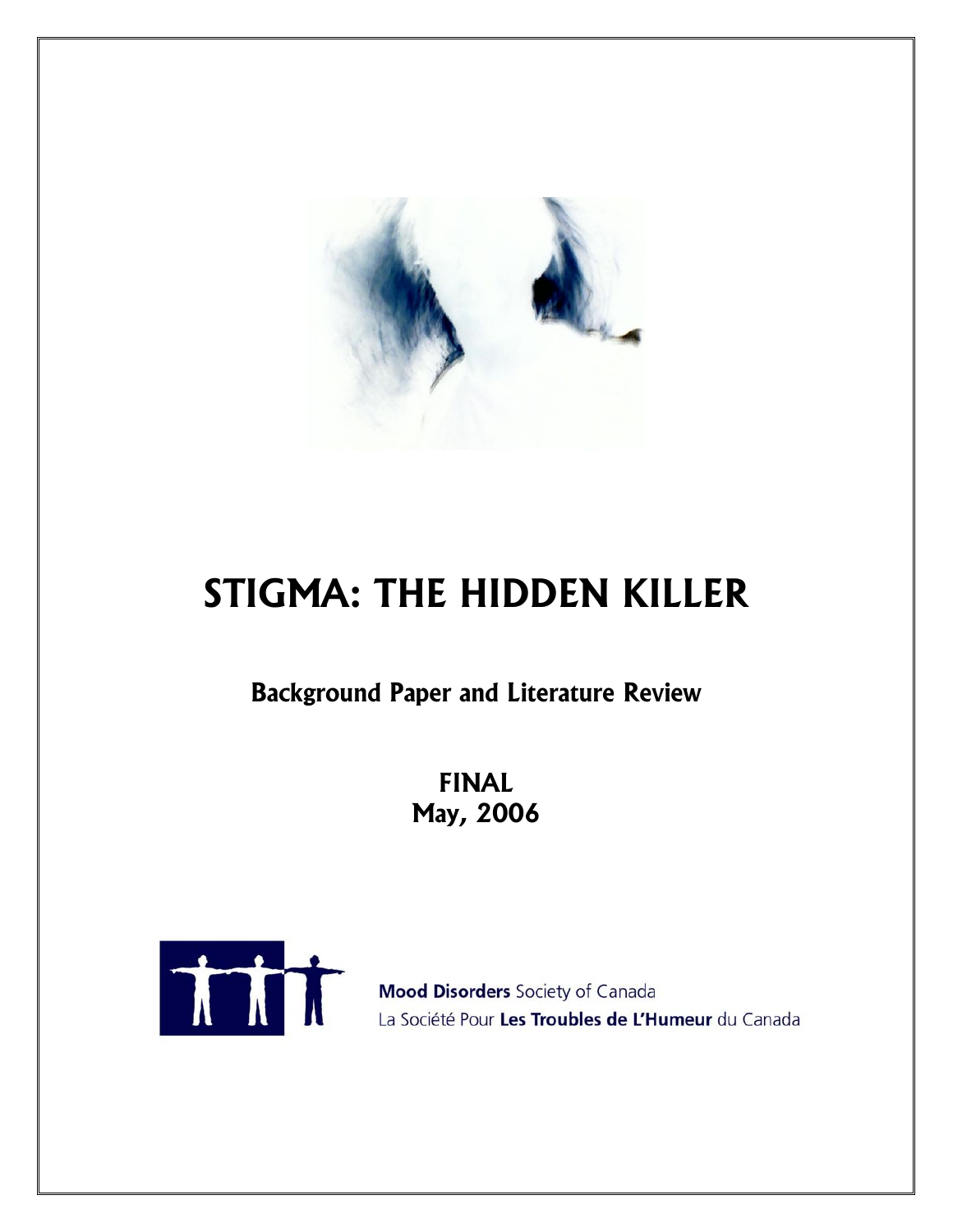**STIGMA: THE HIDDEN KILLER:** Background Paper and Literature Review April, 2006. Author: Barbara Everett, Ph. D.

Commissioned by: Phil Upshall, MDSC © Copyright March 2006, Mood Disorders Society of Canada

(Cover image from [http://moblog.co.uk/blogs/1/moblog\\_94c118b7e94d1.jpg\)](http://moblog.co.uk/blogs/1/moblog_94c118b7e94d1.jpg)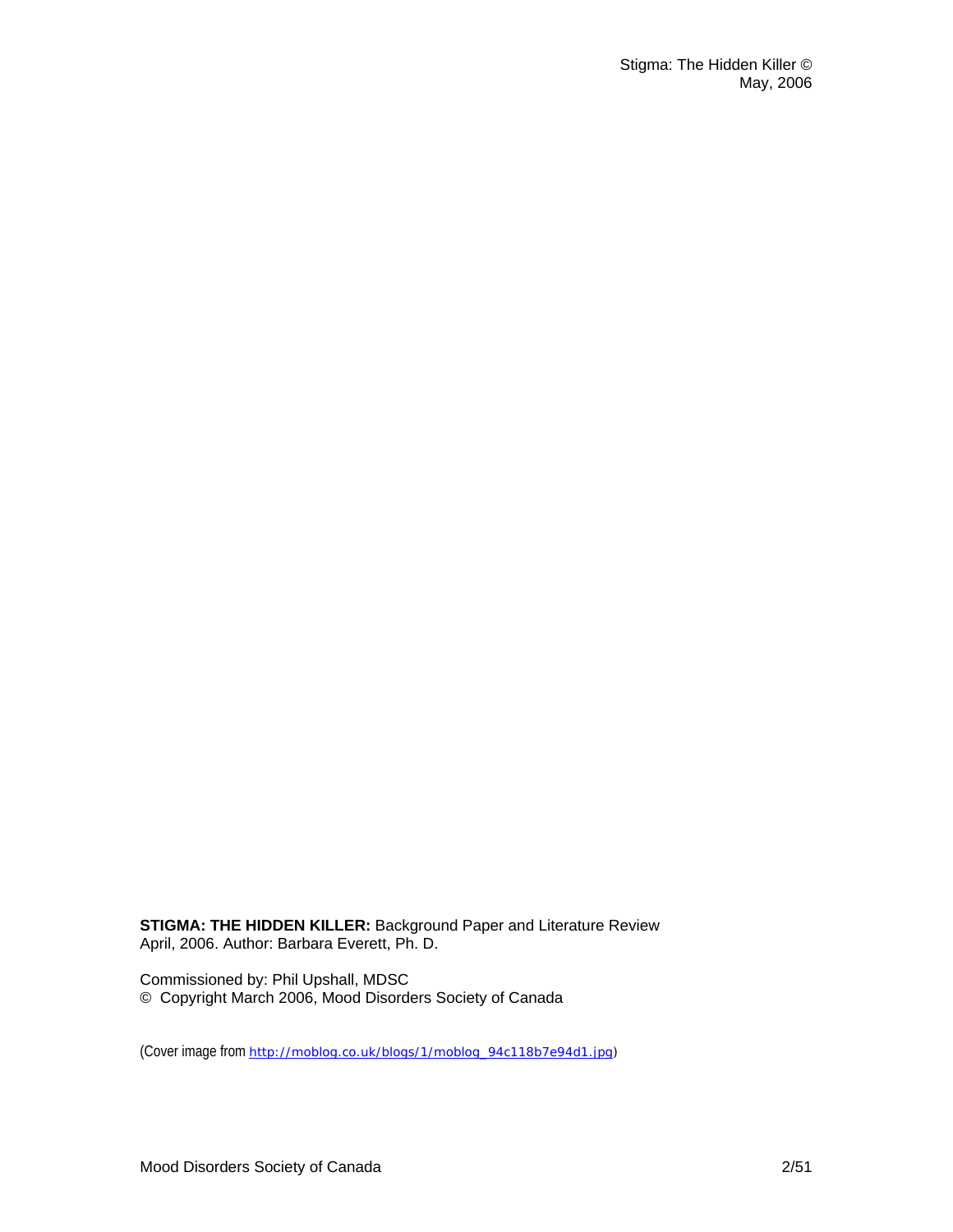# **Table of Contents**

| Introduction                                        | $\overline{7}$ |
|-----------------------------------------------------|----------------|
| Negative portrayals of mental illness in the media  | 8              |
| Self-stigma                                         | 9              |
| Stigma defined by researchers                       | 10             |
| Stigma defined by consumers and families            | 11             |
| Why stigma matters                                  | 12             |
| Attempts to rename stigma                           | 16             |
| Models and theories regarding why people stigmatize | 18             |
| New directions in stigma research                   | 21             |
| What to do about stigma                             | 23             |
| Self-stigma                                         | 23             |
| Anti-stigma campaigns and strategies                | 24             |
| Other types of useful anti-stigma approaches        | 28             |
| Current anti-stigma activity                        | 30             |
| Best practices from New Zealand                     | 32             |
| Moving forward on a consumer- and family-driven     |                |
| research agenda                                     | 33             |
| Conclusions                                         | 34             |

- Appendix 1 Measurement tools
- Appendix 2 Conferences, organizations, journals, reports and books
- Appendix 3 Anti-stigma approaches that don't work
- Appendix 4 Examples of anti-stigma campaigns/activities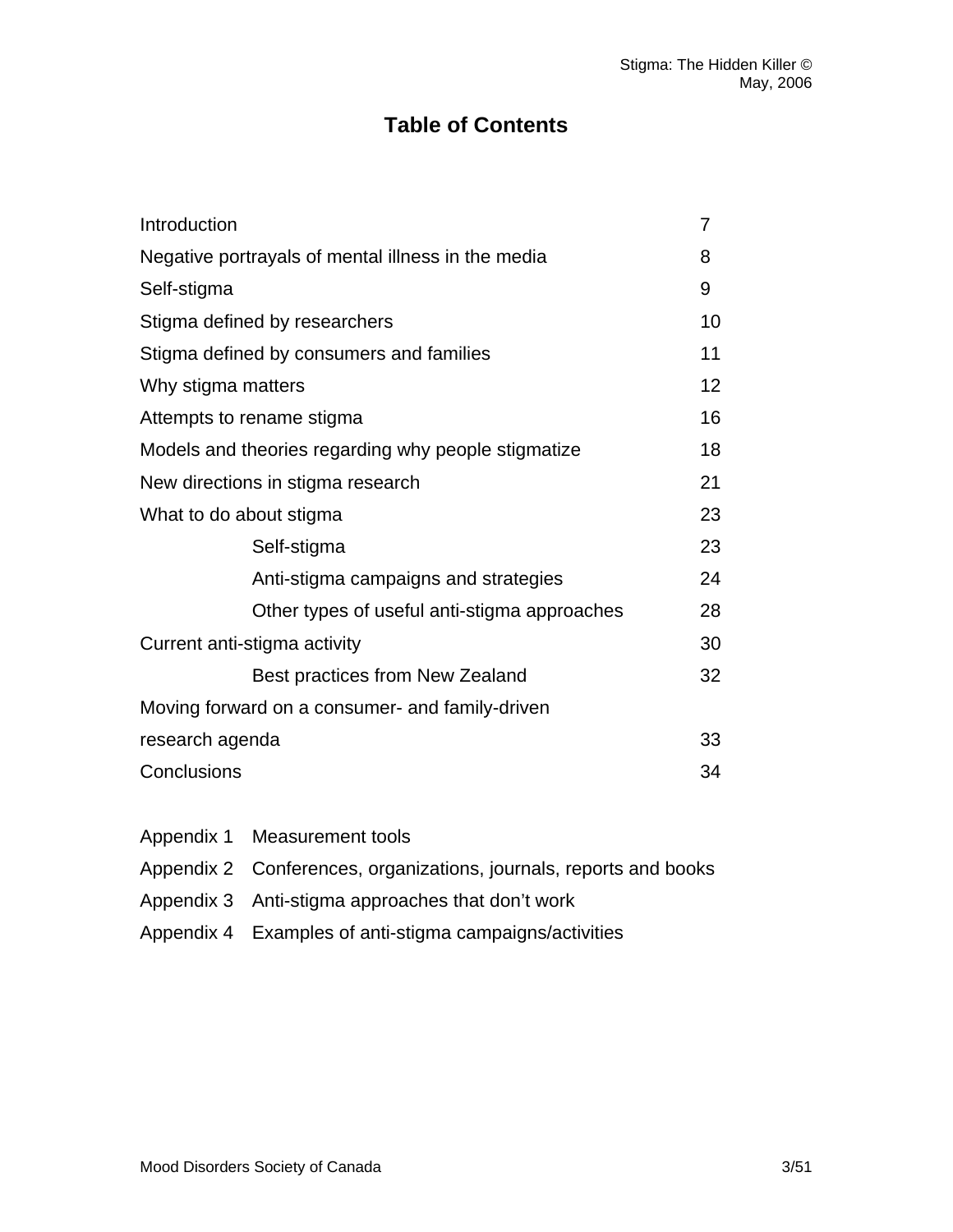# **Executive Summary**

People who live with mental illness and their families often state that the stigma associated with their diagnosis was more difficult to bear than the actual illness. Stigma is all-encompassing. It affects the ability to find housing and employment, enter higher education, obtain insurance, and get fair treatment in the criminal justice or child welfare systems. Stigma is not limited to the attitudes and actions of others. Self-stigma relates to internalized negative stereotypes that lead people with mental illness and their families to adopt attitudes of self-loathing and self-blame leading the a sense of helplessness and hopelessness.

Stigma is dangerous because it interferes with understanding, obtaining support from friends and family, and it delays getting help (sometimes for years). Stigma is:

- An inhibitor of primary prevention,
- A fundamental cause of disease (marginalization, oppression and denial of opportunity),
- A factor that limits early detection,
- A factor that interferes with positive treatment outcomes,
- A contributor to a drain on health resources and on the Canadian economy,
- An impediment to recovery,
- Multi-faceted and creates a multiplier effect (stigma piled upon stigma).

Theories about why people stigmatize involve ideas about humankind's natural protective responses to perceived threats and social processes that tend to identify and categorize human difference, leading to decisions regarding which individuals or groups are valued and which are not. The exercise of power is central to stigma - overtly to reject and exclude or covertly to devalue and discredit.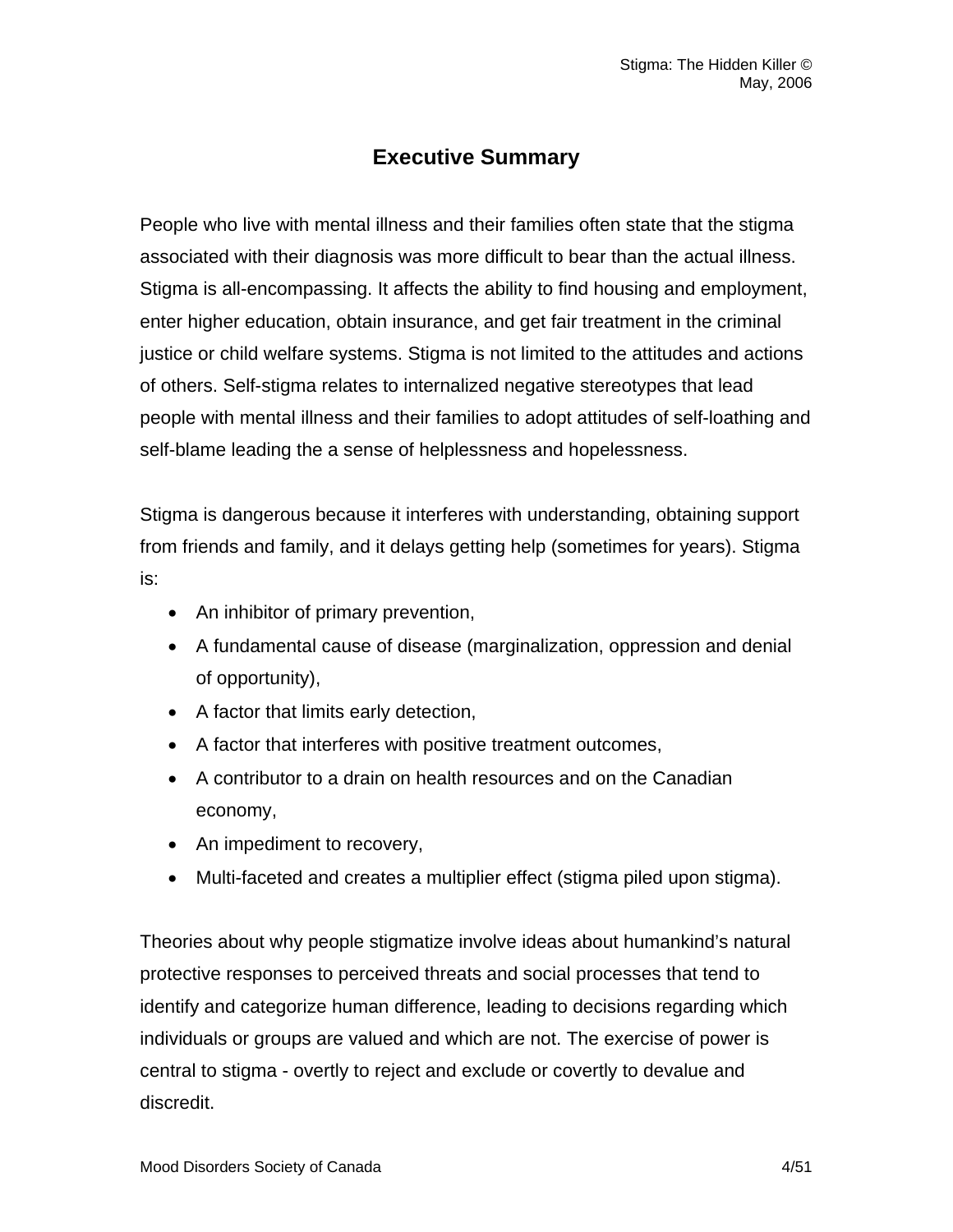New directions for health-related stigma research suggest initiatives that document the burden of stigma, compare stigma among health problems, define the determinants of stigma, develop measurement tools and implement research methods that include consumers and families in research.

Consumers and families value research but tend to focus on research as it relates to action. Having experienced stigma first hand, they are interested in what, exactly, to do about it.

Research regarding anti-stigma interventions offers mixed results. Public attitudes and behaviours are extraordinarily resistant to change. In addition, most anti-stigma campaigns are un-evaluated, time-limited, piecemeal, depend on volunteers and are mounted with limited budgets. Some anti-stigma approaches that have potential:

# Counteracting self-stigma

- Empowerment (self-help and peer support groups, economic development programs, Mad Pride parades, advocacy)
- Recovery (personal growth and healthier choices leading to improved quality of life)

Changing public attitudes

- Anti-stigma campaigns that involve positive contact with people with mental illness and their families (print ads, television, films, seminars and presentations),
- Media-watches to expose biased reporting or negative stereotyping,
- Laws and policies that prevent discrimination,
- Tests and surveys that encourage people to self-identify and get help,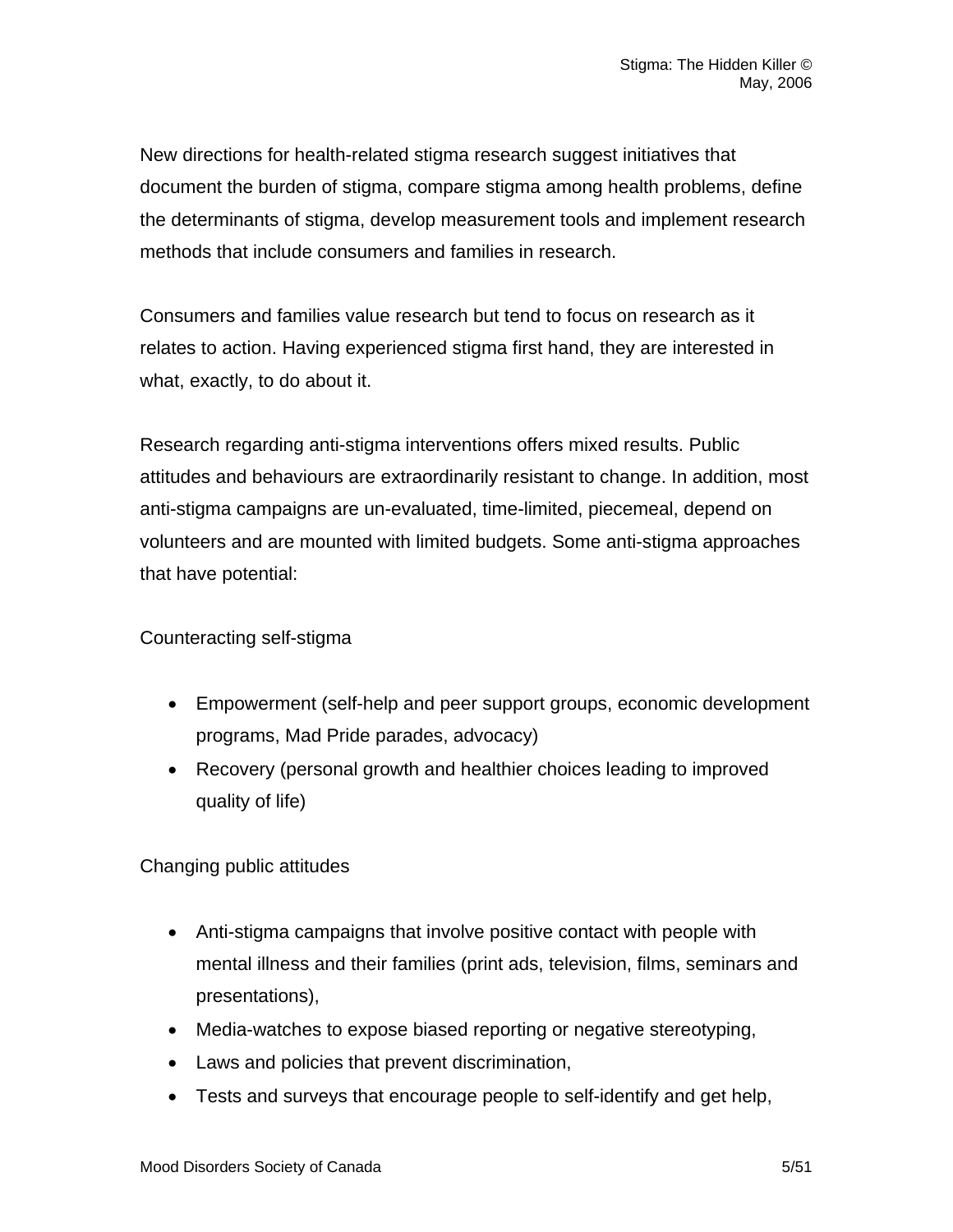• Self-expression through the arts which celebrate people's talents while, often, providing educational or advocacy messages.

This overview paper concludes with recommendations for future Canadian research directions that have particular resonance for consumers and families:

- 1. Self-stigma is the enemy within. It renders a person complicit with the injustice of externally imposed discrimination and stereotyping. Yet the processes by which people come to believe that they deserve ill-treatment and ostracism are ill defined. As result, mechanisms to counteract selfstigma are less well articulated. There is a rich source of ideas in the recovery movement that require further thought and, perhaps, re-framing in terms of the mechanisms that address the effects of self-stigma. Recovery, along with self-empowerment, may be among the premiere antidotes to self-stigma because they change one's own ideas about self and the world. **Self-stigma is an important area for further research.**
- 2. Anti-stigma campaigns are aimed at changing others' attitudes and beliefs. The sheer amount of activity offers many useful examples about what works, and what does not. In Canada, there is no need to re-invent the wheel. The time has come for action. Consumers and families are less concerned with measuring the extent and impact of stigma (they already know that). **Research attached to action would be highly valued.**
- 3. **Consumers and families must be involved**, not only in defining the actions to be taken and delivering the resulting campaigns, but also in the complete research process. They must participate in developing the research questions, collecting data and in analyzing results. No one cares more than they do about outcomes. As a result, they are the funders' best allies because they, too, want to ensure that investment pays off.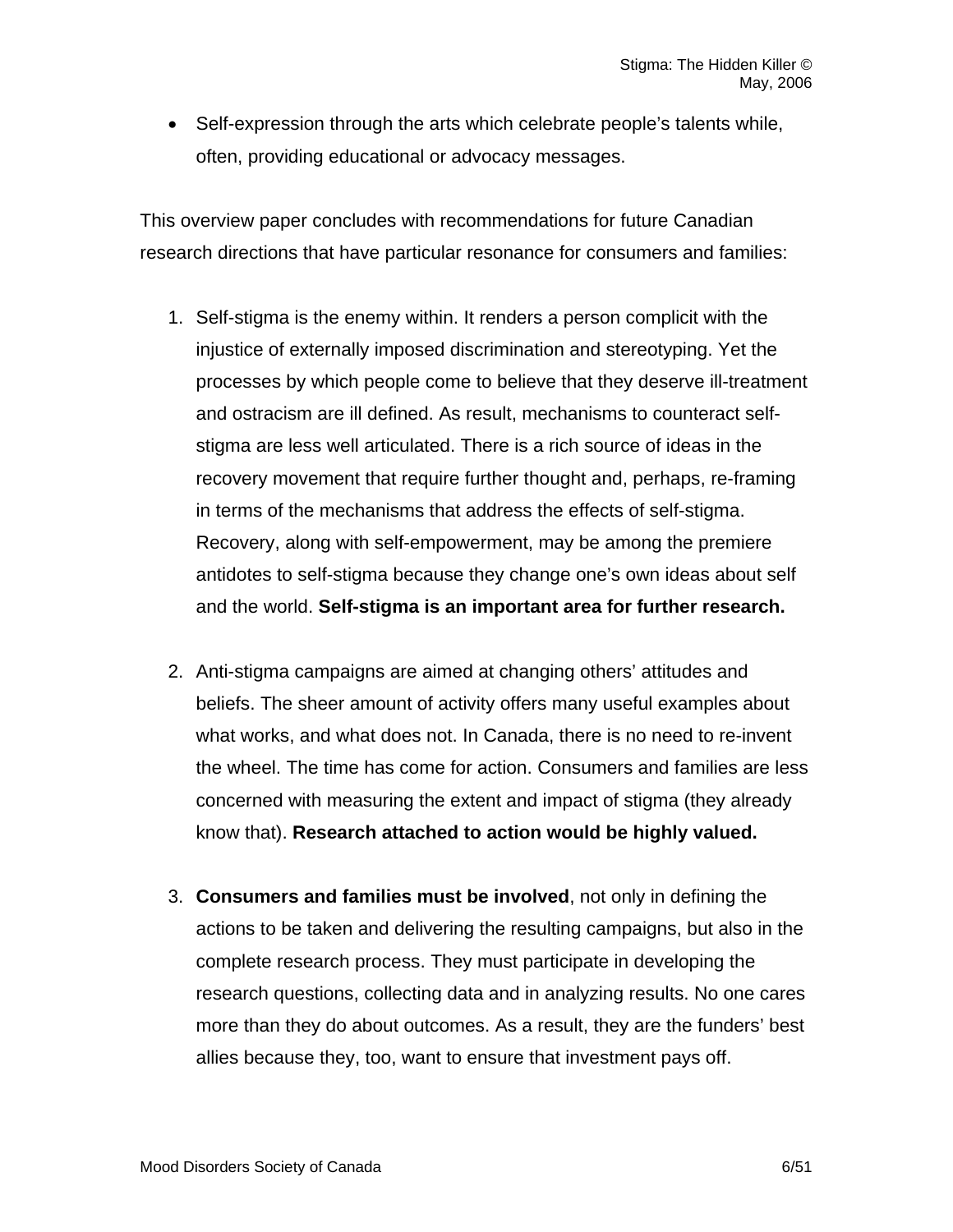4. Often research, like many of the anti-stigma campaigns, can be piecemeal and unconnected. People don't hear about results and thus, are unable to make use of what has been learned. **Consumers and families have active organizations that can be utilized for the dissemination** of both the campaigns and the research findings.

Consumers and families recognize all too clearly that stigma can kill. They have a sense of urgency driven by personal experience that can be used to fuel change. However, changing attitudes and behaviours is extraordinarily difficult. While there is a lot of activity focused on anti-stigma campaigns and, while there is some evidence that beliefs are shifting, there is much work left to do.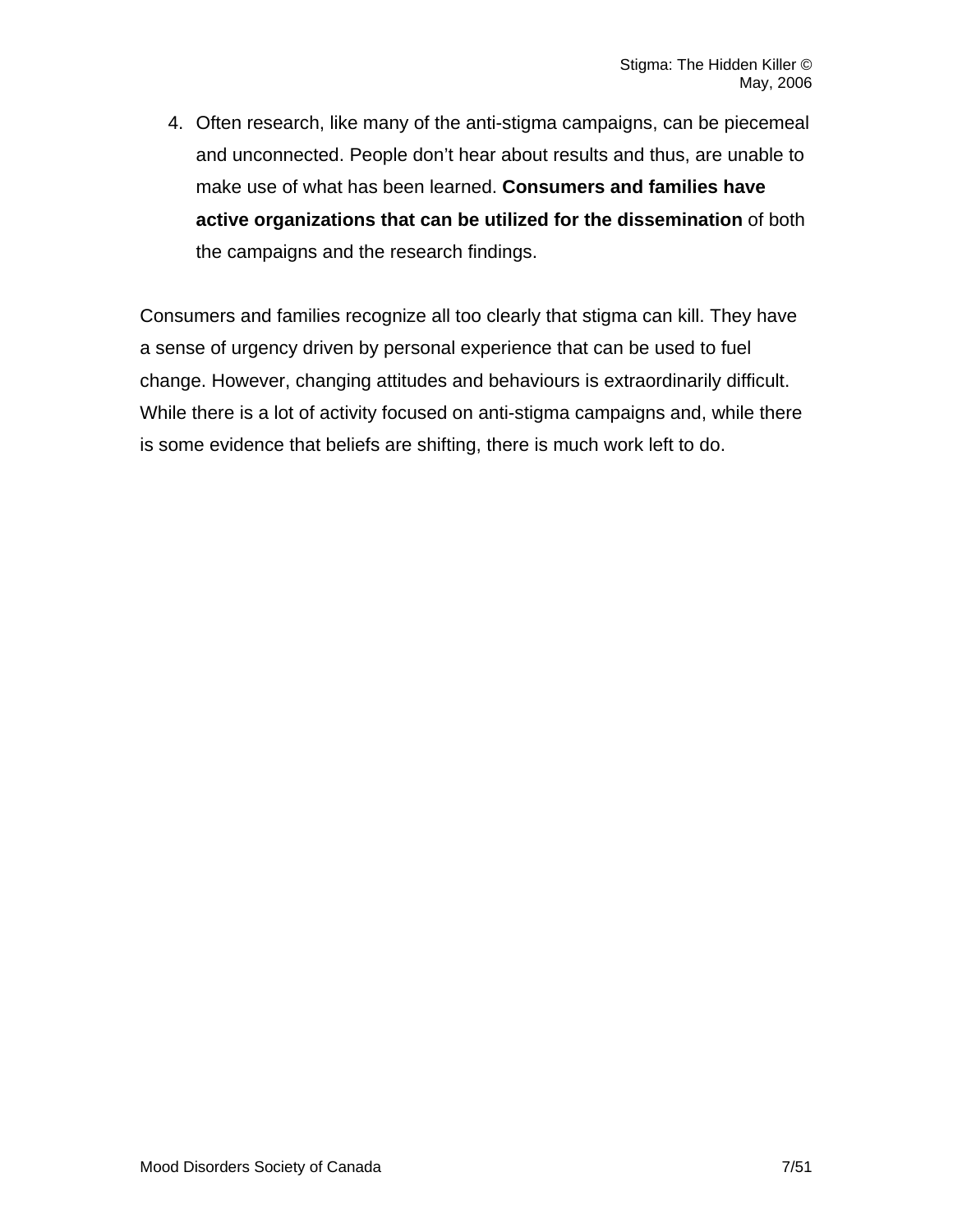# **Introduction**

People who live with mental illness and their families often state that the stigma associated with their diagnosis was more difficult to bear than the actual illness. Stigma has a considerable influence on whether people seek treatment, take prescribed medications and follow through on treatment plans.<sup>[1](#page-7-0)</sup> Consumers' and families' views of the pervasiveness of stigma have been confirmed through research.In a recent UK survey, $2$  70% of 556 respondents reported that either they or a family member had experienced stigma as a result of mental illness. Of those, 56% experienced stigma within their own family, 52% from friends, 44% from their primary care physician, 32% from other health care professionals and 30% within their workplace. In a Canadian survey of attitudes towards disabilities, respondents reported that, of all disabilities, they were the least comfortable when in the presence of someone with a mental illness.<sup>3</sup> These attitudes lead to discriminatory actions. Numerous surveys reviewed by a report on discrimination in British Columbia<sup>[4](#page-7-3)</sup> showed that fully one-third to one-half of people have either been turned down for a job for which they were qualified or, if employed, been dismissed or forced to resign once it was known that they had a mental illness.

Stigma is all-encompassing. It affects the ability to find housing and employment, enter higher education, obtain insurance, and get fair treatment in the criminal justice or child welfare systems. People with mental illness also experience discrimination in the Canadian health care system. Their views are dismissed. They are ignored in emergency rooms and treated disrespectfully by family

<span id="page-7-0"></span> <sup>1</sup> A Report on Mental Illnesses in Canada (2002). The Public Health Agency of Canada. Available at: <http://www.phac-aspc.gc.ca/publicat/miic-mmac/><br>
<sup>2</sup> Pull yourself together: A survey of peoples' experience of stigma and discrimination as a result

<span id="page-7-1"></span>of mental distress (2000). Mental Health Foundation, London, UK. Available at: <http://www.mentalhealth.org.uk/page.cfm?pagecode=PBUP0204> [3](http://www.mentalhealth.org.uk/page.cfm?pagecode=PBUP0204)

<span id="page-7-2"></span>Canadian attitudes towards disability issues: 2004 benchmark survey. Social Development Council of Canada: Available at:

[http://www.sdc.gc.ca/asp/gateway.asp?hr=en/hip/odi/documents/attitudesPoll/index.shtml&hs=py](http://www.sdc.gc.ca/asp/gateway.asp?hr=en/hip/odi/documents/attitudesPoll/index.shtml&hs=pyp) [p](http://www.sdc.gc.ca/asp/gateway.asp?hr=en/hip/odi/documents/attitudesPoll/index.shtml&hs=pyp)

<span id="page-7-3"></span> $\overline{+}^4$  Discrimination against people with mental illness and their families: Changing attitudes, opening minds: A report of the BC Minister of Health's Advisory Council on Mental Health (April 2002). Available at: www.health.gov.bc.ca/mhd/ advisory/discrim\_report\_mar\_apr\_02.pdf -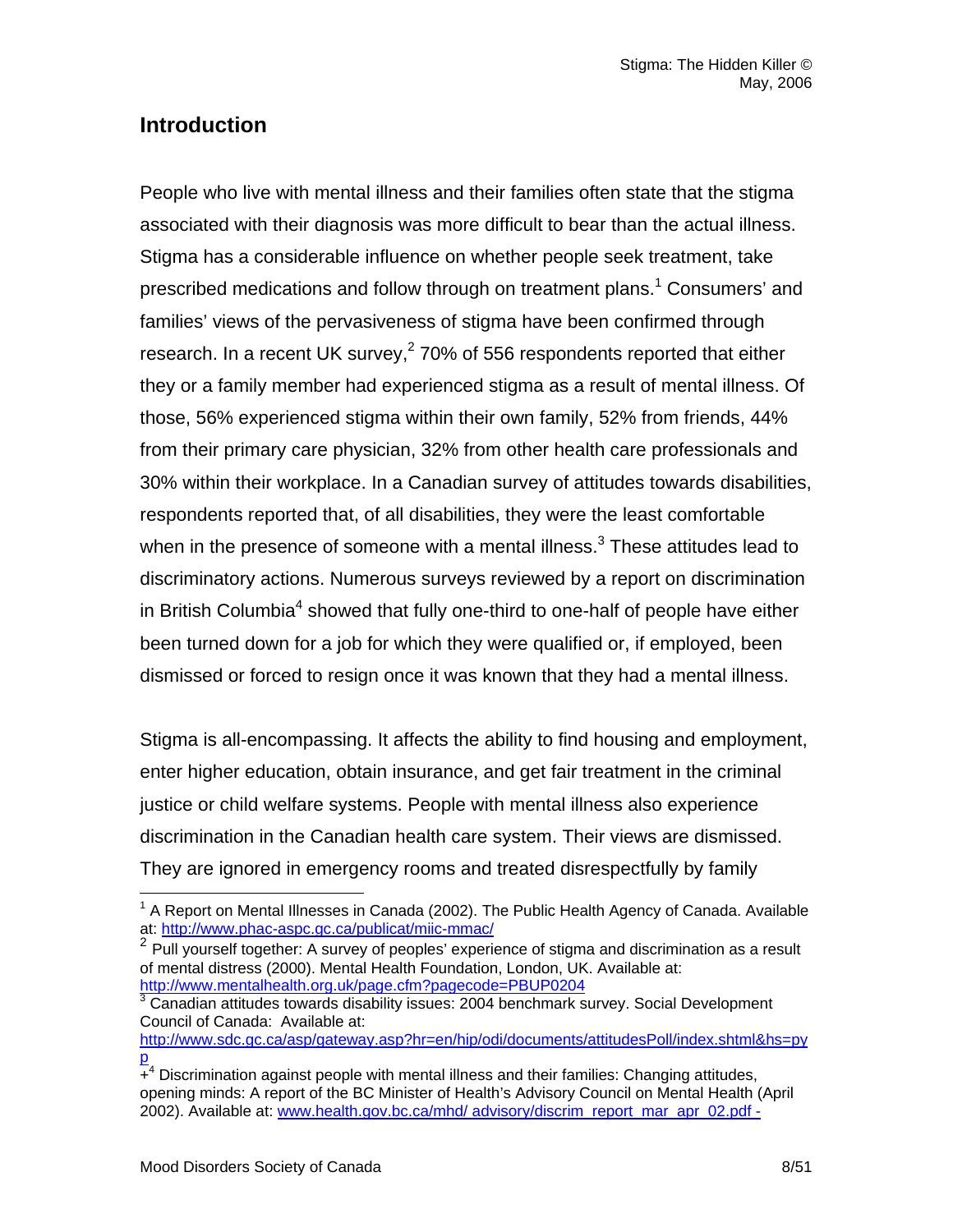physicians. Once known to have a mental illness, they report that their legitimate physical health concerns are disregarded. As a telling example of stigma among health care providers, 50% of 567 psychiatrists surveyed by the Michigan Psychiatric Society said that they would treat themselves in secrecy rather than have mental illness recorded on their medical chart.<sup>[5](#page-8-0)</sup> Aside from the human cost, there is a general societal devaluing of mental health and mental illness resulting in less funding for research, treatments and services, and a low priority on the political and public policy agenda. $^6$  $^6$ 

# **Negative portrayals of mental illness in the media add to stigma**

The stigma consumers and families experience is compounded by the powerful role the media play in depicting people with mental illness as dangerous and violent or alternatively simple, childlike and unable to care for themselves. Numerous studies canvassing media worldwide report consistent and disturbing results: People with mental illness are routinely negatively and inaccurately stereotyped.<sup>[7](#page-8-2)8</sup> For example, an analysis of American media found that mental illness was the most commonly depicted health problem, however, 72% of characters with mental illness either killed or injured someone.<sup>[9](#page-8-4)</sup> The influence of

<span id="page-8-0"></span> <sup>5</sup> Myers, M. (2001). Presidential address to the Canadian Psychiatric Association. New century: Overcoming stigma, respecting differences. Available at: [http://www.cpa-](http://www.cpa-apc.org/publications/archives/CJP/2001/December/president.asp)

<span id="page-8-1"></span><sup>&</sup>lt;mark>[apc.org/publications/archives/CJP/2001/December/president.asp](http://www.cpa-apc.org/publications/archives/CJP/2001/December/president.asp)</mark><br><sup>[6](http://www.cpa-apc.org/publications/archives/CJP/2001/December/president.asp)</sup> Understanding stigma about health (2003) <u>The Pfizer Journal Special Edition: Health</u> Repercussions of Stigma. Available at:

[http://thepfizerjournal.com/default.asp?a=article&j=tpj37&t=Understanding%20Stigma%20About](http://thepfizerjournal.com/default.asp?a=article&j=tpj37&t=Understanding%20Stigma%20About%20Health&p=yes) [%20Health&p=yes](http://thepfizerjournal.com/default.asp?a=article&j=tpj37&t=Understanding%20Stigma%20About%20Health&p=yes) 

<span id="page-8-2"></span> $<sup>7</sup>$  Francis, C., Pirkis, J., Dunt, D., & Blood, R. W. (2001). Mental health and illness in the media: A</sup> review of the literature. Canberra: Mental Health and Special Programs Branch, Department of Health and Aging, Australia. Available at: [www.auseinet.com](http://www.auseinet.com/) 

<span id="page-8-3"></span><sup>&</sup>lt;sup>8</sup> National Mental Health Association (2000). Stigma matters: Assessing the media's impact on public perception of mental illness*,* Chicago: National Mental Health Association. Available at: [http://www.mindframe-media.info/mi/media.php 9](http://www.mindframe-media.info/mi/media.php)

<span id="page-8-4"></span> $\frac{9}{9}$  Media images and messages about stigma: The good, the bad and the ugly (2003). The Pfizer Journal, Special Edition: health Repercussions of Stigma. Available at: [http://www.thepfizerjournal.com/default.asp?a=article&j=tpj37&t=Media%20Images%20And%20](http://www.thepfizerjournal.com/default.asp?a=article&j=tpj37&t=Media%20Images%20And%20Messages%20About%20Stigma) [Messages%20About%20Stigma](http://www.thepfizerjournal.com/default.asp?a=article&j=tpj37&t=Media%20Images%20And%20Messages%20About%20Stigma)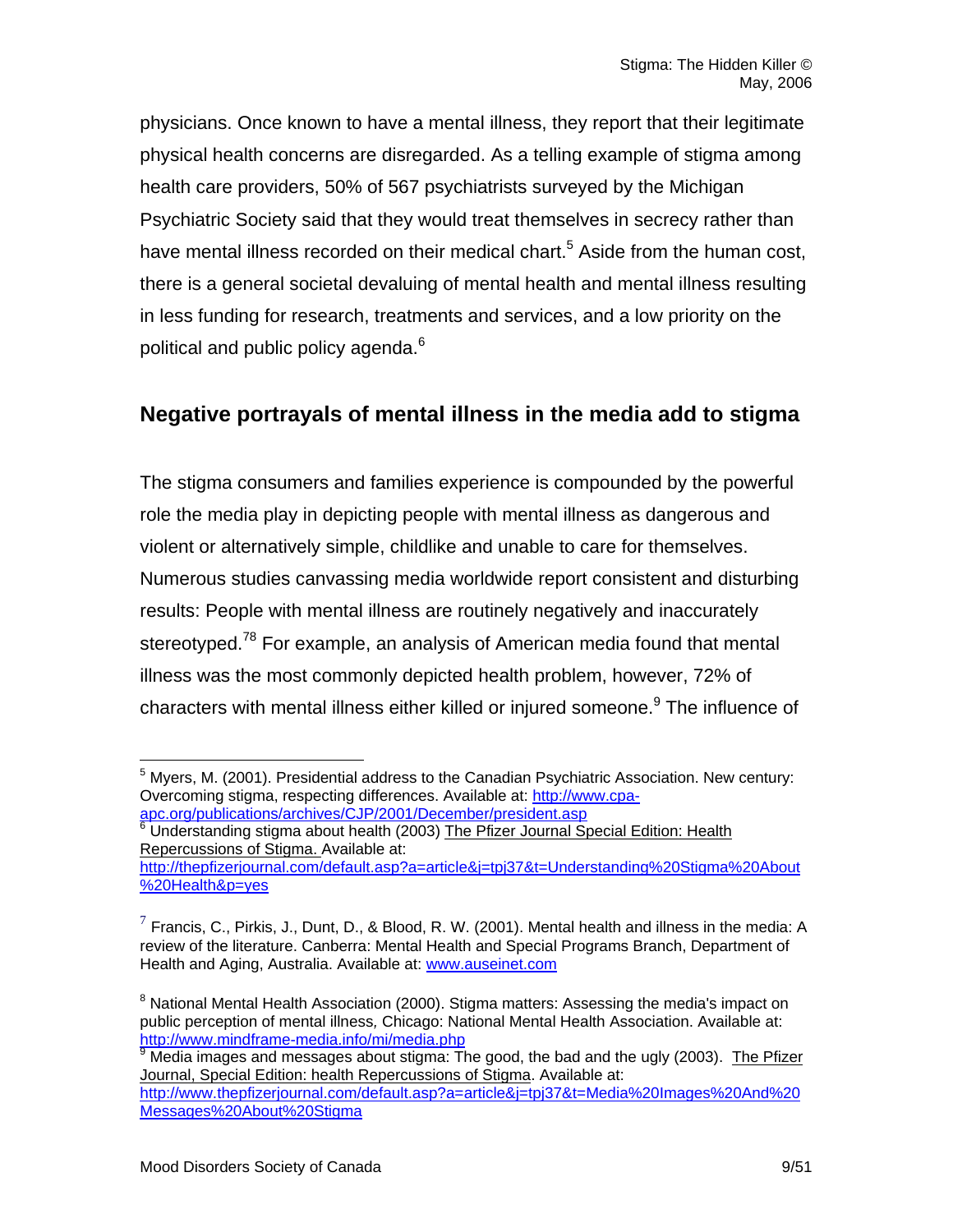the media is such that it represents the *primary* source of information about mental illness for the general public.<sup>10</sup> Consumers report that these ubiquitous and misleading portraits further damage their mental health and self-esteem.<sup>[11](#page-9-1)</sup> Inaccurate portrayals of symptoms and a general tone of hopelessness further contribute to misunderstanding and harm even when the media intend to be sympathetic.<sup>12</sup> Mental health professionals also, come in for their share of negative stereotyping with psychiatrist and therapists characterized as alternatively evil or bumbling.<sup>13</sup>

# **Self-stigma**

Stigma is not limited to the attitudes and actions of others. People with mental illness have been exposed to the same social systems as those who discriminate against them. As a result, a particularly pernicious form of stigma relates to internalized negative stereotypes that lead to self-loathing and self-blame.<sup>[14](#page-9-4)</sup> Fearing rejection, people with high levels of self-stigma are less likely to seek treatment in the first place or to participate once diagnosed. They also are less likely to apply for housing, seek employment or take positive actions that support their own health.<sup>15</sup> self-stigma means that people with mental illness and their families begin to expect poor treatment, devaluation and rejection from others and these beliefs can lead to feelings of helplessness and hopelessness.

# **Stigma defined by researchers**

<span id="page-9-1"></span>

<span id="page-9-0"></span> $10$  Roth Edney, D. (2004). Mass media and mental illness: A literature review. Available at: [http://www.ontario.cmha.ca/content/about\\_mental\\_illness/mass\\_media.asp](http://www.ontario.cmha.ca/content/about_mental_illness/mass_media.asp)<br><sup>[11](http://www.ontario.cmha.ca/content/about_mental_illness/mass_media.asp)</sup> Ferriman, A. (2000) The stigma of schizophrenia, <u>British Medical Journal</u> 320(7233), 522

<span id="page-9-2"></span> $12$  Wahl, O. (1995). Media madness: Public images of mental illness., New Brunswick, NJ: Rutgers University Press.

<span id="page-9-3"></span><sup>&</sup>lt;sup>13</sup> Byrne, P. (2003). Psychiatry and the media. Advances in Psychiatric Treatment Vol 9 p. 135 –<br>143. Available at: http://apt.rcpsych.org/cgi/content/full/9/2/135

<span id="page-9-4"></span><sup>&</sup>lt;sup>14</sup> Everett et al (2003). Recovery rediscovered: Implications for mental health in Canada.<br>Available at: http://www.ontario.cmha.ca/content/mental health system/recovery.asp

<span id="page-9-5"></span> $15$  Watson, A. & Corrigan, P. (undated). The impact of stigma on service access and participation: A guideline developed for the Behavioural Health Recovery Project, Illinois Department of Human Services. Available at: [www.bhrm.org/guidelines/stigma.pdf](http://www.bhrm.org/guidelines/stigma.pdf)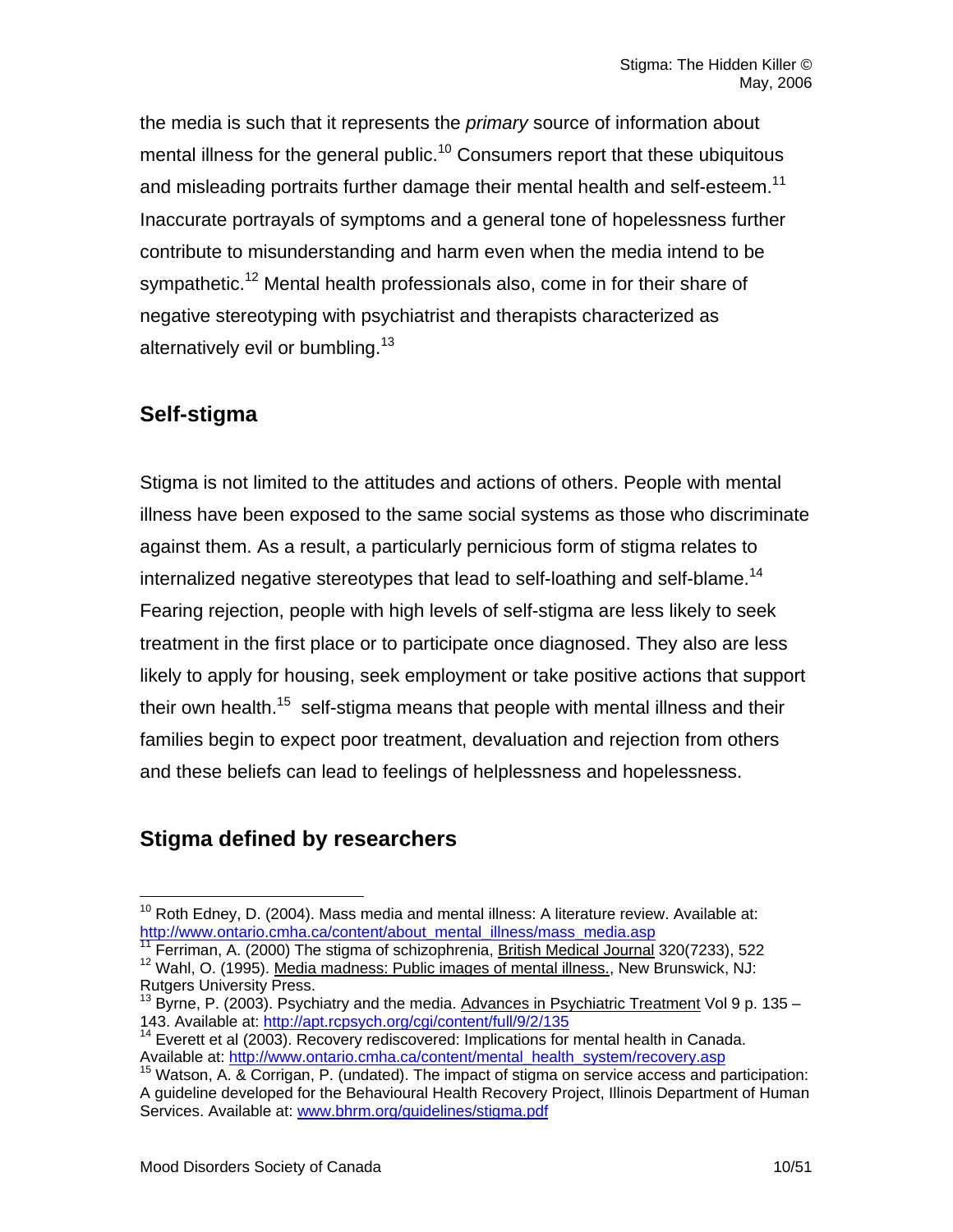Traditional definitions of stigma refer to an observable mark that identifies an individual for censure and condemnation, and sets him or her apart from others – the stigmata of Christ or the red letter "A" worn by Hester Prynne. In the 1960s, Ervin Goffman proposed a taxonomy of stigma with three dimensions: 1) physical deformity, 2) blemishes of character and 3) what he called tribal identities - social divisions related to race, gender, age, religion, ethnicity or sexual orientation.<sup>[16](#page-10-0)</sup> However, identifying what is, or is not "normal" does not take into account cultural interpretations which can vary across nations and societies.<sup>17</sup> Also, these categories do not apply easily to health-related stigma<sup>18</sup> which has additional dimensions related to variables such as acute versus chronic, life-threatening versus a mild health problem, infectious versus non-infectious disease, unavoidable and blameless etiology versus behavioural and "your own fault," and easily treated versus no-known cure.

With these considerations in mind, authors in the area of health-related stigma have proposed the following definition – formed especially for the purposes of research:

"Stigma is typically a social process, experienced or anticipated, characterized by exclusion, rejection, blame, or devaluation that results from experience or reasonable anticipation of an adverse social judgment about a person or group. This judgment is based on an enduring feature of identity conferred by a health problem or health-related condition, and the judgment is in some essential way medically unwarranted. In addition to

<span id="page-10-2"></span>[http://www.kit.nl/frameset.asp?/development/html/products\\_\\_\\_services.asp&frnr=1&ItemID=2538](http://www.kit.nl/frameset.asp?/development/html/products___services.asp&frnr=1&ItemID=2538)  $18$  Stigma is not exclusive to mental illness but occurs in relation to a number of health problems such as HIV/AIDS, TB, leprosy, incontinence, sexual dysfunction, obesity, obstetric fistula, epilepsy, substance abuse and SARS, as some examples.

<span id="page-10-0"></span> $16$  Goffman, E. (1963). Stigma: Notes on the management of a spoiled identity. Engelwood Cliffs, NJ: Prentice-Hall Inc.<br><sup>17</sup> Weiss, M. & Ramakrishna, J. (2004). Backgrounder paper: Health-related stigma: Rethinking

<span id="page-10-1"></span>concepts and interventions for the Research Workshop on Health-Related Stigma Conference, Amsterdam. Available at: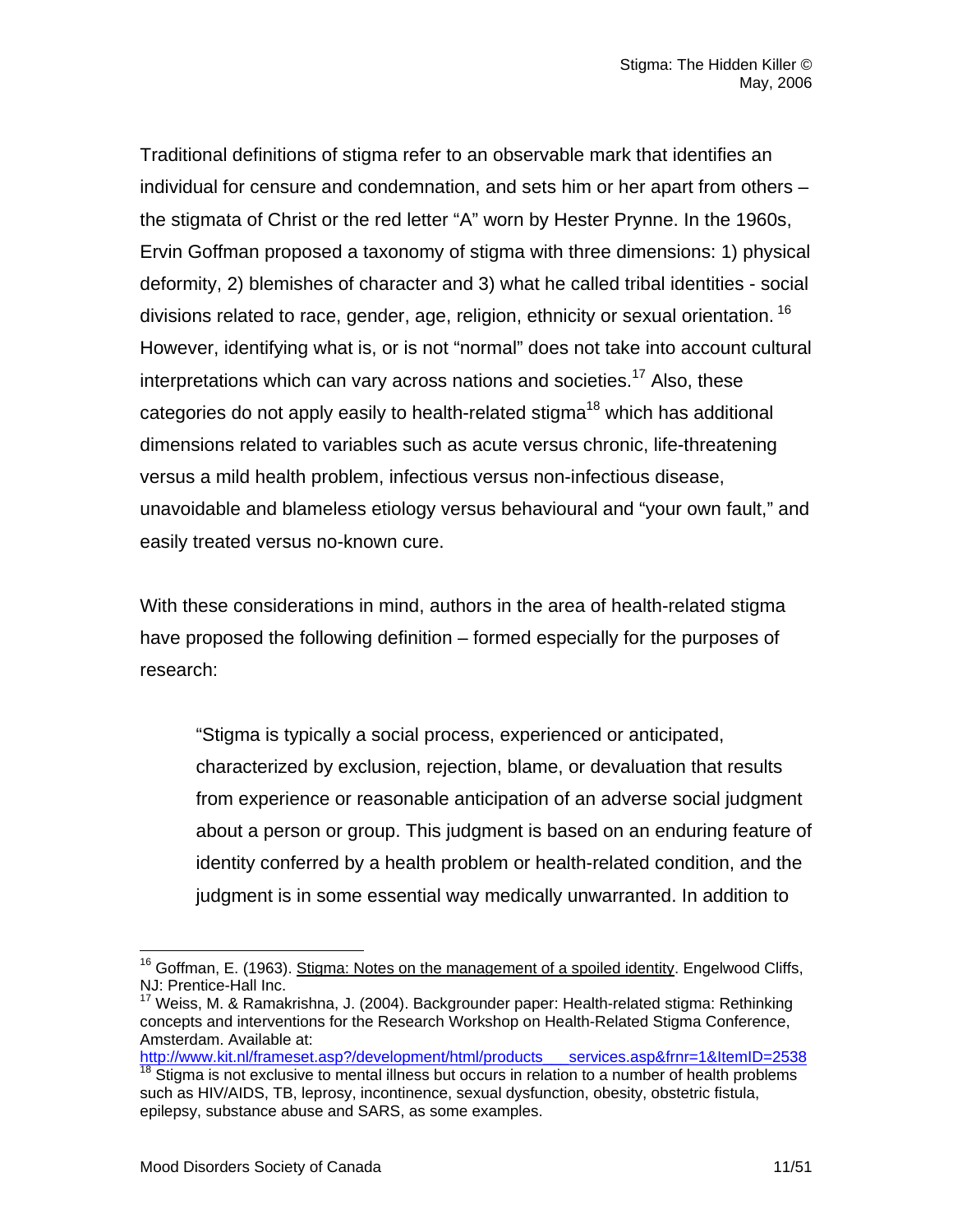its application to the persons or group, the discriminatory social judgment may also be applied to the disease or designated health problem itself with repercussions in social and health policy. Other forms of stigma, which result from adverse social judgments about enduring features of identity apart from health-related conditions (e.g. race, ethnicity, sexual preferences) may also affect health; these are also matters of interest that concern questions of health-related stigmas.["19](#page-11-0)

# **Stigma defined by consumers and families**

While researchers utilize models and theories to define stigma, consumers and family members take a different approach, informed by their own experiences of exclusion, rejection, blame and devaluation.

Patricia Deegan:

"And then, at a time when we most needed to be near the one's we loved, we were taken away to far off places. At the age of 14 or 17 or 22 we were told that we had a disease that had no cure. We were told to take medications that made us slur and shake, that robbed our youthful bodies of energy and made us walk stiff like zombies. As these first winds of winter settled upon us we pulled the blankets up tight around our bodies but we did not sleep. During those first few nights in the hospital we lay awake. You see, at night the lights from the houses in the community shine through the windows of the mental institution. Life still went on out there while ours crumbled all about us. Those lights seemed very, very far away. The Zulu people have a word for our phrase "far away". In Zulu "far away" means, "There where someone cries out : 'Oh mother, I am lost." In time we did leave the hospital. We stood on the steps with our suitcases in

<span id="page-11-0"></span><sup>&</sup>lt;sup>19</sup> Weiss, M. & Ramakrishna, J. (2004). Backgrounder paper: Health-related stigma: Rethinking concepts and interventions for the Research Workshop on Health-Related Stigma Conference, Amsterdam (p. 13). Available at:

[http://www.kit.nl/frameset.asp?/development/html/products\\_\\_\\_services.asp&frnr=1&ItemID=2538](http://www.kit.nl/frameset.asp?/development/html/products___services.asp&frnr=1&ItemID=2538)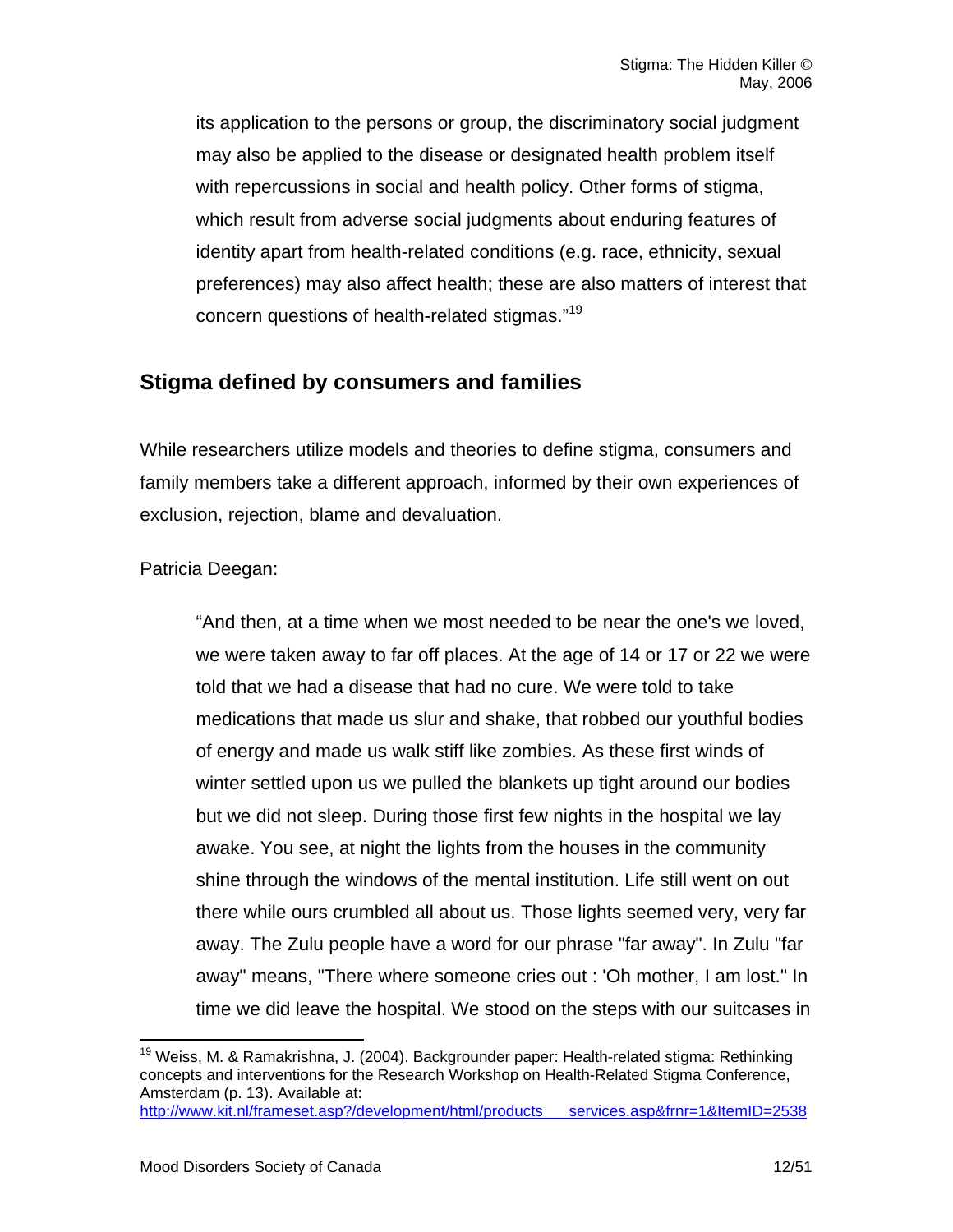hand. Most of us returned home and found that nothing was the same anymore. Our friends were frightened of us or were strangely absent. They were overly careful when near us. Our families were distraught and torn by guilt. They had not slept and their eyes were still swollen from the tears they cried. And we, we were exhausted. And now our winter deepened into a bone chilling cold. Something began to die in us. Something way down deep began to break. Slowly the messages of hopelessness and stigma which so permeated the places we received treatment, began to sink in. We slowly began to believe what was being said about us. We found ourselves undergoing that dehumanizing transformation from being a person to being an illness: "a schizophrenic", "a multiple", "a bi-polar." Our personhood and sense of self continued to atrophy as we were coached by professionals to learn to say, "I am a schizophrenic"; "I am a bi-polar"; "I am a multiple". And each time we repeated this dehumanizing litany our sense of being a person was diminished as "the disease" loomed as an all powerful "It", a wholly Other entity, an "in-itself" that we were taught we were powerless over. The weeks, the months or the years began to pass us by. Now our aging was no longer marked by the milestones of a year's accomplishments but rather by the numbing pain of successive failures. We tried and failed and tried and failed until it hurt too much to try anymore."<sup>[20](#page-12-0)</sup>

# **Why stigma matters**

Stigma is dangerous because it interferes with understanding, obtaining support from friends and family, and it delays getting help (sometimes for years). It can lead to:

• Denial of signs of mental illness in self

<span id="page-12-0"></span> $20$  Excerpts from Recovery and Conspiracy of Hope: A speech by Patricia Deegan (2002). Available at:<http://www.namiscc.org/newsletters/February02/PatDeegan.htm>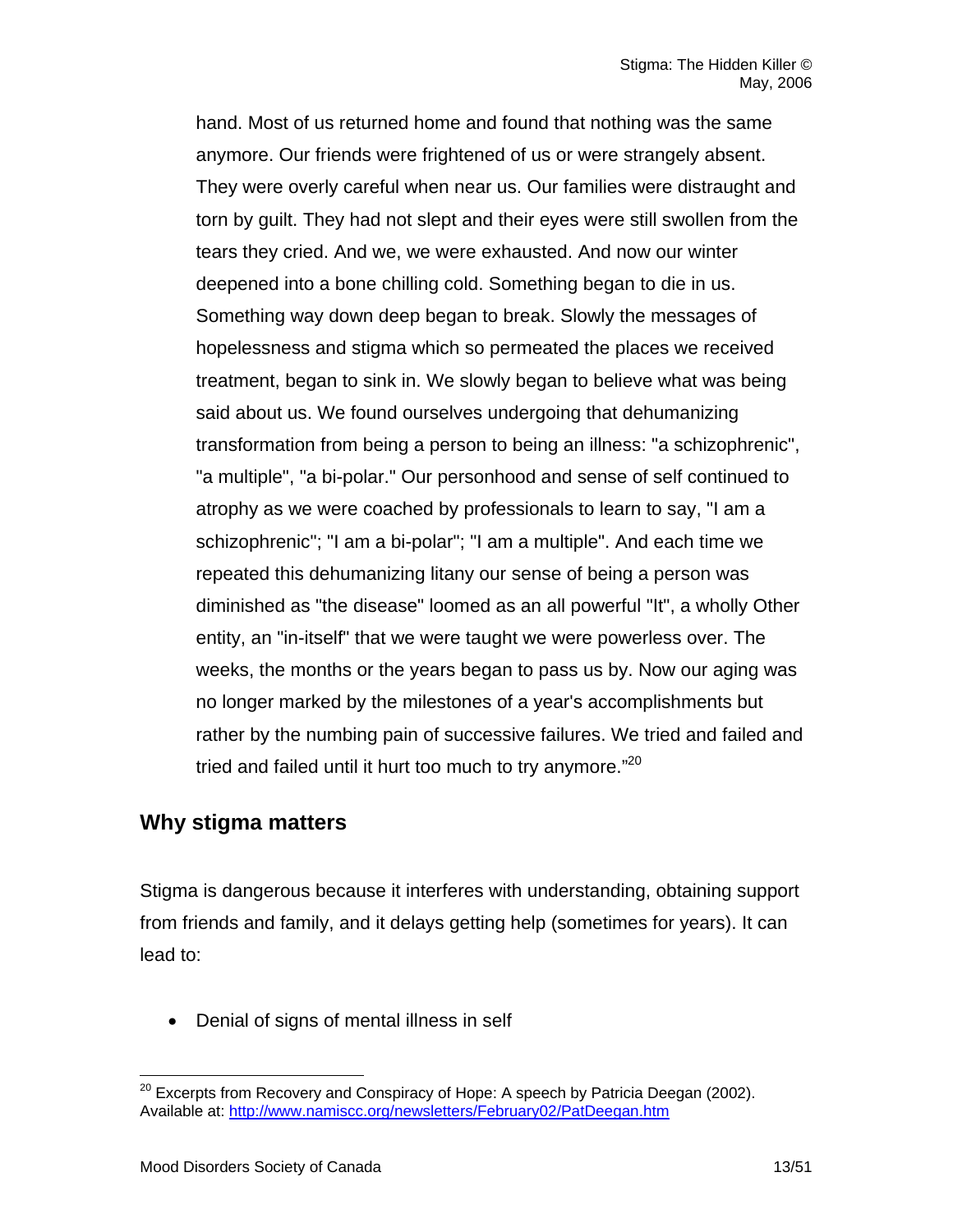- Failure to recognize signs in others
- Secrecy and failure to seeking help
- Ostracism by one's friends, family and co-workers
- Self-blame
- Substance abuse or problem gambling to control symptoms
- Isolation
- Problems in relationships, school and work

In the extreme, it can lead to:

- Loss of career
- Family breakdown
- Suicide

The effects of stigma are far-reaching and costly, in human, social and economic terms. Researchers have paid considerable attention to measuring and reporting on its impact (see **Appendix 1** for a listing of measurement tools).

*Stigma as an inhibitor of primary prevention:* Access to health determinants (housing, education, employment, income and social support) are limited by stigma. People who are isolated from mainstream society have a much more difficult time competing for basic life chances. They are exposed to numerous health risks (poor nutrition, fetal alcohol syndrome and other birth defects, smoking, drugs and obesity), live in unsafe conditions where violence is a threat (guns, racism, crime, domestic violence and child abuse), and cope with multiple losses (children to state welfare, spouses to the criminal justice system and friends and family to suicide). $21$ 

<span id="page-13-0"></span> $21$  Link, B. & Phelan, J. (2001). On stigma and its public health implications. Available at: [www.stigmaconference.nih.gov/LinkPaper.htm](http://www.stigmaconference.nih.gov/LinkPaper.htm)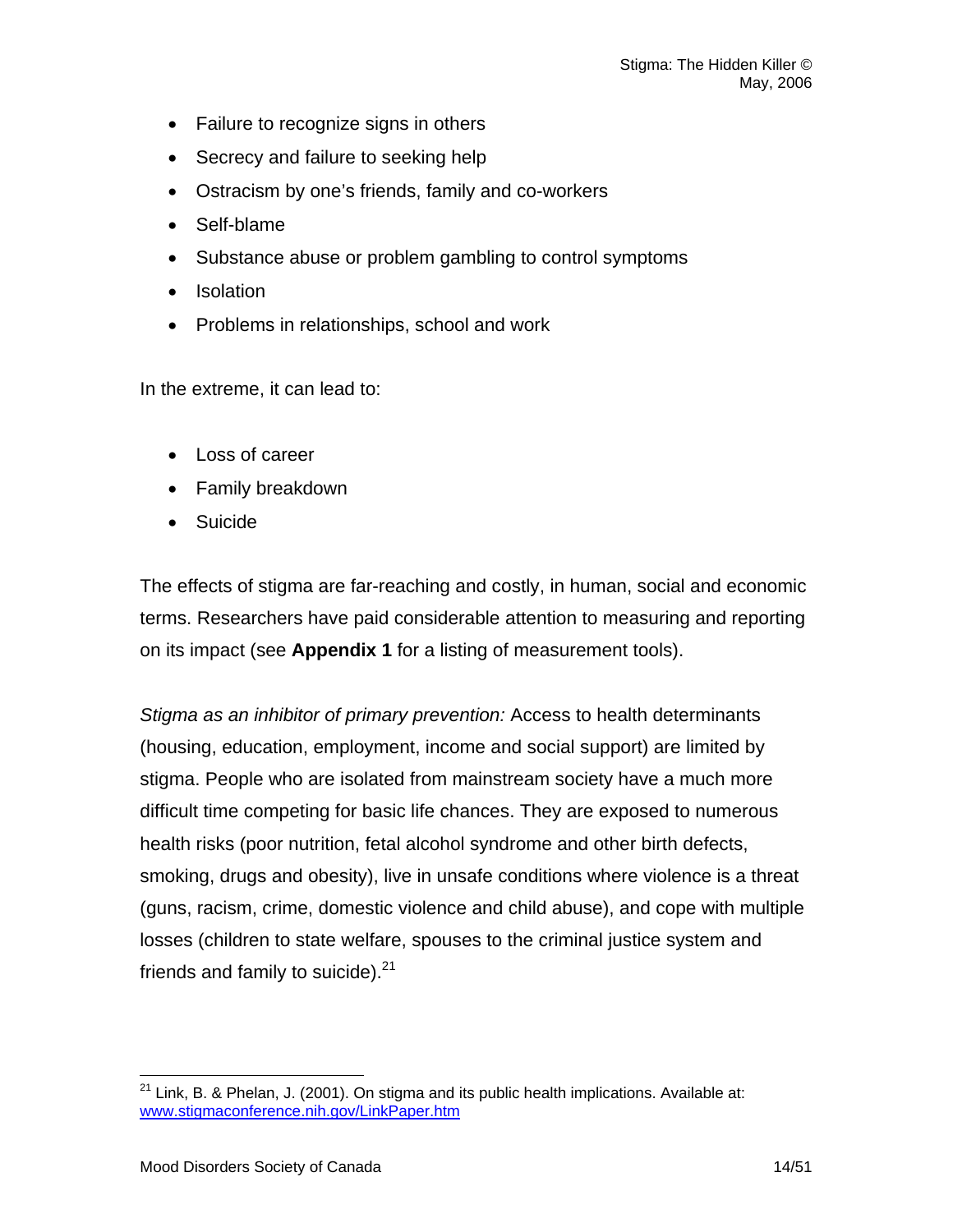*Stigma as a fundamental cause of disease*: People who are marginalized and oppressed are under great strain. The stress of striving but not succeeding, of having fewer opportunities or of being targeted by mainstream society through stereotypical media portrayals or constant police attention takes its toll on both physical and mental health.<sup>22</sup> Denial of opportunity often leads to poverty and poverty is the single most accurate and stable predictor of ill health, regardless of time or place. $23$ 

*Stigma as preventing early detection:* Shame and secrecy leads people to conceal or deny distress, to the point that they do not ask for help and end up with more chronic forms of illness. $^{24}$  For example, it is estimated that two out of three people with a diagnosable mental illness do not seek treatment.<sup>25</sup> In addition, primary care providers do not routinely ask about symptoms related to mental illness yet there are specific guidelines published by their Colleges regarding primary prevention testing such as mammograms, PSA tests or tests for serum levels of cholesterol.

*Stigma as affecting treatment outcomes:* Mental illness, as it presents itself in the health provider's office, may come in disguised forms (poor sleep, persistent but vague physical complaints or lack of energy), leaving health providers bewildered as to what exactly is wrong. People may resist taking psychiatric medications that could help because they are embarrassed to have their prescriptions filled.<sup>[26](#page-14-4)</sup> They may avoid therapy (if it is available at all) because it is only for people who are "screwed up" – and therefore not for them. Treatment conditions may be

<span id="page-14-0"></span> $^{22}$  Link, B. & Phelan, J. (2006). Stigma and its public health implications. The Lancet. 367(9509),

<span id="page-14-1"></span>p. 528 – 529. Available at: [www.thelancet.com](http://www.thelancet.com/)<br>
<sup>23</sup> Link, B. & Phelan, J. (2001). On stigma and its public health implications. Available at:<br>
<u>www.stigmaconference.nih.gov/LinkPaper.htm</u>

<span id="page-14-2"></span>Davis, S. (2006). Community mental health in Canada. Vancouver, BC: University of British Columbia Press.

<span id="page-14-3"></span><sup>25</sup> A Report on Mental Illnesses in Canada (2002). The Public Health Agency of Canada.<br>Available at: http://www.phac-aspc.gc.ca/publicat/miic-mmac/

<span id="page-14-4"></span>Available at: https://www.phace-aspc.aspc.gc.ca/publications.gc.ca/publications/ 26 Sirey, JA. et al (2001). Perceived stigma and patient-related severity of illness as predictors of anti-depressant adherence. Psychiatric Services. 52, p. 1615 – 1620. Available at: <http://ps.psychiatryonline.org/cgi/content/abstract/52/12/1615>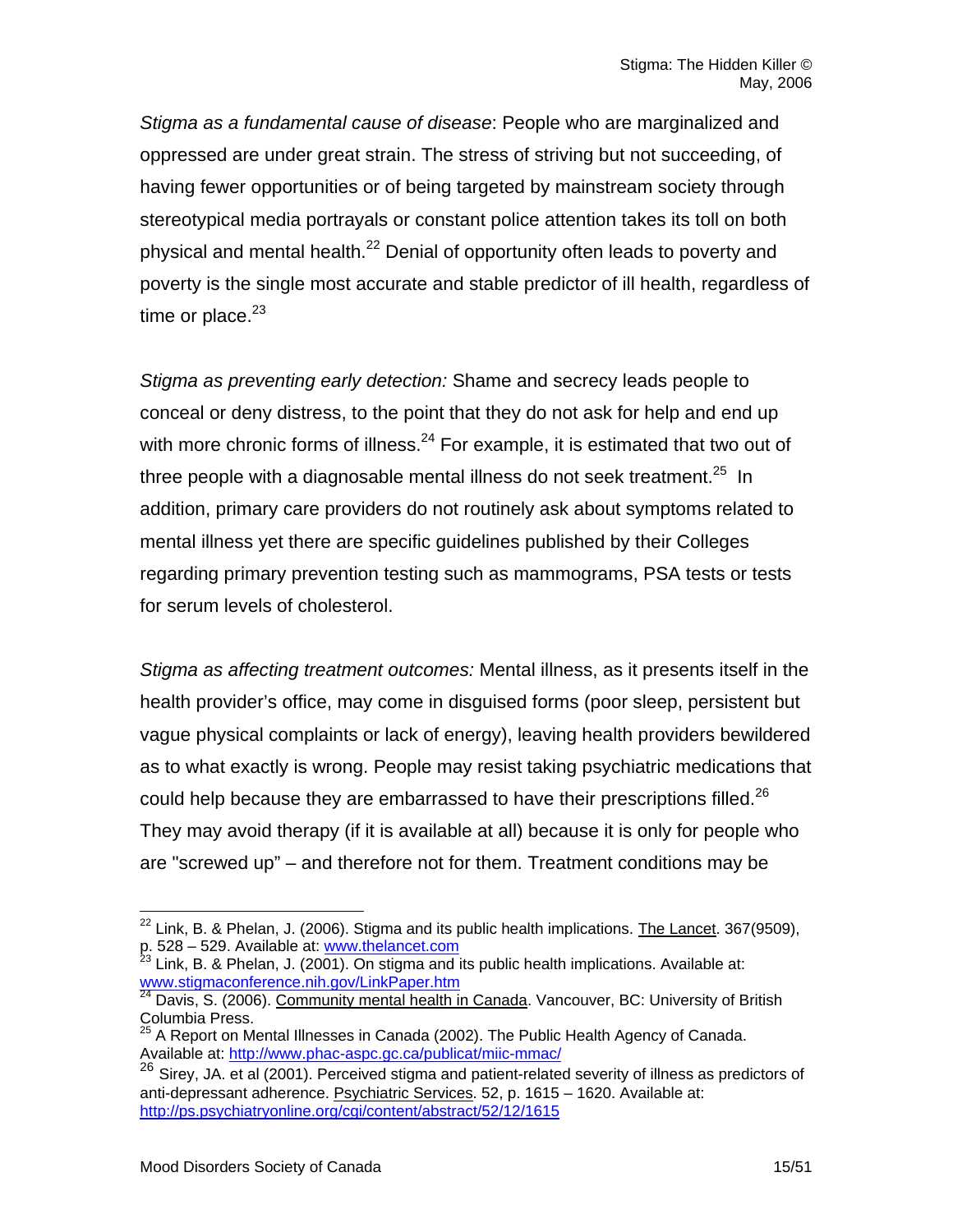overly harsh in response to society's desire to rid itself of the perceived threat of violence or contamination. Institutional psychiatric treatment includes locked wards, restraints, searches, and seclusion. Investment in improving treatment or expanding research is in short supply, meaning that scientific advances are slow to reveal themselves. As a result of limited attention for the issue of mental illness, patients, families, researchers and providers are forced to make do with poor prognoses, predictions of chronicity and limited hope.<sup>27</sup>

*Stigma as an economic drain on health resources and on the Canadian* 

*economy:* Mental disorders contribute more to the global burden of disease than all cancers combined. $^{28}$  The most common cause of violent death in the world is suicide.<sup>29</sup> In Canada, the fastest growing cost sector for occupational disability is psychiatric disorders. The Canadian economy annually loses \$14.4 billion due to mental illness and \$18.6 billion due to substance abuse in the workplace. It is also estimated that Canadians pay an additional \$278 million in fees to psychologists and social workers in private practice. 30

*Stigma as an impediment to recovery:* Stigma implies permanency – people have entered a social category from which there is believed to be no exit. Consumers report that their advocacy is often disregarded because, if they stand up for their rights and speak with clarity and purpose, then by definition, they can't have been ill in the first place.<sup>31</sup> Self-stigma also contributes to the denial of recovery

<span id="page-15-0"></span> $27$  Link, B. & Phelan, J. (2001). On stigma and its public health implications. Available at: www.stigmaconference.nih.gov/LinkPaper.htm<br><sup>28</sup> Murray, C. Lopez, A. (1996). The global burden of disease: A comprehensive assessment of

<span id="page-15-1"></span>mortality and disability from diseases, injuries and risk factors in 1990 and projected to 2020.

<span id="page-15-2"></span><sup>&</sup>lt;sup>29</sup> World Health Organization: Report on violence and health, Geneva (Oct 2002). Table 1.2 p. 10 as quoted in Kirby, M. & Keon, W. (2004). Report 1, Mental health, mental illness and addiction: Overview of policies and programs in Canada (Chapter 5). Interim report of the Standing Senate Committee on Social Affairs, Science and Technology.<br><sup>30</sup> Stephens, T & Joubert, N. (2001). The economic burden of mental health problems in Canada.

<span id="page-15-3"></span>In Chronic Diseases in Canada, 22 (1). Available at: [www.phac-aspc.gc](http://www.phac-aspc.gc/)

<span id="page-15-4"></span><sup>&</sup>lt;sup>31</sup> Everett, B. (2000). A fragile revolution: Consumers and psychiatric survivors confront the power of the mental health system. Newbury Park, CA: Sage Publications.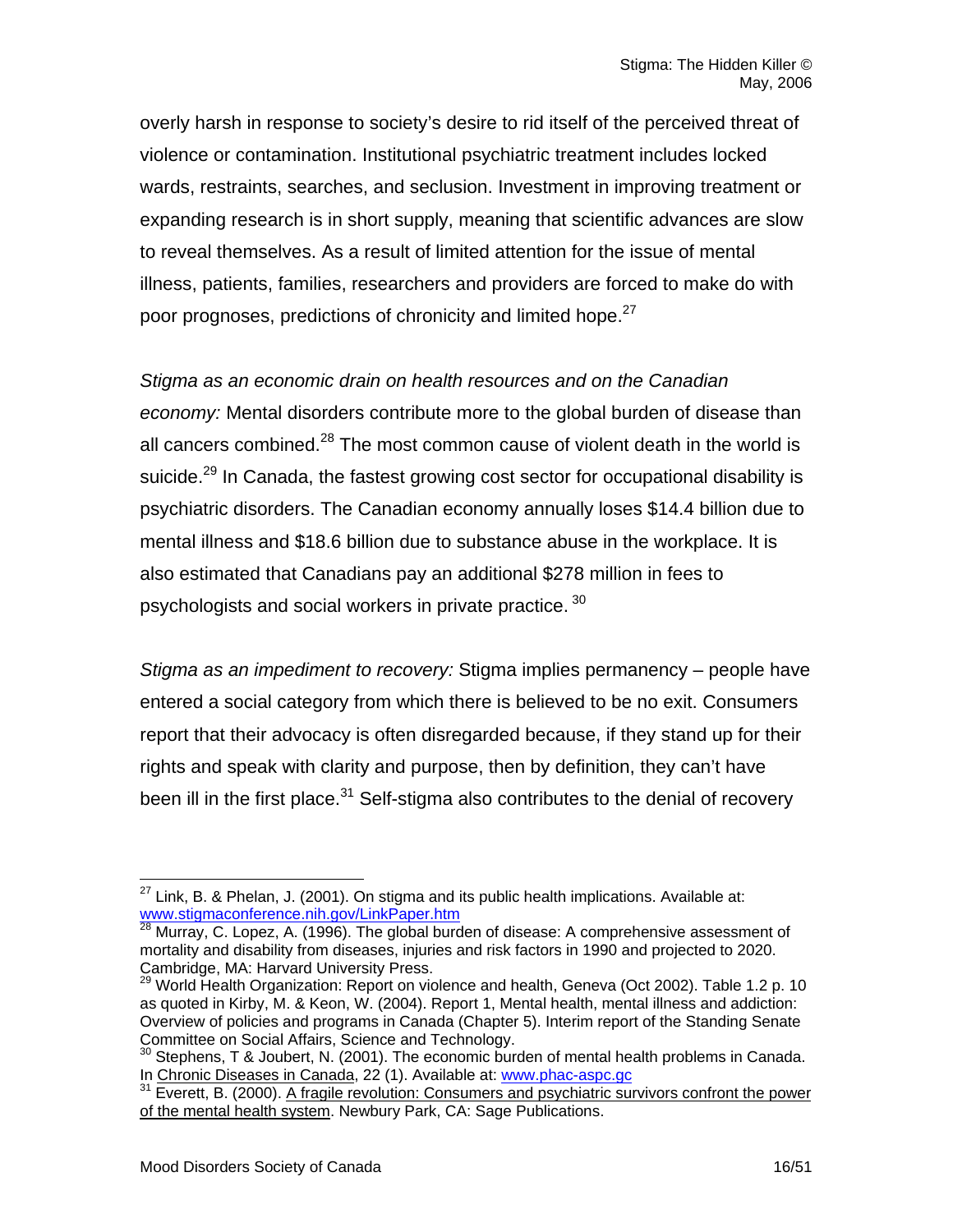because people with mental illness believe the messages of helplessness and hopelessness and give up on themselves and their futures. $32$ 

*Stigma as a multiplier effect:* Stigma comes in multiple forms and can relate not only to health conditions such as mental illness but also to gender, age, race, ethnicity and other forms of categorizations that mainstream society define as "tainted.["33](#page-16-1) Stigmatization piled upon stigmatization has an overwhelming negative effect on identity, self-esteem and access to opportunity. Members of stigmatized groups can become labeled as disease carriers, themselves, and shunned because they are believed to be fundamentally contaminated. In the present day, advances in genetic research add further concerns. People may be stigmatized as early as in utero because their genetic make-up may be thought to pre-dispose them to certain illnesses or anti-social behaviours. $34$ 

# **Attempts to rename stigma**

Some authors have tried to find another term for stigma, one which clearly embodies the hurt it causes along with a message that marginalization and oppression, based on the presence of a mental illness, will not be tolerated.

*Psychophobia:* Peter Byrne (University College of London)<sup>35</sup> suggested the term psychophobia because there is no word for prejudice against mental illness. Using examples such as racism, ageism and sexism, this author argues that finding and applying an "ism" to describe unfair treatment for people with mental illness is the first step in combating stigma. However, psychophobia has not entered mainstream language.

<span id="page-16-0"></span> $32$  Perlick, D. (2001) Special section on stigma as a barrier to recovery *Psychiatric Services* 52(12). Available at: http://ps.psychiatryonline.org/cgi/content/full/52/12/1613

<span id="page-16-1"></span> $\frac{33}{3}$  Wailoo, K. (2006). Stigma, race and disease in 20<sup>th</sup> century America. The Lancet, 367(9509), p.

<span id="page-16-2"></span><sup>531 – 533.</sup> Available at: [www.thelancet.com.](http://www.thelancet.com/)<br><sup>34</sup> Keusch, G. Wilenz, J. [& Kleinman, A. \(200](http://www.thelancet.com/)6). Stigma and global health: Developing a research<br>agenda. The Lancet, 367(9509), p. 525 – 527. Available at: www.thelancet.com.

<span id="page-16-3"></span><sup>&</sup>lt;sup>35</sup> Byrne, P. (2003). Psychiatry and the media. Advances in Psychiatric Treatment Vol 9 p. 135 – 143. Available at:<http://apt.rcpsych.org/cgi/content/full/9/2/135>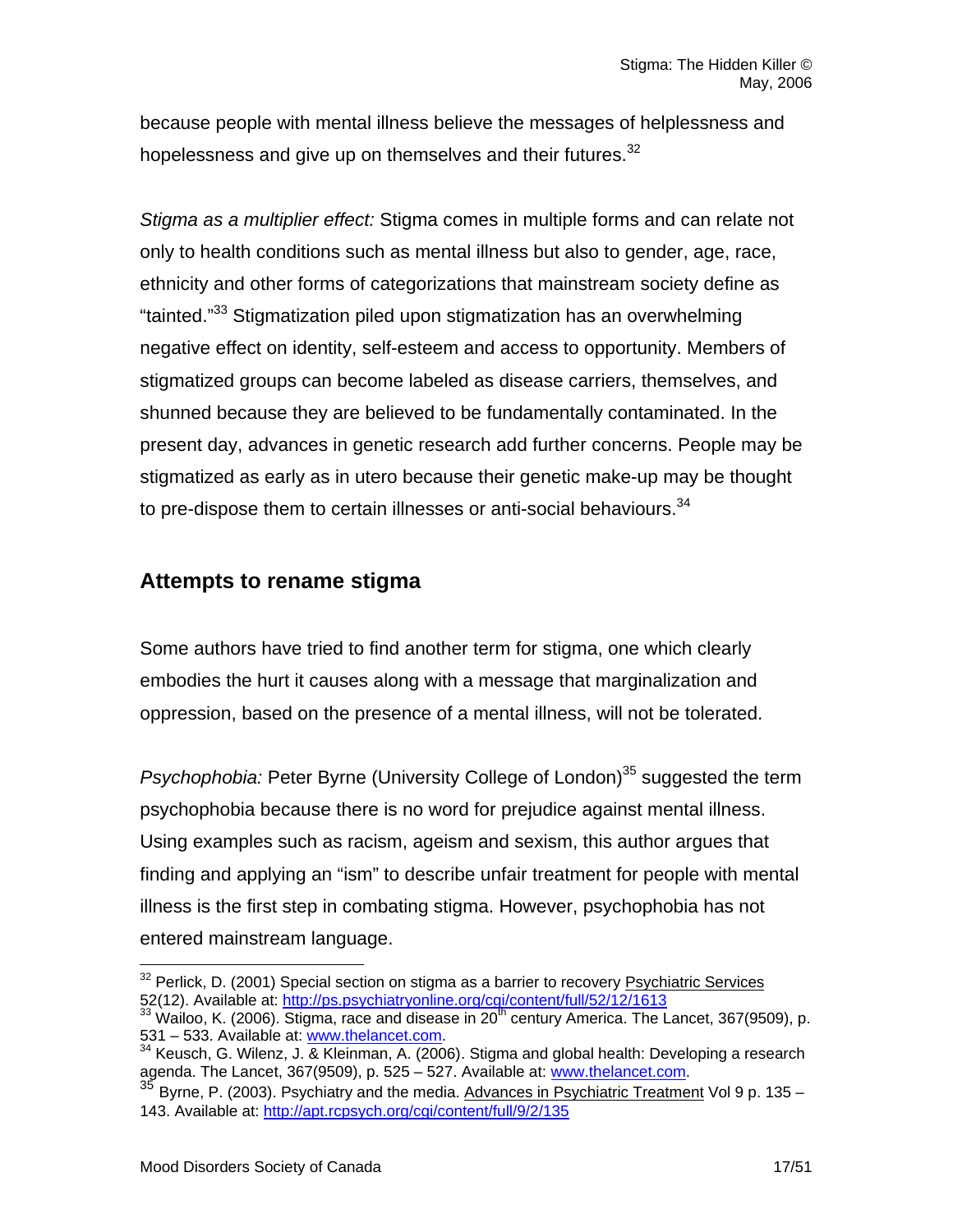*Healthism:* Healthism is the term introduced in a special edition of the Pfizer Journal (2003) dedicated to the issue of stigma. Journal editor, Salvatore Giorgianni, agued in favour of this new word to embody the prejudice that is inherent in health-related stigma. $36$  There is no evidence that healthism, as a substitute for stigma, has caught on.

*Discrimination:* Discrimination describes sets of activities based on false beliefs that seek to exclude stigmatized persons or groups from life's opportunities. Consumers and family members and some researchers and authors prefer the term discrimination to that of stigma because it points to action, whether it is antidiscrimination policies and laws, or human rights legislation. $37$ 

*Back to stigma:* Others argue that stigma is a much larger idea than discrimination because it refers to inaction and neglect, not just overt exclusion. It also allows for a discussion of prejudicial attitudes (both pubic and personal) that may be disguised as kindness or concern (for example, over-protection or communicating low expectations) but which are, in fact, expressions of stigma. Policies can change at will, but it is much more difficult to change attitudes. The term stigma is thought to encompass the whole picture of overt and covert exclusion.<sup>[38](#page-17-2)</sup>

# **Models and theories regarding why people stigmatize**

<span id="page-17-2"></span> $\frac{38}{18}$  $\frac{38}{18}$  $\frac{38}{18}$  Roundtable Seven: Stigma, discrimination, myths and public awareness (May 14<sup>th</sup>, 2003). Report on discussions available at: [www.cpa](http://www.cpa-apc.org/Government/RondtableSevenSummary_DV1.pdf)[apc.org/Government/RondtableSevenSummary\\_DV1.pdf](http://www.cpa-apc.org/Government/RondtableSevenSummary_DV1.pdf)

<span id="page-17-0"></span> $36$  Giorgianni, S. (2003). Stigma, health and communication. The Pfizer Journal. Available at: [http://www.thepfizerjournal.com/default.asp?a=article&j=tpj37&t=Stigma%2C%20Health%2C%20](http://www.thepfizerjournal.com/default.asp?a=article&j=tpj37&t=Stigma%2C%20Health%2C%20and%20Communication)<br>and%20Communication<br>37 Eugenth B (2004) B (1004)

<span id="page-17-1"></span>Everett, B. (2004). Best practices in the workplace: An area of expanded research. HealthCarePapers. Vol 5(2). Available at:<br>http://longwoods.com/product.php?productid=16831&cat=350&page=1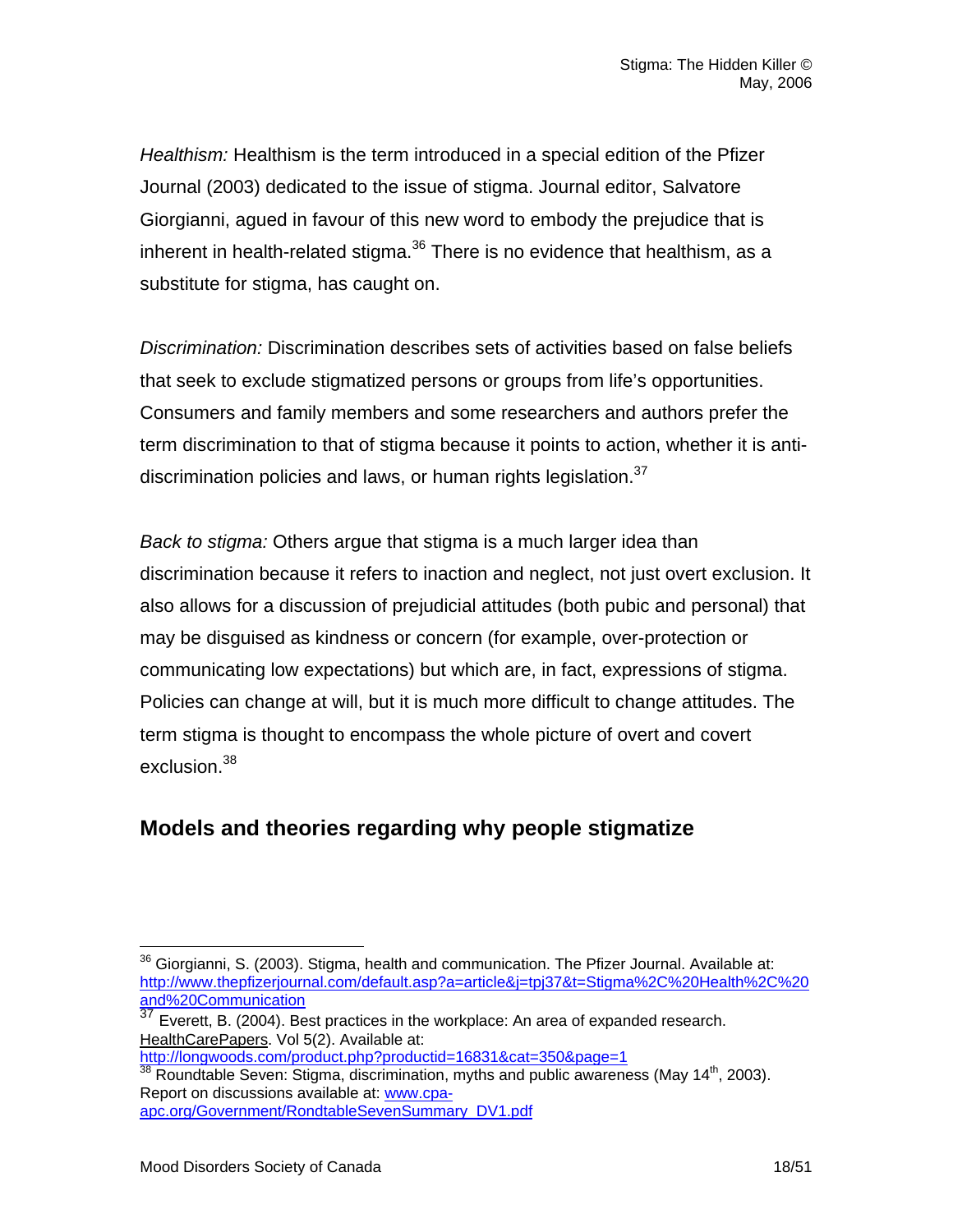Some theories of why stigma exists refer to the evolution of humankind whereby the survival of individuals and groups mean that they were attuned to threat. Threats (perceived or real) are accompanied by emotional responses that may include fear or disgust. Today, humans retain this innate response which may apply not only in times of threat, but also in the face of difference or that which seen to be unfamiliar. These latter associations are thought to be learned, offering optimism for anti-stigma interventions because that which is learned can also be unlearned.<sup>39</sup>

As a result of investigations into health-related stigma, other theories regarding why people stigmatize have come to include social and psychological dimensions. For example, one focus has been on the social process of stigmatization where researchers propose five components:

- 1. People naturally identify and categorize human difference this, in itself, is benign. However, they also…
- 2. Decide which differences are valued and which are not.
- 3. Link the perception of difference to a set of undesirable characteristics the process of stereotyping.
- 4. Separate "us" from "them." In health-related stigma, this is often accomplished by blame.. you brought this on yourself.. if you just tried harder you could shake it.. this is malingering…
- 5. Exercise power to reject, exclude and attack the credibility of the stigmatized person.<sup>[40](#page-18-1)</sup>

Another approach to understanding stigma is defining the individual's lived experience: *Perceived* (fears about what *might* happen if the secret is known),

<span id="page-18-0"></span> $39$  Schaller, M. & Neuberg, S. (undated). The nature in prejudice. Available at: [www.psych.ubc.ca/~schaller/SchallerNeuberg.doc](http://www.psych.ubc.ca/~schaller/SchallerNeuberg.doc)<br><sup>[40](http://www.psych.ubc.ca/~schaller/SchallerNeuberg.doc)</sup> Link, B. & Phelan, J. (2006). Stigma and its public health implications. The Lancet, 367(9509),

<span id="page-18-1"></span><sup>528-529.</sup> Available at: [www.thelancet.com](http://www.thelancet.com/)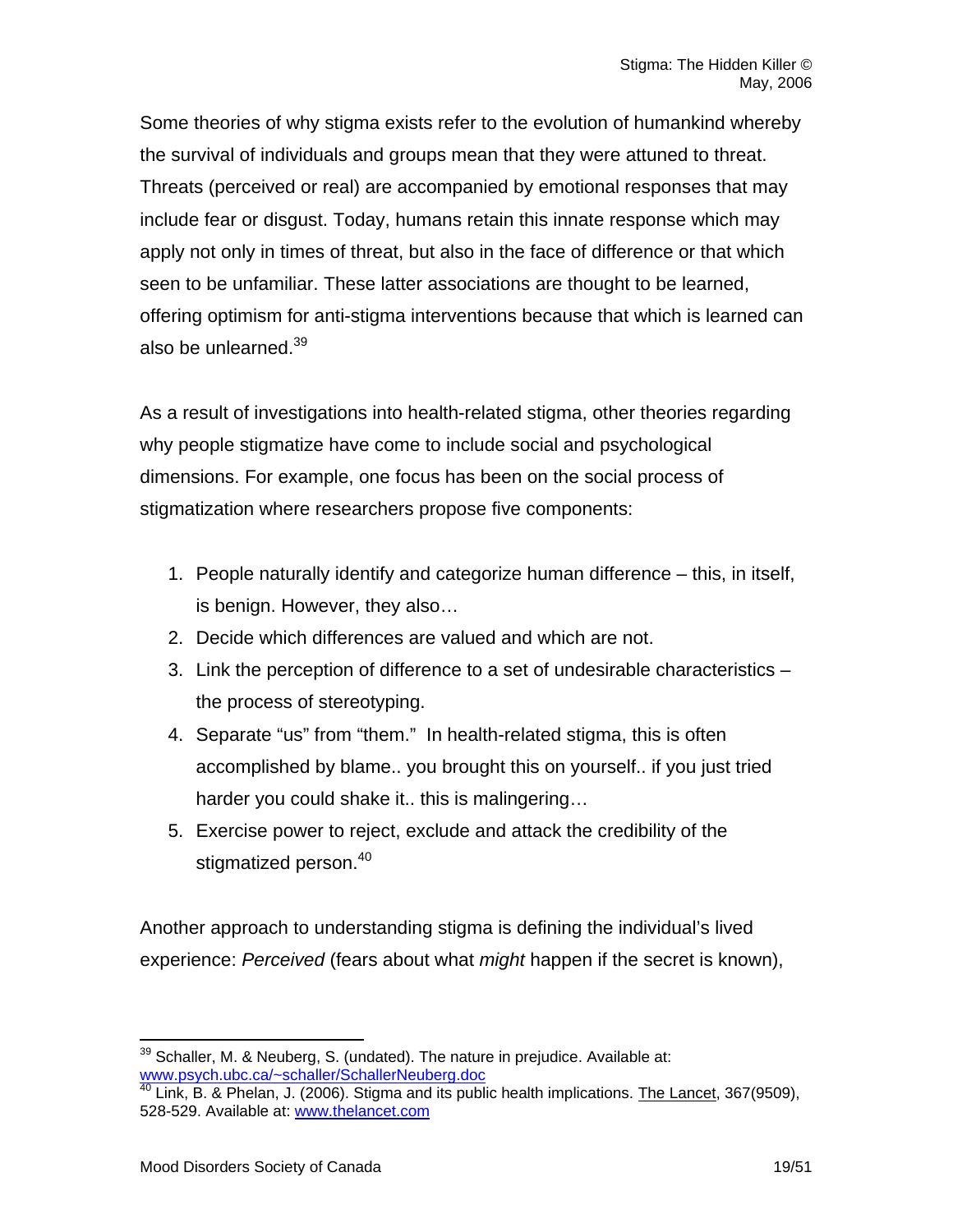*experienced* (discrimination, denial of rights, ostracism, or loss of employment) and *internalized* (shame, guilt and self-blaming).<sup>[41](#page-19-0)</sup>

And there are additional considerations, particularly with health-related stigma. Medical labeling can take over identity. People become known as "a schizophrenic" rather than a person who has schizophrenia. There can also be a perception that the person *prefers* to suffer – otherwise why don't they just get better?<sup>42</sup> Some of the worse offenders in perpetuating stigma are health professionals, themselves, particularly in the area of mental health.<sup>43</sup> Psychiatry has a history of lending itself to activities that have perpetuated stigma and discrimination. For example, psychiatry played a prominent role in the eugenics movement, forced sterilization, controlling immigration, incarcerating political dissenters in psychiatric hospitals and in screening and labeling military personnel for mental instability.<sup>44</sup> One author points to a "history of dumb ideas in psychiatry" which includes theories that mental illness was created by lunar cycles, diseases of the womb or "schizophrenogenic" mothers, so-called treatments such as beatings and confinement to correct bad behaviour, insulin shock treatments, frontal lobotomies and treatments for the "disease" of homosexuality.<sup>45</sup> These ideas were not just dumb. They were harmful.

Graham Scrambler (University College of London) proposes a jigsaw model of health-related stigma which involves a perceived deficit as defined by a myriad of social forces (political, medical, national, or religious – as only some examples)

<span id="page-19-1"></span><sup>42</sup> Media images and messages about stigma: The good, the bad and the ugly (2003). The Pfizer Journal Special Edition: Health Repercussions of Stigma. Available at: [http://www.thepfizerjournal.com/default.asp?a=article&j=tpj37&t=Media%20Images%20And%20](http://www.thepfizerjournal.com/default.asp?a=article&j=tpj37&t=Media%20Images%20And%20Messages%20About%20Stigma)<br>Messages%20About%20Stigma

<span id="page-19-0"></span> $41$  Findings: Research workshop on health-related stigma and discrimination (2004). Amsterdam. Available at:<http://www.stigmaconference.nih.gov/WeissPaper.htm>

<span id="page-19-2"></span>Messages About Secrets 2004). Report 1, *Mental health, mental illness and addiction: Overview of* <sup>43</sup> Kirby, M. & Keon, W. (2004). Report 1, *Mental health, mental illness and addiction: Overview of* policies and programs in Canada. Interim report of the Standing Committee on Social affairs,<br>Science and Technology. Quote from Jennifer Chambers' testimony.

<span id="page-19-3"></span> $\frac{1}{2}$  Sayce, L. (2000). From psychiatric patient to citizen: Overcoming discrimination and social exclusion. Basingstoke, UK: Macmillan.<br><sup>45</sup> Byrne, P. (2000). CO.

<span id="page-19-4"></span><sup>45</sup> Byrne, P. (2000). Stigma of mental illness and ways of diminishing it. Advances in Psychiatric Treatment, Vol 6, p. 65 – 72. Available at: <http://apt.rcpsych.org/cgi/content/full/6/1/65>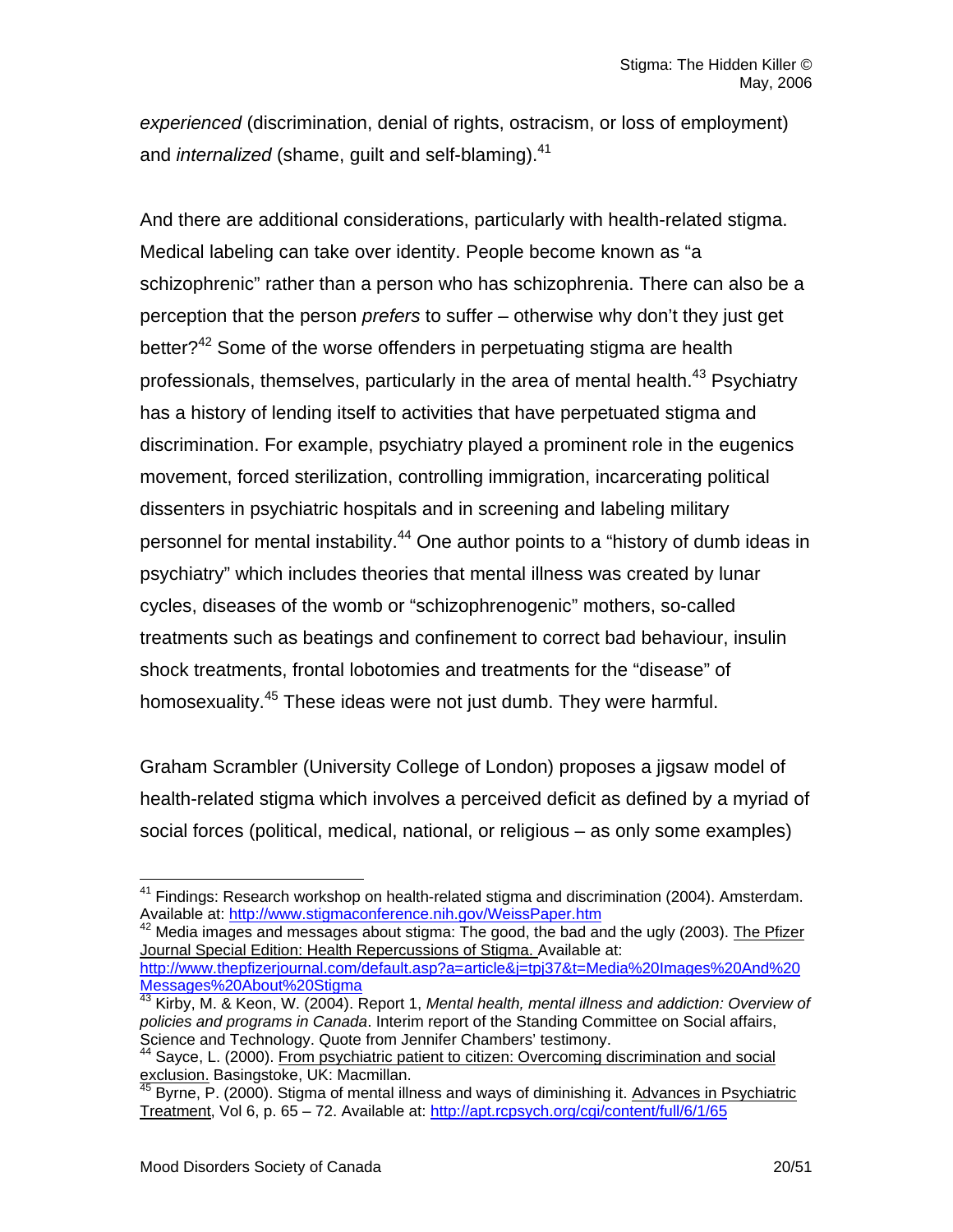combined with the notion of culpability – you brought this on yourself. He also argues that those who are stigmatized are subjected to the twin forces of exploitation and oppression.<sup>46</sup> In building a model of stigma, attendees at the recent Research Workshop on Health-Related Stigma (Amsterdam, 2004), argued that stigma exists when any two of the three proposed dimensions intersect: social exclusion, disadvantage and low value/ low self-worth.

Finally, in examining workplace stigma related to mental illness, Canadian researchers argue that the conditions that support stigma are: $47$ 

- 1. The underlying erroneous assumptions about mental illness and the mentally ill that are held in general society
- 2. The intensity of these false beliefs are they firmly and emotionally held and unlikely to change through education or are they a result of lack of knowledge?
- 3. These false beliefs are held by key people in positions of decision-making and power,
- 4. The presence of enabling factors such as no clear policies for accommodation, an atmosphere of devaluation of difference in the workplace or poor management practices.

# **New directions in stigma research**

The Institute of Neurosciences, Mental Health and Addiction recognized stigma as a key problem in its inaugural strategic plan. It also has held two New Emerging grants competitions for mental health and addiction focused on the issue of stigma.

<span id="page-20-0"></span> <sup>46</sup> Ibid

<span id="page-20-1"></span><sup>47</sup> Krupa, T. Kirsh, B. Cockburn, L. & Gerwurtz, R. (June 2, 3 - 2005). Development of a model of stigma of mental illness in the workplace. Presentation to Workplace Mental Health Research: A Platform for Research Conference, Montreal. Available at: <http://www.inspq.qc.ca/santementaletravail/presentationsEN.asp?P=10>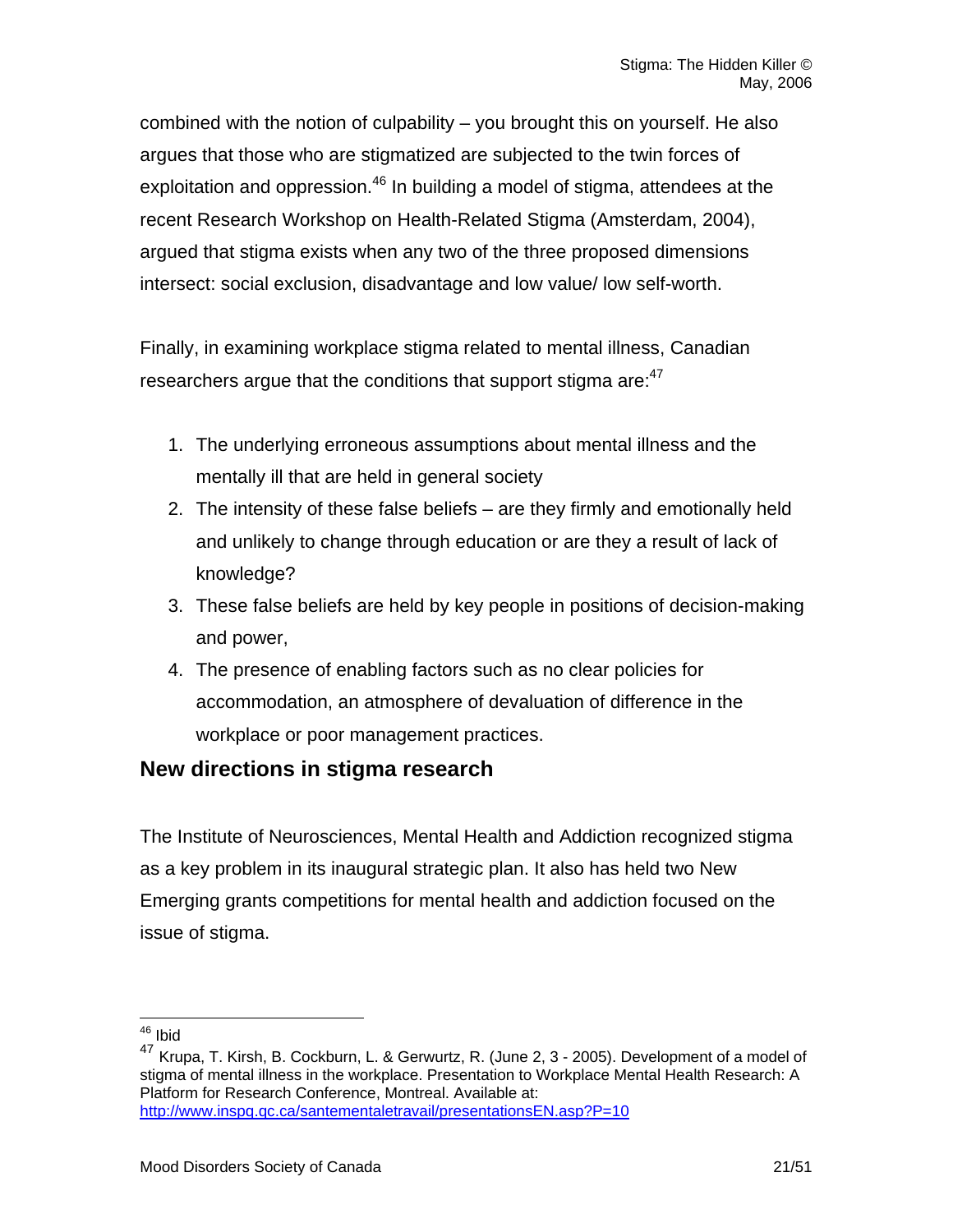In two recent international conferences.<sup>48</sup> researchers gathered to develop a shared agenda for stigma research. (See **Appendix 2** for a listing of conferences both past and pending, as well as organizations, journals, reports and books focused on the issue of stigma.)

*Stigma and Global Health: Developing a Research Agenda (2001) held in Bethesda, Maryland*: This conference focused on stigma as a public health issue. Proposed research questions that were considered priorities for attendees to consider were:<sup>[49](#page-21-1)</sup>

- 1. Document the burden of stigma as it relates to various health problems.
- 2. Compare stigma for different health problems in different contexts.
- 3. Identify the determinants of stigma and the impact of stigma on health policy priorities.
- 4. Evaluate changes in the magnitude and character of stigma overtime in response to interventions and social changes.
- 5. Specify background information about diseases so that laws and health policy have the information required to minimize stigma.
- 6. Investigate methodologies to craft clear, compelling messages for the public without getting bogged down in the complexities of stigma-reducing strategies.

As a result of the findings at this conference, the Fogarty International Centre (FIC) announced a new research program to support international research on stigma and health. The commitment was to grant \$11 million over five years in

*Health-related Stigma and Discrimination: Rethinking Concepts and Interventions.* 

<span id="page-21-0"></span> <sup>48</sup>*Stigma and Global Health: Developing a Research Agenda.* Held in Bethesda Maryland in September 2001. Sponsored by the Fogarty International Centre. <http://www.stigmaconference.nih.gov/> and,

[http://www.kit.nl/frameset.asp?/development/html/products\\_\\_\\_services.asp&frnr=1&ItemID=2538](http://www.kit.nl/frameset.asp?/development/html/products___services.asp&frnr=1&ItemID=2538) Conference held in *December 2004* in Soesterber, The Netherlands, sponsored by the Royal Tropical Institute (KIT).<br><sup>49</sup> Weiss, M. & Ramakrishna, J. (2001). Interventions: research on reducing stigma. Available at:

<span id="page-21-1"></span>[www.stigmaconference.nih.gov/WeissPaper.htm](http://www.stigmaconference.nih.gov/WeissPaper.htm)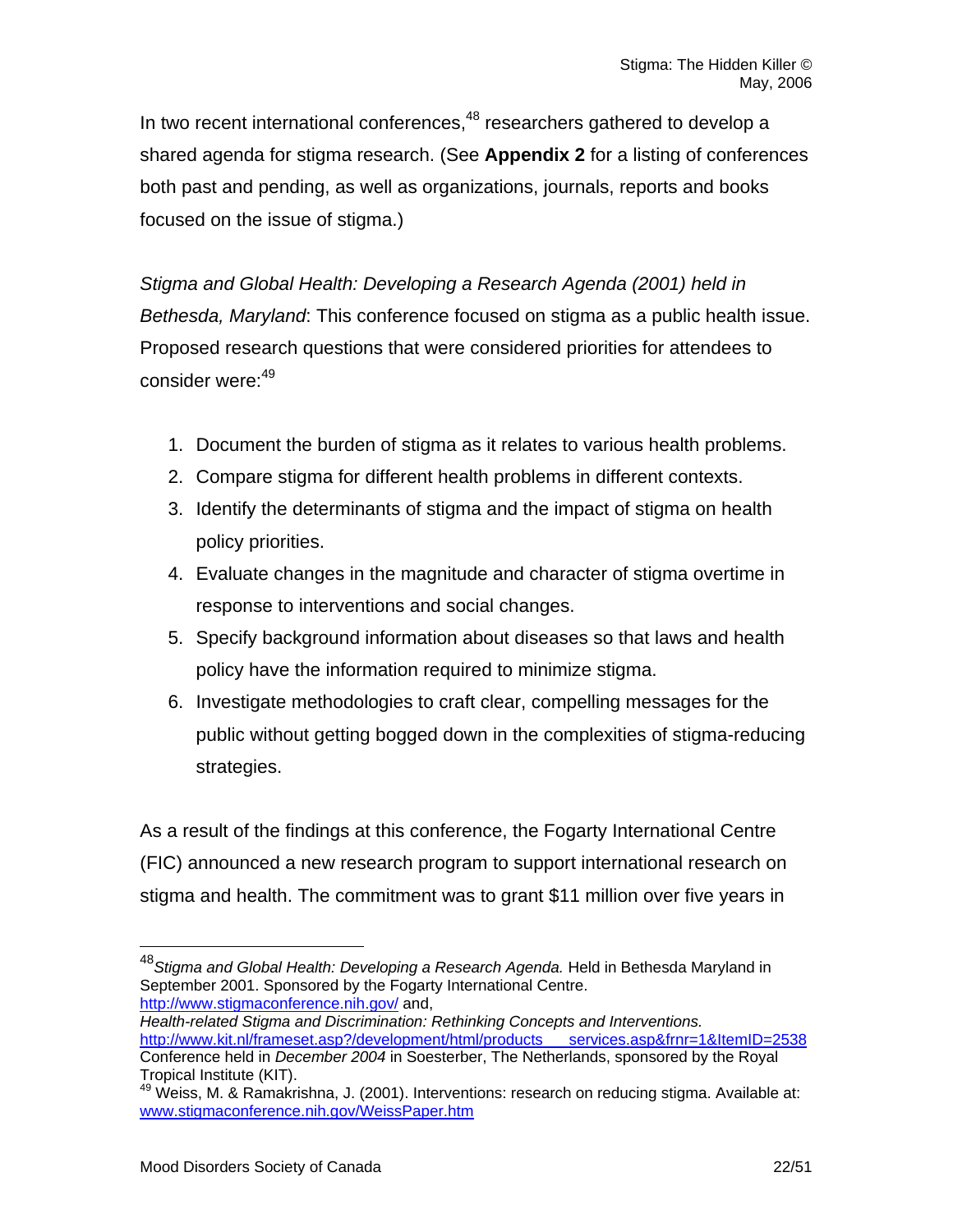response to investigator proposals. The focus of the research is national, international and cross-cultural research relevant to global health. Mental illness was one eligible area for research along with HIV/AIDS, tuberculosis, epilepsy, substance abuse and Parkinson's disease. The Institute of Neurosciences, Mental Health and Addiction participated by co-funding a Canada – United States research team.

*Health-related Stigma and Discrimination: Rethinking Concepts and Interventions (2004) held in The Netherlands:* Attendees looked at models of stigma, measurement tools, stigma reduction interventions and areas for future research. Recommendations were:

- 1. Researchers need to address health-related stigma in multiple conditions and collaborate across diseases, programs and disciplines.
- 2. There is a need to demonstrate links between stigma reduction and health outcomes or quality of life.
- 3. Research must be framed in a way that it is relevant to funders and decision- and policy-makers.
- 4. Develop a single basic quantitative measure that is applicable and validated across wide-ranging contexts and conditions.
- 5. Involve the people who are suffering from various stigmatized conditions in all stages of stigma research.

The result of the conference was the establishment of the International Consortium for Research and Action Against health-related Stigma (ICRAAS) at [www.dgroups.org/groups/Stigmaconsortium](http://www.dgroups.org/groups/Stigmaconsortium) 

# **What to do about stigma?**

Consumers and families value research but also have a heightened sense of urgency and prefer a focus on research specifically as it is tied to action. Having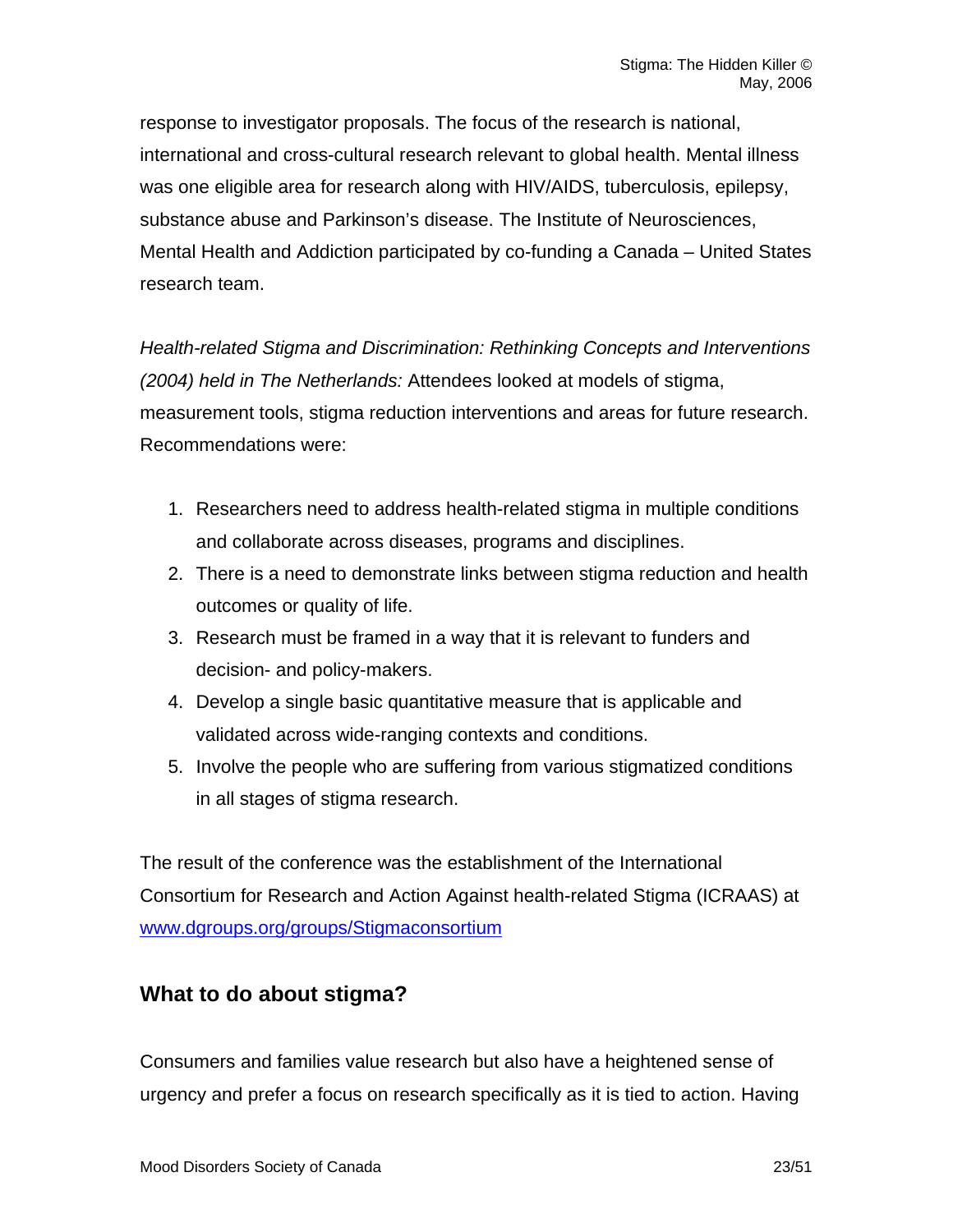experienced stigma first hand, they are interested in what, exactly, to do about it. The theories about what people stigmatize help point to effective interventions.

# *Self-stigma*

Empowerment strategies work in reducing self-stigma.<sup>50</sup> Forms of empowerment are protests and parades (anti-psychiatry advocacy or Mad Pride parades, for example), economic development projects that offer employment and income, belonging to a family self-help group,  $51$  or becoming involved in consumer peer support where, in both cases, people are free to talk openly among themselves away from negative social judgments.<sup>52</sup> Members of these groups exchange coping strategies,<sup>53</sup> provide tips and offer one another emotional support. Some groups branch out into educational and advocacy activities. The clear message, "you are not alone," appears to reduce self-stigma and empowers people on a number of levels, not the least of which is dealing more effectively with externally-imposed stigma. People recognize that, with the power of the group behind them, there are ways of taking effective action.

Recovery is a process of living well despite challenges. It is an individual journey characterized by personal growth, empowerment, better management of troubling symptoms and healthier choices, thereby improving one's quality of

<span id="page-23-0"></span> $50$  Researchers have looked into what consumers and families have tried, on their own, to avoid or reduce the stigma they experience. Coping strategies such as trying to keep their history of treatment a secret, isolating so as to avoid rejection and educating others about their diagnosis so that they can understand better and therefore be more sympathetic did not work, and, in fact, were harmful. Link, B. Mirotznik, J & Cullen, F. (1991). The effectiveness of stigma coping orientations: Can negative consequences of mental illness labelling be avoided. Journal of Health and Social Behavior. 32(3), p. 302 – 320. Abstract available at:

[http://www.ncbi.nlm.nih.gov/entrez/query.fcgi?cmd=retrieve&db=pubmed&list\\_uids=1940212&do](http://www.ncbi.nlm.nih.gov/entrez/query.fcgi?cmd=retrieve&db=pubmed&list_uids=1940212&dopt=Abstract) pt=Abstract<br><sup>51</sup> Boydell, K. Jadaa, D. & Trainor, J. (under review). A saving grace: Self-help for families of

<span id="page-23-1"></span>people with serious mental illness. Available from Dr. Katherine Boydell c/o Hospital for Sick Children, Toronto ON.

<span id="page-23-2"></span><sup>52</sup> Nelson, G. (2004). What was learned about members of CSIs in Making a Difference. Available through the Centre for Addiction and Mental Health, Toronto ON.

<span id="page-23-3"></span><sup>53</sup> Corrigan, P. (2001). Don't call me nuts: Coping with stigma and mental illness. Tinley Park, Ill: Recovery Press.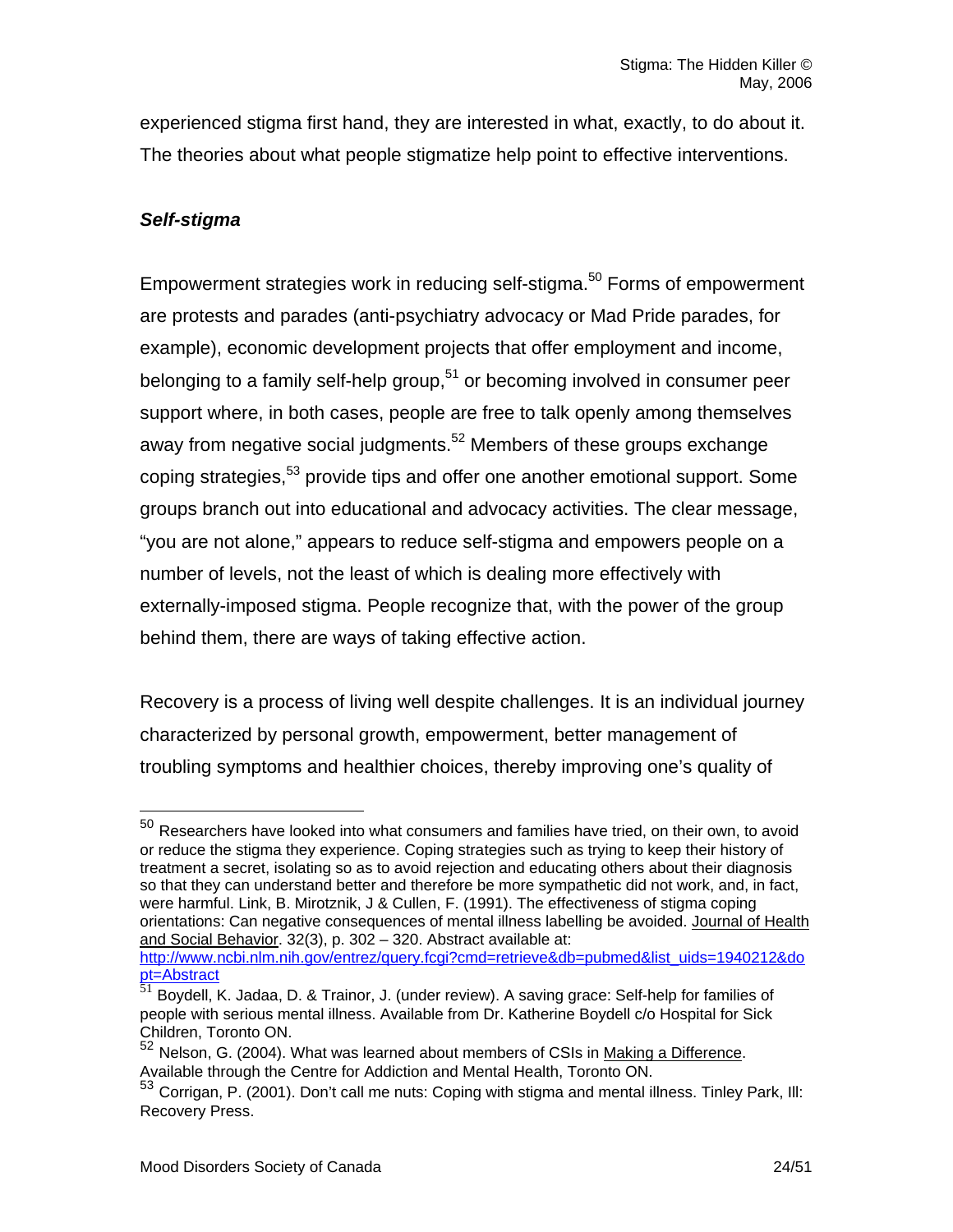life. $54$  As people take control of their lives, they build self-esteem and reject internalized negative stereotypes. They also gain the confidence to confront or counteract others' attitudes and discriminatory behaviours. Recovery does not make the world a fairer place to live, but it changes how people see themselves in relation to inequity so they can more effectively argue for their rights.

# *Anti-stigma campaigns and strategies*

People with mental illness, families, providers and policy makers have struggled with the question of how to reduce and eliminate stigma in society. There are five conceptual approaches that seek to counteract stigma with an alternative argument:<sup>55</sup>

- 1. It's a brain disease. This strategy is referred to the no-fault model but it has at least two draw backs. First, people may simply not believe the basic premise and second, it may invite over-protectiveness and paternalism which are also expressions of stigma.
- 2. The individual growth model mental health and illness exist on a continuum and can occur at any time in the life cycle. The concern with this approach is that it doesn't address the "us" and "them" dichotomy. "We" have mild depression, while "they" have real mental illness – schizophrenia for example.
- 3. Libertarian model The myth of mental illness, as argued by Thomas Szasz<sup>56</sup> calls for no special treatment for people with mental illness

<span id="page-24-0"></span> $54$  Copeland, M. A. Wellness Recovery Action Plan (WRAP) Program. Available at:<br>http://www.copelandcenter.com/whatiswrap.html

<span id="page-24-1"></span>http://www.copelandcenter.com/www.com/whate-termandcenter.com/whatisiter.com/whatisum-to-termandcenter.com/whatisumexclusion. Basingstoke, UK: Macmillan.

<span id="page-24-2"></span><sup>&</sup>lt;sup>56</sup> See <http://www.szasz.com/szaszwri.html>for a listing and examples of writings by Thomas Szasz.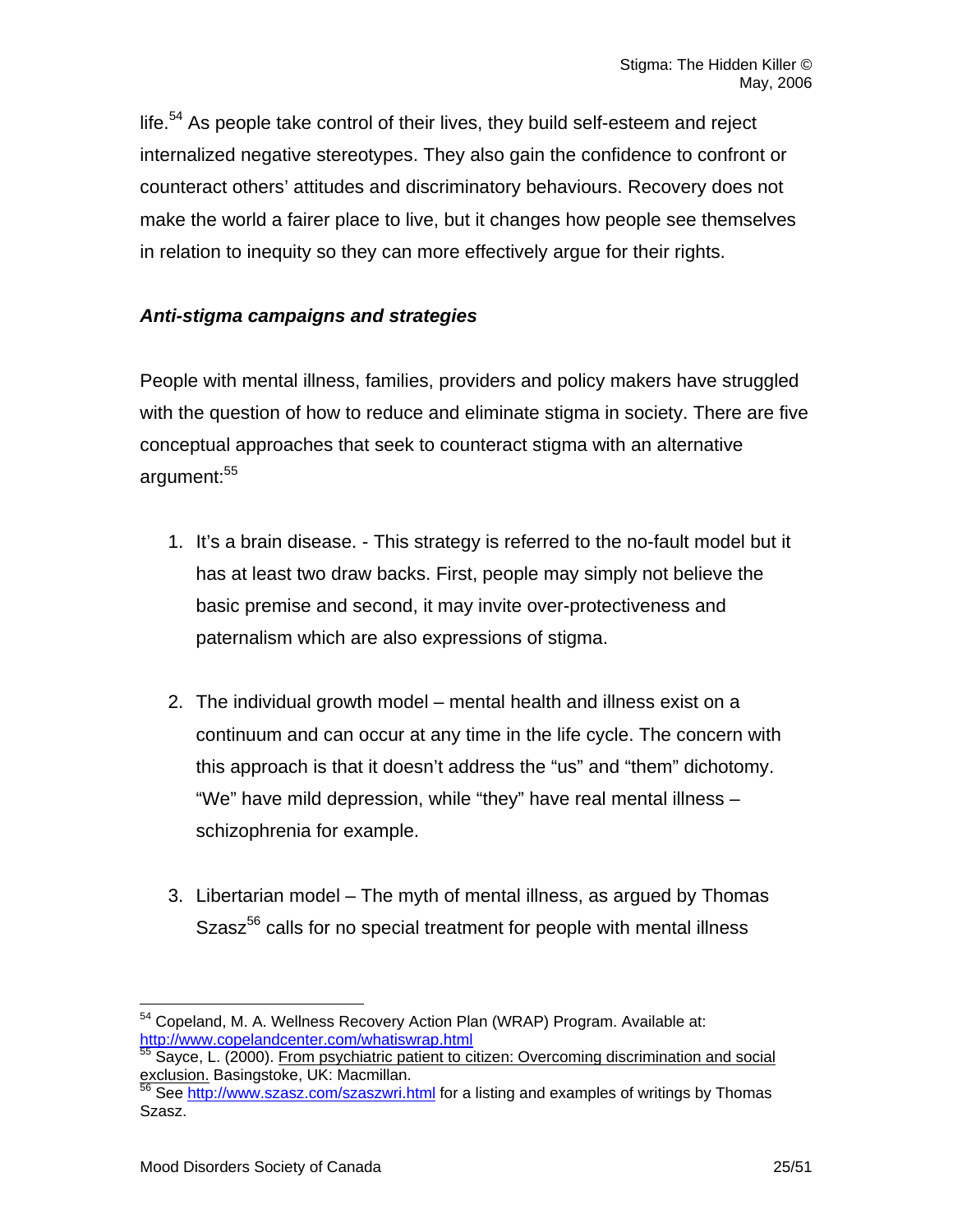whether through disability allowances or in the criminal courts. We are all equal.

- 4. Disability inclusion model This approach makes a civil rights-based case People with mental illness are entitled to the same rights, freedoms and responsibilities accorded all citizens.
- 5. Social inclusion: This strategy argues that difference, as embodied by mental illness, is just another expression of diversity and must be respected as such.<sup>[57](#page-25-0)</sup>

Combating stigma is complicated.<sup>58</sup> Over the years, there has been a developed wisdom about health-related stigma and the efforts that do,  $59$  and do not work when seeking to eliminate it. See **Appendix 3** for some approaches that have *not worked.* 

# *Anti-stigma campaigns*

While there is a substantial body of research that defines the extent and impact of stigma in society, there is little study of what works to combat it. However, there are three strategies that have received attention in the literature.  $60$ 

<span id="page-25-0"></span><sup>&</sup>lt;sup>57</sup> Bryne, P. (2003). Stigma, discrimination or social exclusion? Plenary session: Reducing stigma<br>and discrimination: What works? Rethink Conference, Birmingham, England.

<span id="page-25-1"></span><sup>58</sup> Corrigan, P (ED) (2005). On the stigma of mental illness: Practical strategies for research and social change. Washington: American Psychological Association.

<span id="page-25-2"></span> $59$  Reducing stigma and discrimination: What works? (June, 2003) Showcasing examples of best practice of anti-discrimination projects in mental health. Conference report: Rethink / Institute of Psychiatry conference held in Birmingham, England. Available at: <http://www.iop.kcl.ac.uk/iopweb/departments/home/default.aspx?locator=461>

<span id="page-25-3"></span> $60$  Van der Meij, S. & Heijnders, M. (2004). The fight against stigma: Stigma reduction strategies and interventions. A paper prepared for the research Workshop on Health-Related Stigma, Amsterdam. Available at: [http://www.kit.nl/frameset.asp?/development/html/products\\_\\_\\_services.asp&frnr=1&ItemID=2538](http://www.kit.nl/frameset.asp?/development/html/products___services.asp&frnr=1&ItemID=2538)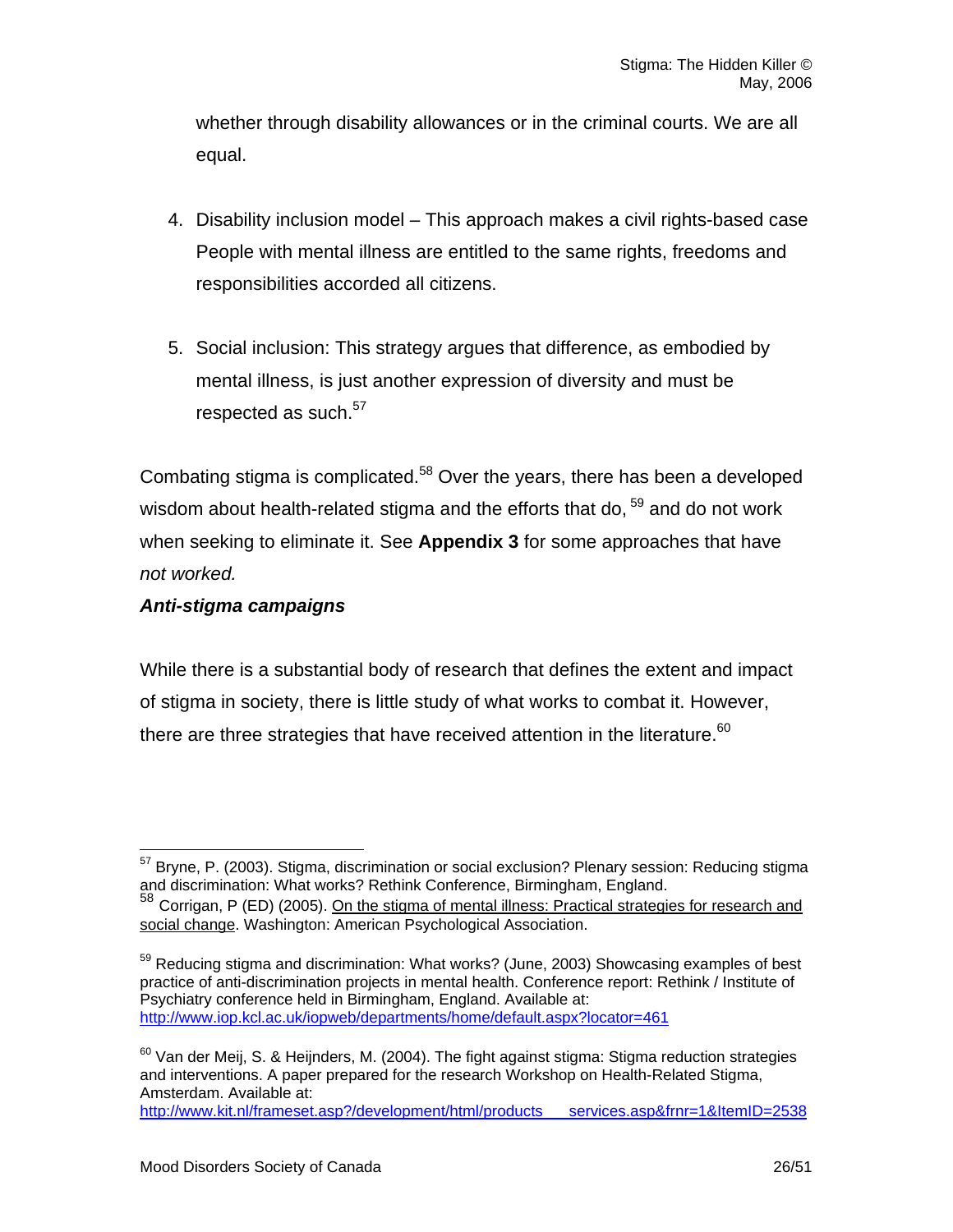Protest: Activities include advocacy, Mad Pride parades, ECT protests and consumer or family empowerment groups. Messages are most often focused on exposing what are believed to be the harms associated with psychiatric treatment, disseminating the real facts about mental illness and counteracting negative stereotypes. The limited research available shows that these forms of protest do not seem to have a lasting impact on changing attitudes in the general public. Negative attitudes remain much the same but go underground and are not expressed as openly. Authors conclude that protest is an entirely legitimate activity with great utility – but not in reducing stigmatizing attitudes in the general public. However, as discussed above, consumers and families report that these activities help reduce self-stigma and, as a result, are highly valued as a form of empowerment and a step in recovery. <sup>61</sup>

Education: Activities include class presentations, films, and speeches – with a specific audience in mind. Again, education is a worthwhile and valuable intervention but research shows that new understandings do not necessarily lead to attitude and behavioural change.<sup>[62](#page-26-1)</sup>

Contact: This activity involves face-to-face positive interactions with persons who have mental illness. Research shows contact to be associated with improved attitudes but it must be noted that the site of study $63$  has most often been in teaching environments where students receive lectures and seminars from people with mental illness as part of their training. In further research that evaluated a video (made by consumers and featuring their stories) shown to high school students, it was found that, when only the video was presented, negative

[http://www.kit.nl/frameset.asp?/development/html/products\\_\\_\\_services.asp&frnr=1&ItemID=2538](http://www.kit.nl/frameset.asp?/development/html/products___services.asp&frnr=1&ItemID=2538) 

<span id="page-26-1"></span><span id="page-26-0"></span>

 $61$  See the WRAP program. Available at: www.mentalhealthrecovery.com<br> $62$  Penn, D. Kommana, S. Mansfield, M. & Link, B. (1999). Dispelling the stigma of schizophrenia: The impact of information on dangerousness. Schizophrenia Bulletin 25(3) p. 437 – 446. Abstract available at:

[http://www.ncbi.nlm.nih.gov/entrez/query.fcgi?cmd=retrieve&db=pubmed&list\\_uids=10478779&d](http://www.ncbi.nlm.nih.gov/entrez/query.fcgi?cmd=retrieve&db=pubmed&list_uids=10478779&dopt=Abstract) [opt=Abstract](http://www.ncbi.nlm.nih.gov/entrez/query.fcgi?cmd=retrieve&db=pubmed&list_uids=10478779&dopt=Abstract)<br><sup>[63](http://www.ncbi.nlm.nih.gov/entrez/query.fcgi?cmd=retrieve&db=pubmed&list_uids=10478779&dopt=Abstract)</sup> Van der Meij, S. & Heijnders, M. (2004). The fight against stigma: Stigma reduction strategies

<span id="page-26-2"></span>and interventions. A paper prepared for the research Workshop on Health-Related Stigma, Amsterdam. Available at: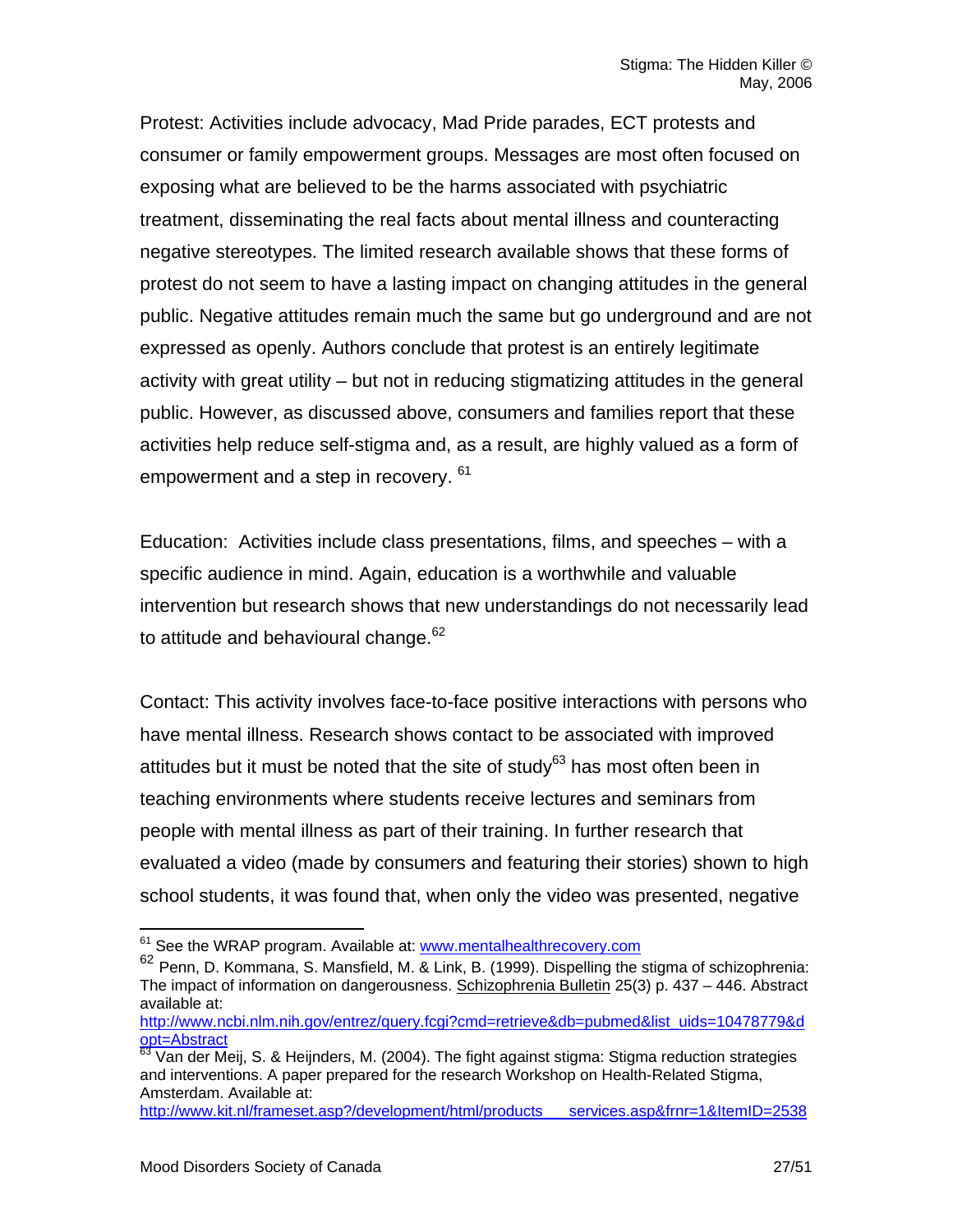beliefs and fears of dangerousness actually increased. When it was accompanied by a discussion led by one of the subjects of the video, it was found that stigma was reduced.<sup>64</sup>

Changing attitudes and behaviour have proved to be extraordinarily difficult. Heather Stuart (Queens University) reviewed Canada's anti-stigma history.<sup>65</sup> Initial activity began in the 1950s in a small Saskatchewan town using an intensive, multi-pronged approach (radio, discussion groups, educational materials, and films). The community did not change attitudes or behaviour and, in fact, retaliated against the study team by shunning them. Twenty-three years later, another researcher<sup>66</sup> visited the same community and using the same survey materials found that not much had changed. Over twenty years, studies in Winnipeg<sup>67</sup> showed very little shift in attitudes although direct, personal contact (as discussed above) had a demonstrated effect. In the 1990s, work in Alberta showed that people now had a greater knowledge of mental illness but still held negative attitudes. In fact, staff working in mental health agencies were as stigmatizing as the general population. Stuart offers ten lessons:

- 1. Improve the quality of life for people with mental illness. Trying to educate the public does not make the community more welcoming.
- 2. Involve consumers and families in all aspects of programs and services so the most important expressions of stigma are addressed.
- 3. Education does not change behaviour and real change occurs only when behaviour changes.
- 4. Modest, targeted programs that can deliver complex and emotional messages to small audiences have the best chance of succeeding.
- 5. There is no such thing as a general population. Target your audience.

<span id="page-27-1"></span><span id="page-27-0"></span><sup>&</sup>lt;sup>64</sup> Tolomiczenko, G. Goering, P. & Durbin, J. (2001). Educating the public about mental illness and homelessness: A cautionary note. Canadian Journal of Psychiatry. 46, p. 253 – 257. <sup>65</sup> Stuart, H. (2005). Fighting Stigma and discrimination is fighting for mental health. Canadian Public Policy Special Electronic Supplement: Mental health reform in the 21<sup>st</sup> century. Available at: <http://economics.ca/cgi/jab?journal=cpp&view=v31s1/CPPv31s1p021.pdf><br><sup>66</sup> ibid

<span id="page-27-3"></span><span id="page-27-2"></span> $67$  ibid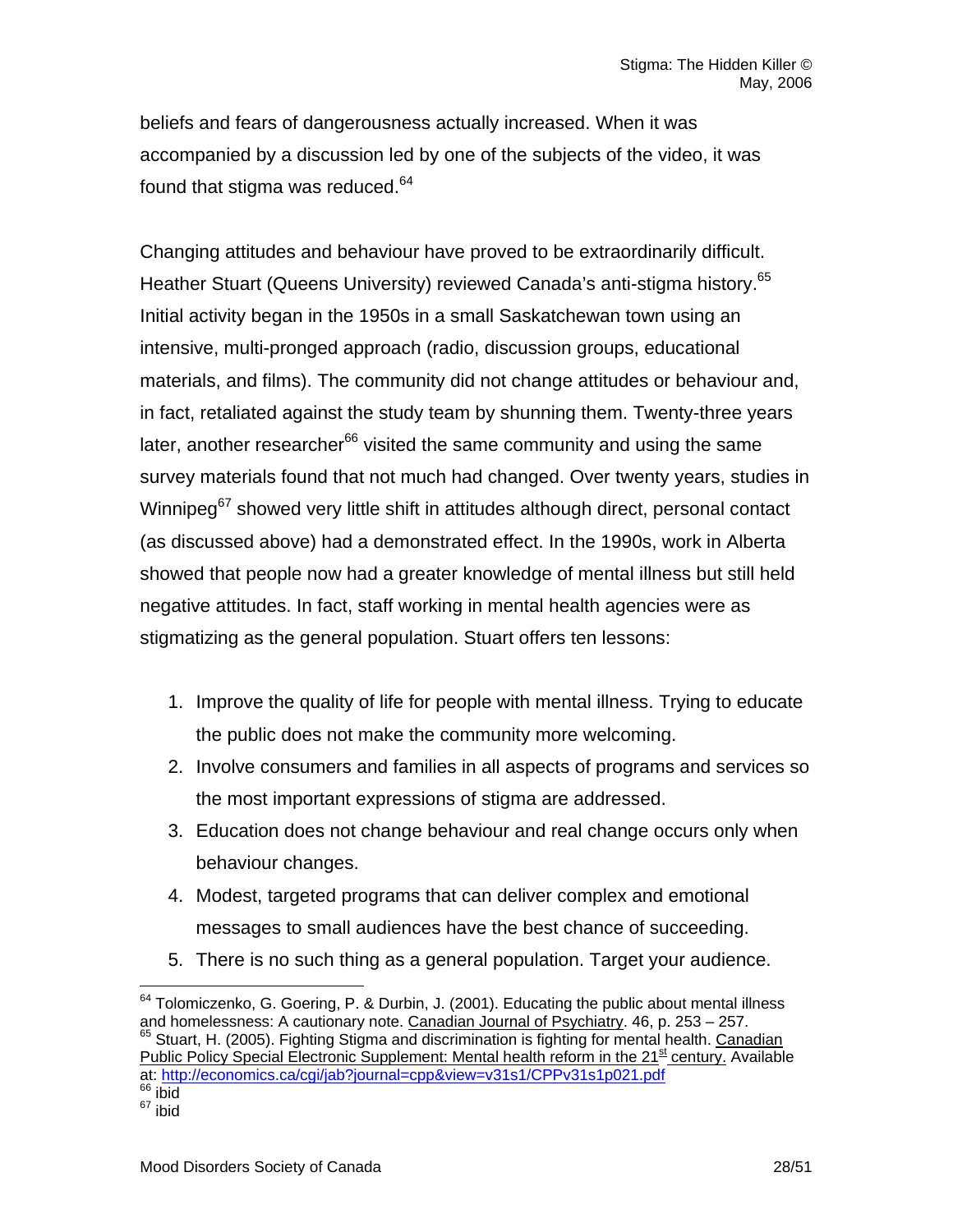- 6. Start locally.
- 7. Accumulate small successes.
- 8. Use media as allies, rather than objects of intervention. (Note that most examples of anti-stigma campaigns do not agree and consider a media watch as central to their efforts.)
- 9. Build on others' work
- 10. Evaluate what you do and tell others about it.

# *Other types of useful anti-stigma approaches*

*Media-watches:* Given the power of the media, one of the most popular antistigma approaches are campaigns that identify and protest against news reporting, films or television programs that propound negative stereotypes. For example, StigmaBusters (NAMI) publishes stigma alerts and will mount a national campaign in circumstances where the offense is considered egregious (for example, the Jim Carrey movie, Me, Myself, and Irene). It also compliments reporters and film-makers when they are accurate in their portrayals (Monk, As Good as it Gets, A Beautiful Mind). Other groups publish guides for journalists on acceptable language and reporting approaches. $68\,69}$  $68\,69}$  And finally, there have been reports on media activities in the wake of particularly glaring and offensive reporting.[70](#page-28-2) 

*The law:* The law is a limited resource for reducing stigma but it has certain utility.<sup>71</sup> For example, laws can protect the privacy of personal health information. They can deter discrimination and specify penalties for those that trample upon

<span id="page-28-1"></span>69 Mindframe media guide (Australia). Available at: [http://www.mindframe](http://www.mindframe-media.info/about/index.php)[media.info/about/index.php](http://www.mindframe-media.info/about/index.php)<br><sup>[70](http://www.mindframe-media.info/about/index.php)</sup> Mind over Matter: Improving media reporting of mental health (2006). Available at:

<span id="page-28-0"></span> $68$  Mindshift: A guide to open-minded media coverage of mental health. Available at:<br>http://mindout.clarity.uk.net/p/p03-media.asp

<span id="page-28-2"></span><http://www.shift.org.uk/mindovermatter.html> published in the wake of an outcry in Britain when a newspaper headline reported "Bonkers Bruno Locked Up" – referring to the mental health problems of former heavyweight champion Frank Bruno.

<span id="page-28-3"></span> $^{71}$  Burris, S. (2006). Stigma and the law. The Lancet. 367 (9509), p. 529 – 531. Available at: [www.thelancet.com.](http://www.thelancet.com/)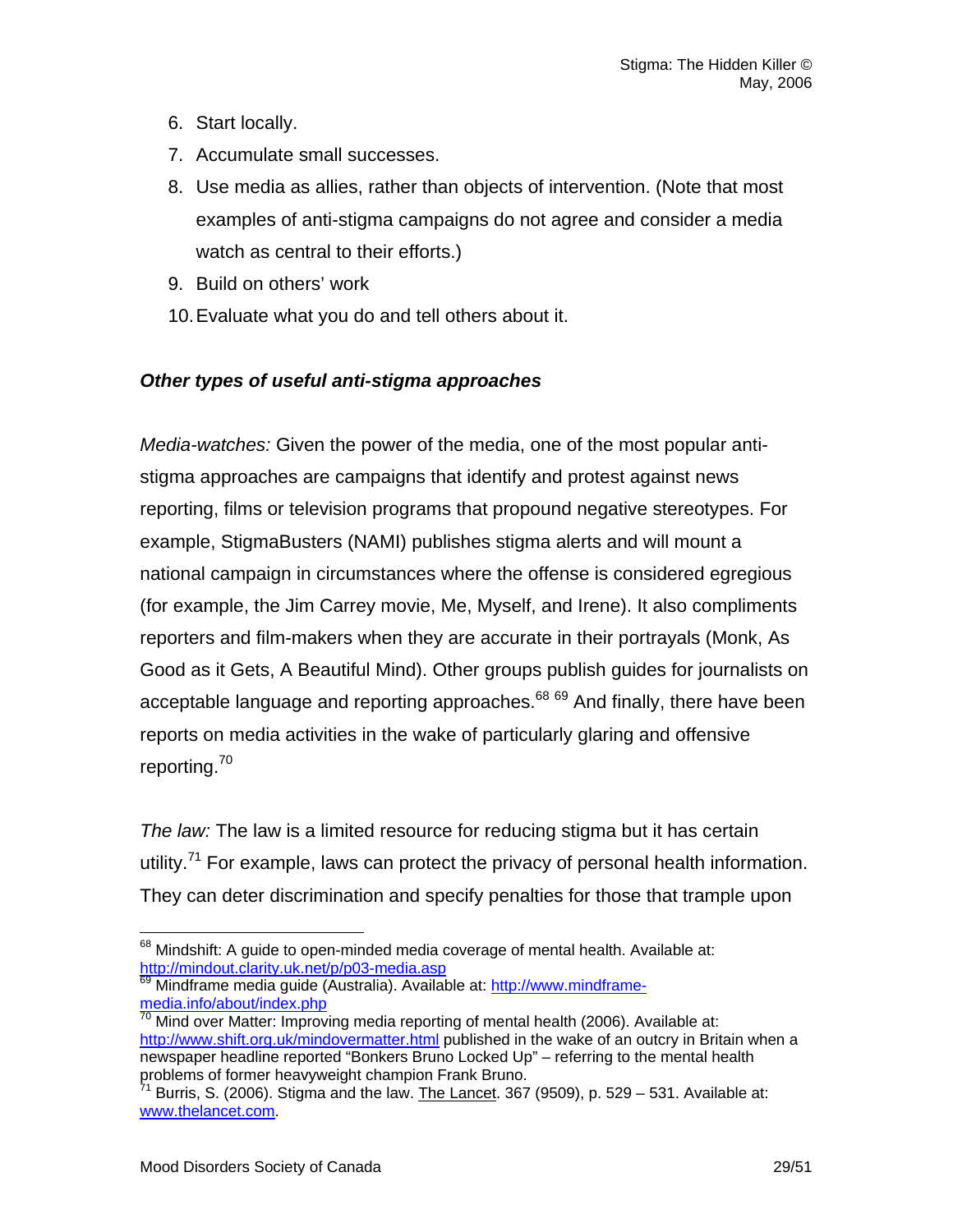people's civil and human rights. Laws can also provide compensation for wrongs done to individuals through acts of discrimination. The enactment of civil and human rights codes that include deterrents for discrimination based on a person's health condition (including mental health) are important but they do not change attitudes and only offer narrow protection. For example, an employer cannot fire someone because they have a mental illness but customers can refuse to buy from them. No law prevents ostracism by family members or rejection from friends. In addition, the protective laws that do exist place the onus on individuals to complain and then work their way through complicated complaints procedures and hearings. Many people simply do not have the skills or the fortitude to demand recompense or retribution for the discrimination they have faced.

*Tests and surveys aimed at self-identification:* While not a traditional anti-stigma strategy, many organizations are publishing self-assessment questionnaires that help people understand that what they are experiencing may be a mental illness and, hopefully, reach out for help. For example, National Depression Day Screening held every October since 1991 in Canada and the United States allows people to test themselves, in person with a health care professional or online. It tests not only for depression, but also bi-polar disorder, post traumatic stress disorder, eating disorders, substance abuse and suicidal ideation.<sup>[72](#page-29-0)</sup> Recently announced, Check up from the Neck up is an online test that allows people to test themselves for a variety of mood disorders.<sup>73</sup>The publicity that surrounds these efforts brings the issues of mental illness to wider attention. It also offers a private means of assessing symptoms and access to quality information about mental illness so that people can approach their health care provider armed with knowledge right from the outset. The ability to take a more empowered stance in the helping relationship can go a long way to counteracting

<span id="page-29-0"></span><sup>&</sup>lt;sup>72</sup> See http://www.mentalhealthscreening.org/<br><sup>73</sup> See http://www.checkupfromtheneckup.ca/

<span id="page-29-1"></span>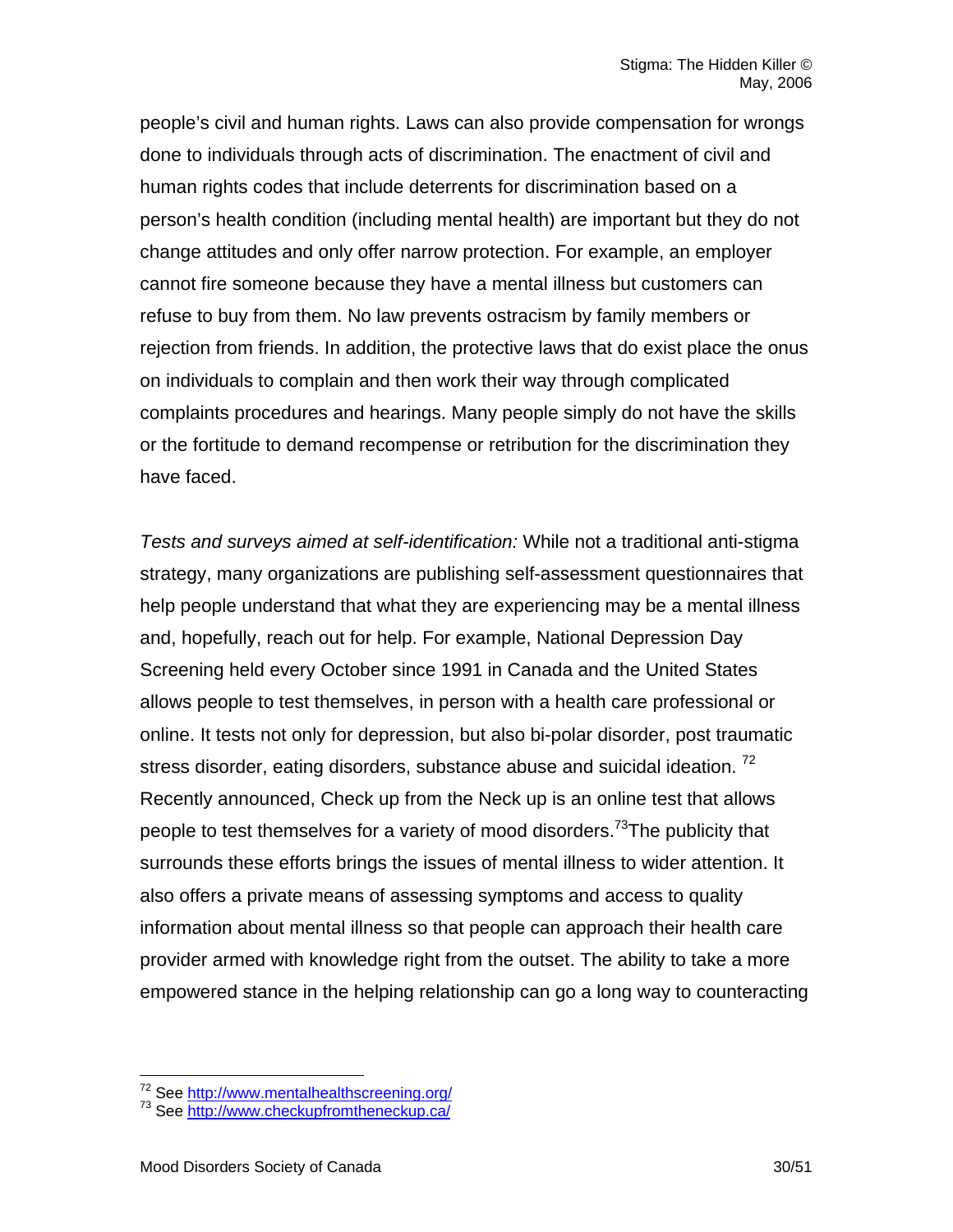self-stigma and it leaves self-esteem much more intact so that people have an increased ability to resist hurtful attitudes and actions from others.

*The arts:* Art, in all its forms, has long been used as a form of therapy for people with mental illness. But consumers and families have taken their desire for personal expression much farther. They have developed film festivals, plays, poetry, sculpture and art shows, all open to the public. These efforts not only showcase their talents and provide income, but also present their advocacy messages in entertaining and compelling ways. While not strictly anti-stigma campaigns, these endeavors counter self-stigma through supporting positive selfexpression and address externally exposed stigma through their public visibility.

# **Current anti-stigma activity**

See **Appendix 4** for a full listing of anti-stigma campaigns in Canada, the UK, Australia, the United States and a fuller description of the New Zealand campaign outlined below. This appendix also describes the world-wide campaign, Open the Doors, sponsored by the World Psychiatric Association.

Despite negative results regarding the effectiveness of anti-stigma campaigns, there are dozens of public education activities underway in Canada, the United States, Australia,<sup>74</sup> New Zealand and the United Kingdom. Many adopt multiple approaches which may include public service announcements, how-to pamphlets that encourage local communities to participate, speakers' bureaus, media

1

<span id="page-30-0"></span><sup>74</sup> In April 2006**,** The Australian government announced an investment of \$1.8 billion in new funds for mental health in that country. As part if that announcement, new programs will be created to increase community awareness of mental illness particularly in relation to the connection between dug abuse and subsequent mental health problems. Announcement available at: [http://www.aushealthcare.com.au/documents/news/6994/Howard%20050406.pdf](http://www.aushealthcare.com.au/documents/news/6994/Howard 050406.pdf)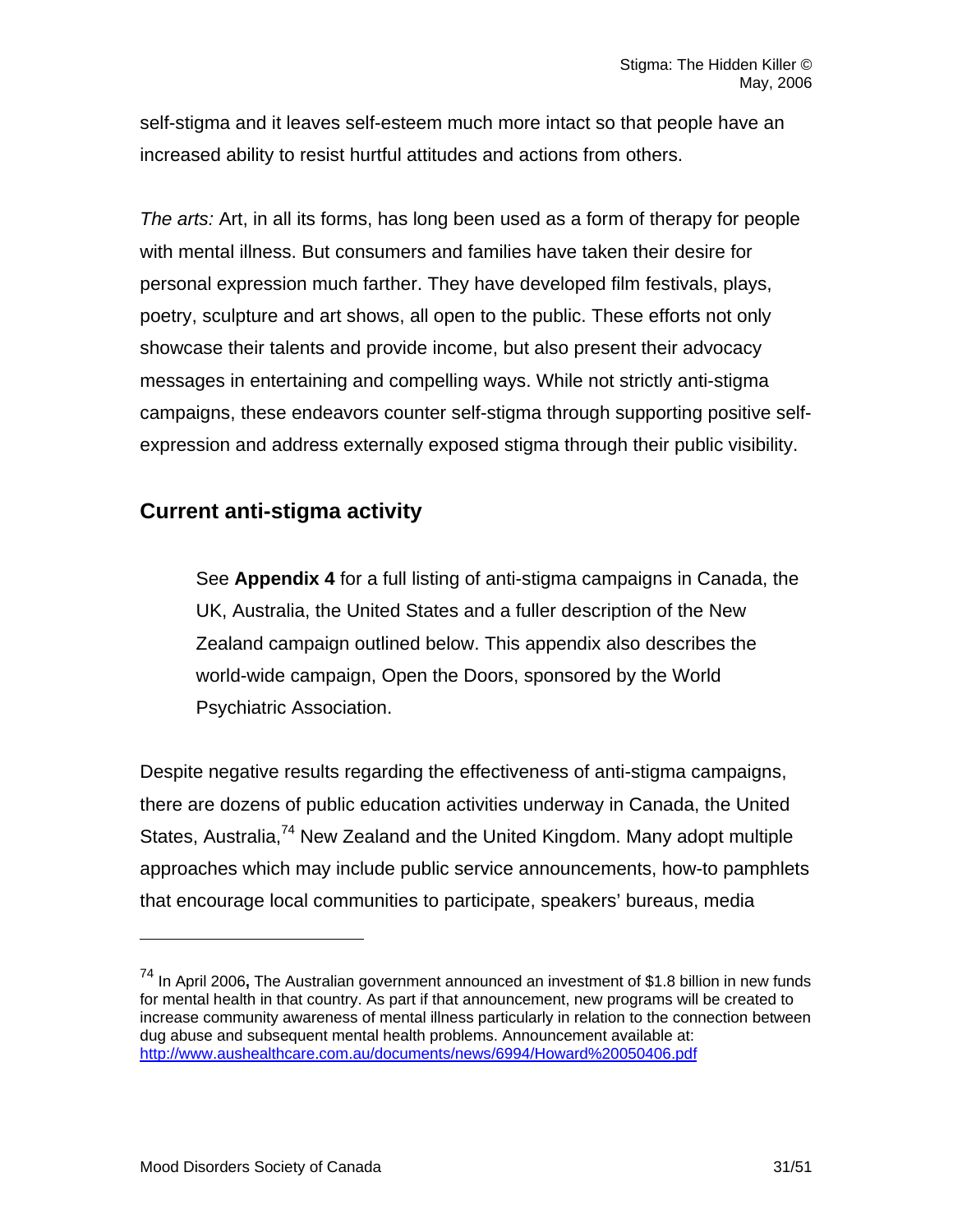watches, policy and advocacy papers and educational seminars for the general public and health professionals in training. Some utilize World Mental Health Day (October  $10<sup>th</sup>$  2006) as a focus for their activities. However, most are time-limited, not be well funded and depend only on volunteers to bring them to life. Many have no evaluation mechanisms and there is little coordination among efforts.

In Canada, there are two weeks annually dedicated to publicizing issues related to mental health and mental illness (Mental Health Week, May 1 –  $7<sup>th</sup>$  2006 and Mental Illness Awareness Week, October  $1 - 7<sup>th</sup>$  2006). These weeks tend to focus anti-stigma efforts. The Canadian Mental Health Association's present campaign offers the message, "It's OK to look after your body. Just don't forget about your mind." The Canadian Psychiatric Research Foundation also has a national campaign called Imagine. It features ads that state, "Heart disease. Just another excuse for lazy people not to work" or "Wheelchair access? Can't those people learn to help themselves?" with the following message, "Imagine if we treated everyone like we treat the mentally ill." The Centre for Addiction and Mental Health also offers numerous approaches to anti-stigma and there are a myriad of local anti-stigma activities throughout the country. And the Canadian Alliance on Mental Illness and Mental Health (CAMIMH) hosts a yearly Champions of Mental Health Award Luncheon (October 4<sup>th</sup>, 2006).

The United States, through the National Alliance on Mental Illness (NAMI) has mounted some longer term campaigns (StigmaBusters, for example), and has some multi-year programs (In Our Own Voice). The Substance Abuse and Mental Health Service Administration (SAMHSA) also sponsors anti-stigma campaigns and has established a resource centre called Address Stigma and Discrimination (the ADS Centre). It hosts the Elimination of Barriers campaign that is piloting local projects in several states. The United Kingdom has the most efforts underway, while Australia has only a few.

### *Best practices from New Zealand*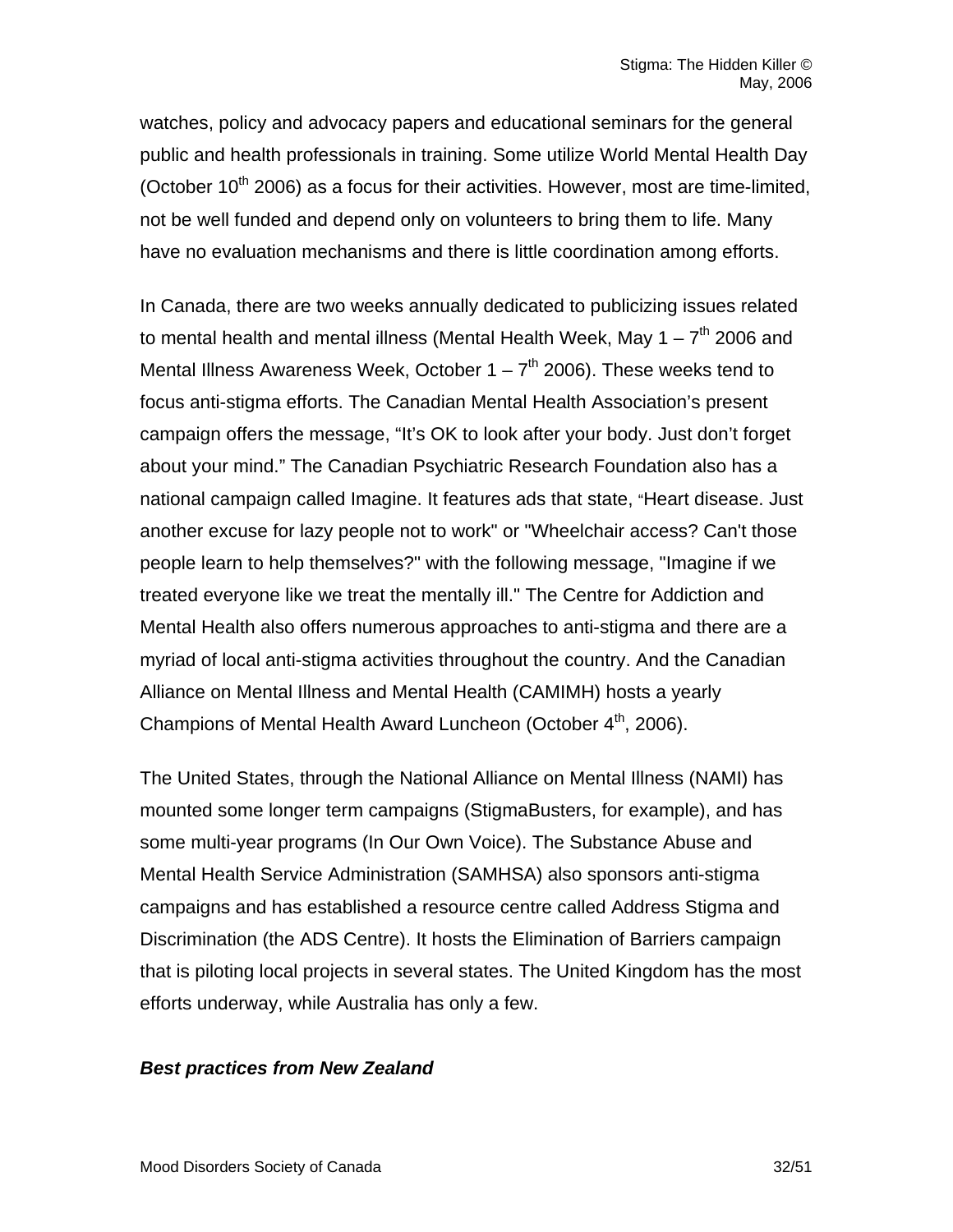An example of a best practice initiative is a national and highly successful antistigma campaign in New Zealand,<sup>75</sup> called Like Minds Like Mine. It has been evaluated on multiple levels and has shown the capacity to shift both attitudes and behaviours. The components that have made this campaign effectives are as follows:[76](#page-32-1)

- Dedicated senior government leadership willing to champion the project.
- Adequate and sustained funding over the long haul
- Taking the long view continue activity over time.
- Well-defined goals awareness is not enough. Attitudinal and behaviour changes must result.
- Clear understanding of the intended audience
- Approaching the problem from multiple and integrated directions education, policy and procedural changes, new practices and improved standards.
- Using the wisdom and experience of the people who have "been there," to develop and deliver the change messages for the intended audience.
- Evaluating right from the outset. And using evaluation results to correct change messages and change activities on a continuing basis, as well as to measure outcomes.
- Communicating results broadly What has been learned, what should change and what is effective?

# **Moving forward on a consumer- and family-driven research agenda**

This review points to a number of areas for future Canadian research that have particular resonance for consumers and families:

<span id="page-32-0"></span> $75$  New Zealand is a small country and may have had an easier time launching a coordinated national campaign. Nonetheless, it provides valuable lessons on what works.

<span id="page-32-1"></span><sup>&</sup>lt;sup>76</sup> For full information, See: [www.likeminds.govt.nz](http://www.likeminds.govt.nz/)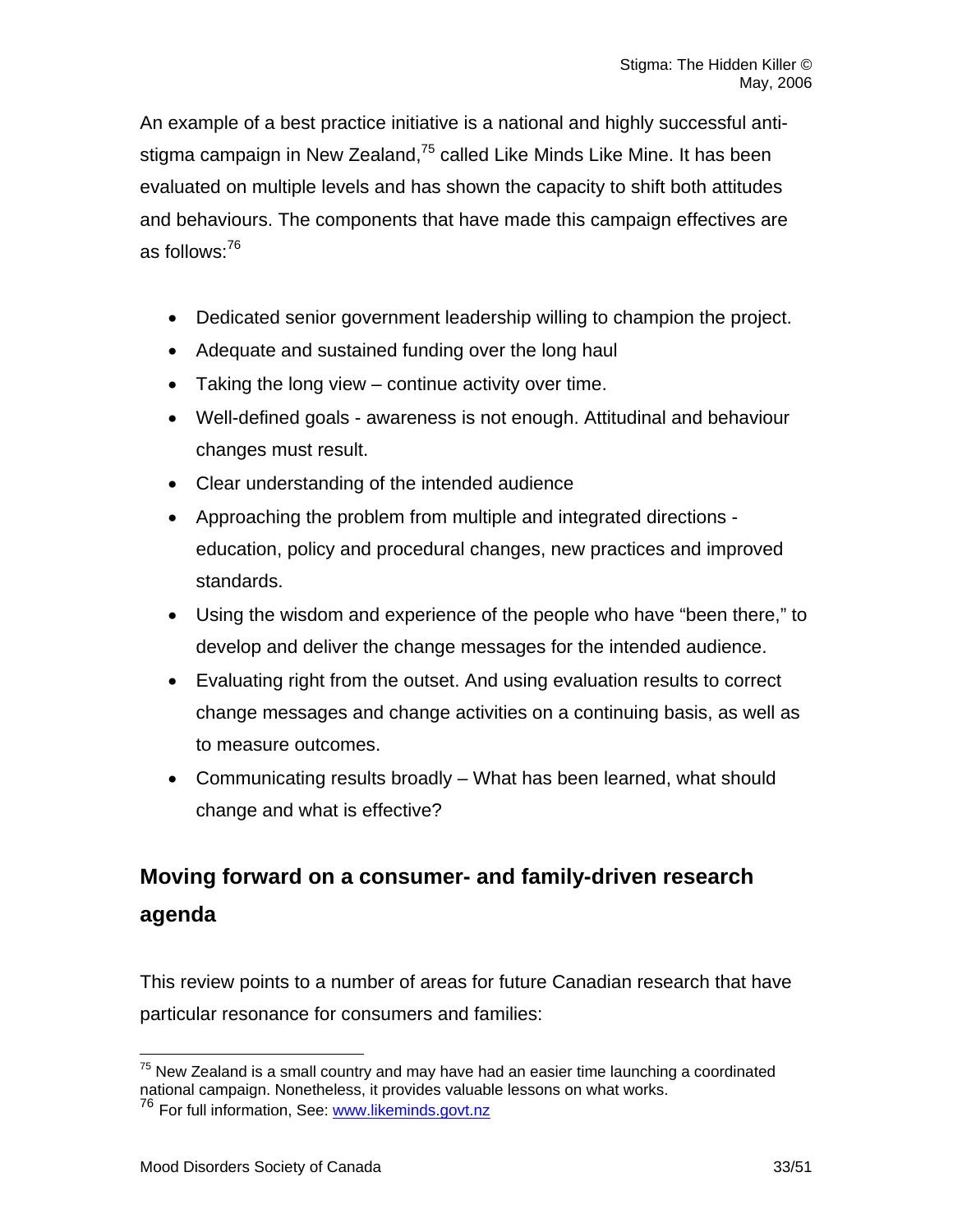- 5. Self-stigma is the enemy within. It renders a person complicit with the injustice of externally imposed discrimination and stereotyping. Yet the processes by which people come to believe that they deserve ill-treatment and ostracism are ill defined. As result, mechanisms to counteract selfstigma are less well articulated. There is a rich source of ideas in the recovery movement that require further thought and, perhaps, re-framing in terms of the mechanisms that address the effects of self-stigma. Recovery, along with self-empowerment, may be among the premiere antidotes to self-stigma because they change one's own ideas about self and the world. **Self-stigma is an important area for further research.**
- 6. Anti-stigma campaigns are aimed at changing others' attitudes and beliefs. The sheer amount of activity offers many useful examples about what works, and what does not. In Canada, there is no need to re-invent the wheel. The time has come for action. Consumers and families are less concerned with measuring the extent and impact of stigma (they already know that). **Research attached to action would be highly valued.**
- 7. **Consumers and families must be involved**, not only in defining the actions to be taken and delivering the resulting campaigns, but also in the complete research process. They must participate in developing the research questions, collecting data and in analyzing results. No one cares more than they do about outcomes. As a result, they are the funders' best allies because they, too, want to ensure that investment pays off.
- 8. Often research, like many of the anti-stigma campaigns, can be piecemeal and unconnected. People don't hear about results and thus, are unable to make use of what has been learned. **Consumers and families have active organizations that can be utilized for the dissemination** of both the campaigns and the research findings.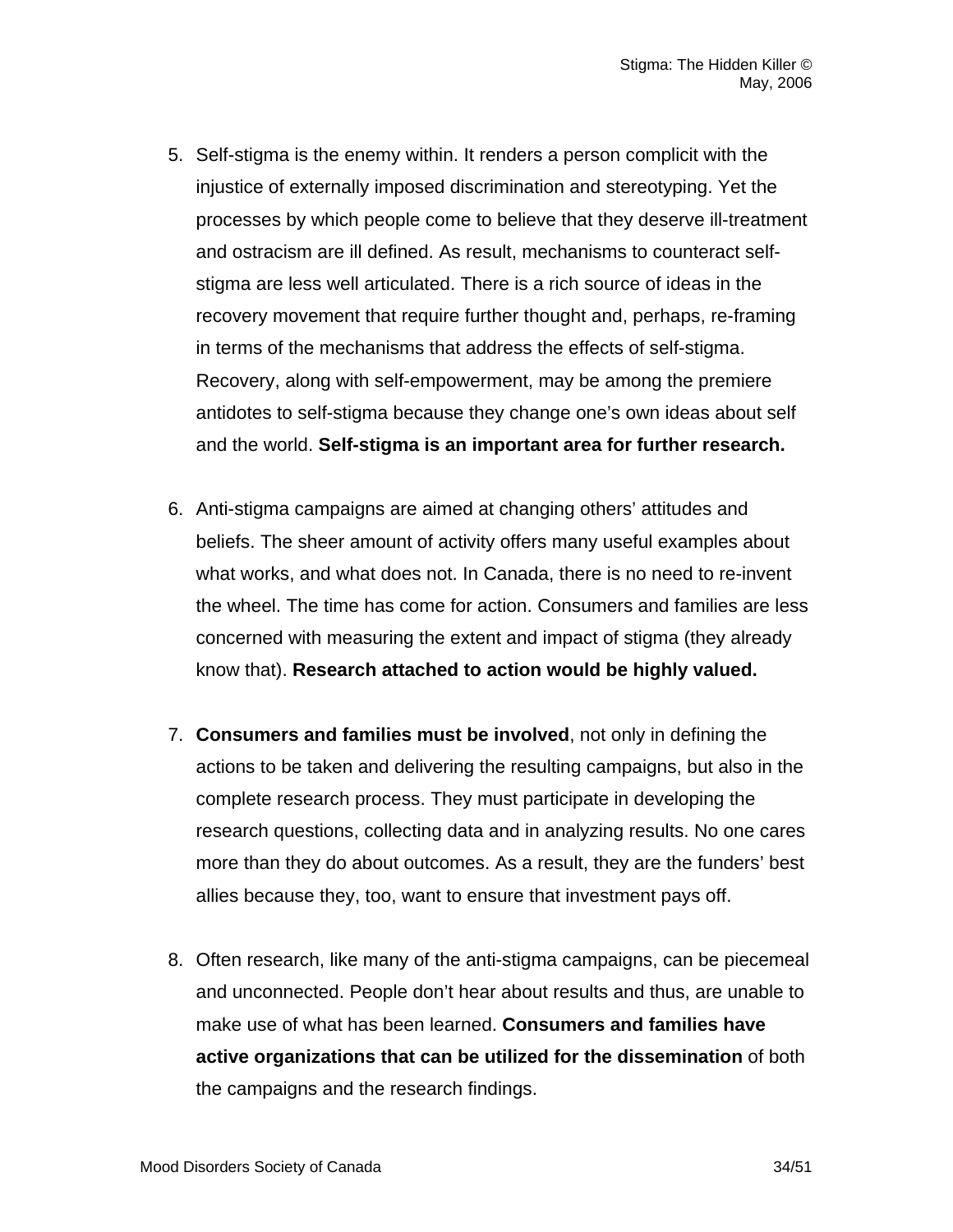# **Conclusions**

The impact of stigma is multi-level, individually and socially. The damaging messages are internalized, leading to a sense that there is nothing to be done to overcome mental illness. Friends, family and co-workers may reject and ostracize, increasing isolation exactly at the time when support and understanding are required. Social structures that should protect either turn a blind eye or actually participate in discriminatory acts, leaving people feeling abused and abandoned. Investment in research, treatment and support is scant so that when people find the courage to reach out for help, they find limited resources, waiting lists and health care providers who may, themselves, hold stigmatizing attitudes.

Consumers and families recognize all too clearly that stigma can kill. They have a sense of urgency driven by personal experience that can be used to fuel change. However, as this review demonstrates, changing attitudes and behaviours is extraordinarily difficult. While there is a lot of activity focused on anti-stigma campaigns and, while there is some evidence that beliefs are shifting,<sup>77</sup> there is much work left to do.

<span id="page-34-0"></span> $77$  Thompson, A. Stuart, H. Arboleda-Florez, J. Warner, R. Dickson, R. (2002). Attitudes about schizophrenia from a pilot site of the WPA world-wide campaign against stigma. Social Psychiatry and Psychiatric Epidemiology. 37, p. 475 – 482.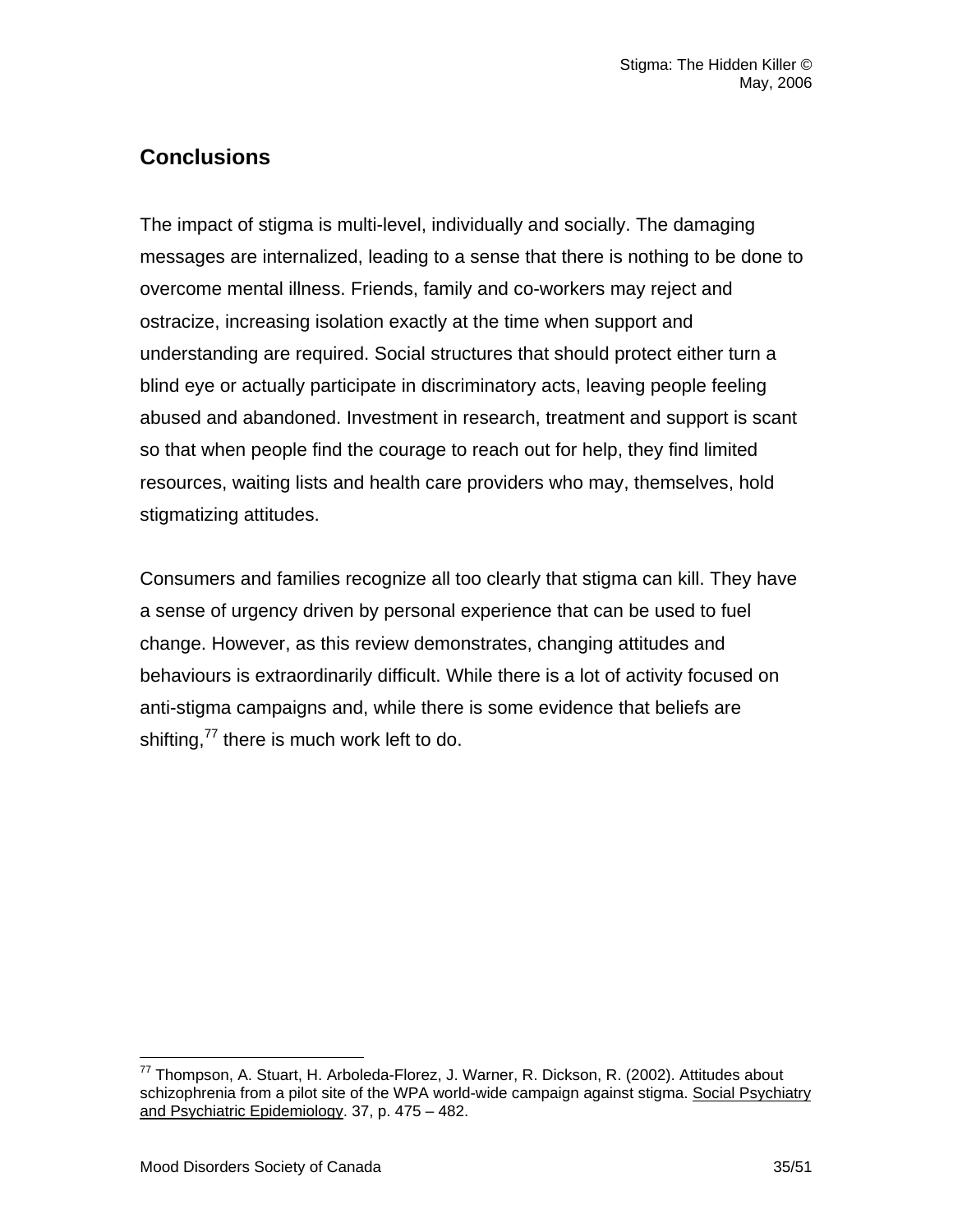# **Appendix 1**

### Measurement tools

There are a variety of tools available that have been utilized to measure stigma associated with mental illness on multiple levels.

Experiences of stigma: A 21-item survey instrument developed by Otto Wahl in collaboration with consumers who helped identify indicators of stigma through their personal experience.<sup>[78](#page-35-0)</sup>

Stigma coping strategies: A questionnaire utilizing the Likert scale for assessing levels of stigma by Bruce Link and colleagues. The scale has four headings: deviation and discrimination, coping strategies that indicate secrecy, avoidance-withdrawal and the need to educate others.<sup>79</sup>

Perceived devaluation: Link and colleagues have also produced a 20-item scale for studying people's perceptions of stigma.<sup>[80](#page-35-2)</sup>

Internalized stigma: This scale measures how much people have adopted a stigmatized identity.<sup>[81](#page-35-3)</sup>

Attributions: The Chicago Consortium for Stigma Research has made available a number of questionnaires that measure attitudes and behaviours in relation to a vignette describing a person with mental illness.<sup>82</sup>

<span id="page-35-0"></span><sup>&</sup>lt;sup>78</sup> Wahl, O. (1999). Mental health consumers' experience of stigma. **Schizophrenia Bulletin**. Vol 25 (3), p. 467 – 478. Abstract available at:

[http://www.ncbi.nlm.nih.gov/entrez/query.fcgi?cmd=Retrieve&db=PubMed&list\\_uids=10478782&](http://www.ncbi.nlm.nih.gov/entrez/query.fcgi?cmd=Retrieve&db=PubMed&list_uids=10478782&dopt=Abstract)

<span id="page-35-1"></span>dopt=Abstract<br><sup>79</sup> Link, B. Mirotznik, J & Cullen, F. (1991). The effectiveness of stigma coping orientations: Can negative consequences of mental illness labelling be avoided. Journal of Health and Social Behavior. 32(3), p. 302 - 320. Abstract available at:

[http://www.ncbi.nlm.nih.gov/entrez/query.fcgi?cmd=retrieve&db=pubmed&list\\_uids=1940212&do](http://www.ncbi.nlm.nih.gov/entrez/query.fcgi?cmd=retrieve&db=pubmed&list_uids=1940212&dopt=Abstract)<br>pt=Abstract<br>80 Sirov 10 of al.(2001). Persejued stigme and patient related soverity of illness as prodictors of

<span id="page-35-2"></span>Sirey, JA. et al (2001). Perceived stigma and patient-related severity of illness as predictors of anti-depressant adherence. Psychiatric Services. 52, p. 1615 – 1620. Available at:<br>http://ps.psychiatryonline.org/cgi/content/abstract/52/12/1615

<span id="page-35-3"></span> $\frac{81}{12}$  Ritscher, J & Phelan, J. (2004). Internalized stigma predicts erosion of morale among psychiatric outpatients. **Psychiatry Research**. 129(3), p. 257 – 265. Available at:<br>http://www.stopstigma.samhsa.gov/topics\_materials/g-books.htm

<span id="page-35-4"></span><sup>82</sup> Available at: www.stigmaresearch.org/index.cfm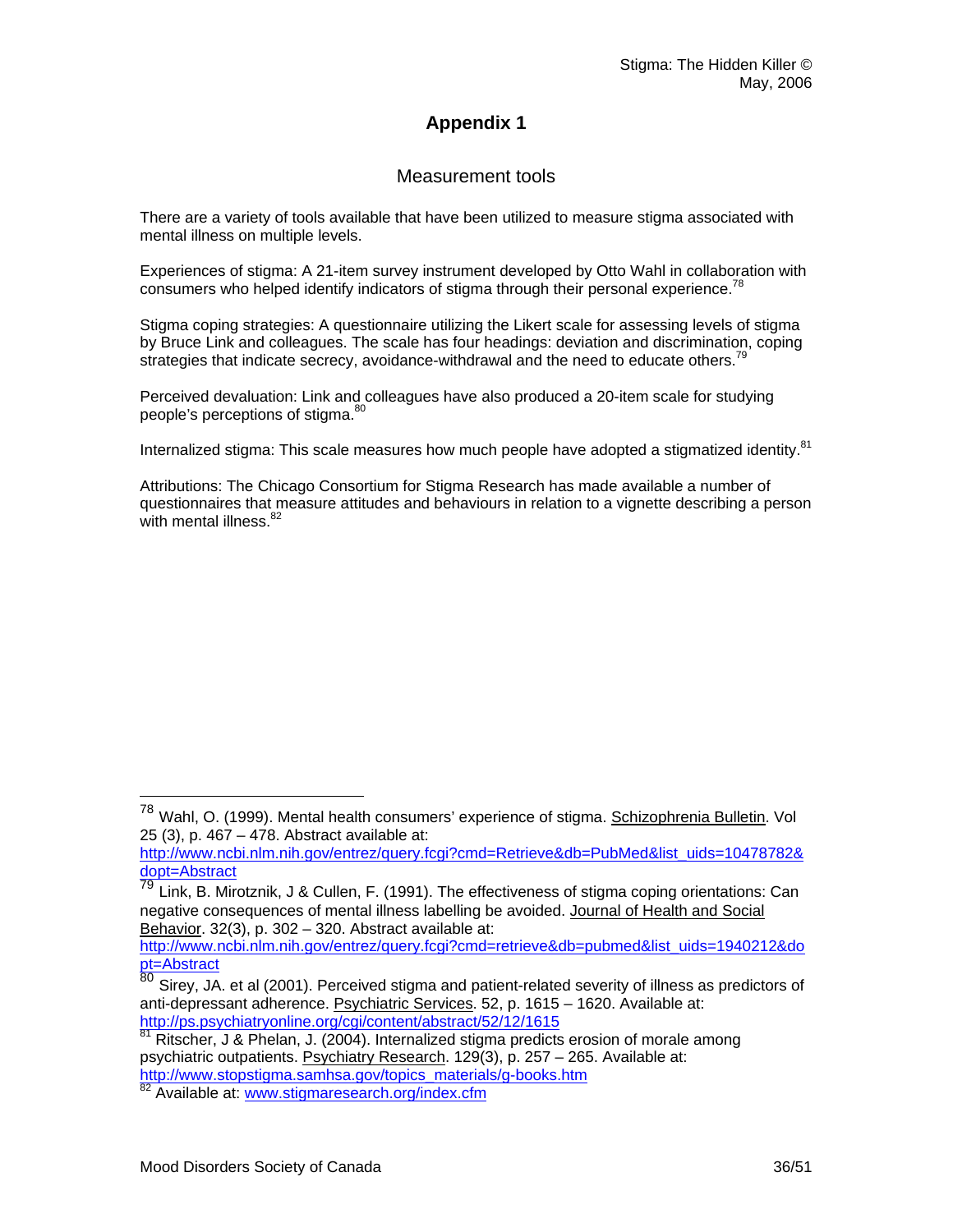### **Appendix 2**

### **Conferences, organizations, journals, reports and books**

#### **Conferences**

**1. Stigma and Global Health: Developing a Research Agenda. Held in Bethesda Maryland in September 2001.** Sponsored by the Fogarty International Centre. <http://www.stigmaconference.nih.gov/> Results:

Bethesda, Maryland — The Fogarty International Center (FIC) of the National Institutes of Health (NIH) *announced a new research program to support international collaborations to study stigma and global health (in the wake of the conference).* FIC, with 11 NIH partners, the Health Research Services Administration, and the Canadian Institutes of Health Research (CIHR) lead by the Institute of Neurosciences, Mental Health and Addiction (INMHA) with the International Development Research Centre, has issued a Request for Applications for the Stigma and Global Health Research Program. The current combined financial commitment of the Stigma and Global Health Research Program partners is approximately \$2.75 million for the first year. Total support will be approximately \$11 million over the next five years.

**2. Report of the Research Workshop on Health-related Stigma and Discrimination.**  [http://www.kit.nl/frameset.asp?/development/html/products\\_\\_\\_services.asp&frnr=1&ItemID=2538](http://www.kit.nl/frameset.asp?/development/html/products___services.asp&frnr=1&ItemID=2538) Conference held in *December 2004* in Soesterber, The Netherlands, sponsored by the Royal Tropical Institute (KIT).

#### **3. Mental Health in the Workplace: Delivering Evidence for Action, April 28 – 29, 2004 and, Workplace Mental Health Conference June 2 – 3 2005 Montreal**

Both sponsored by CIHR

CIHR (with INMHA as lead) will spend the next 10 years studying mental health in the workplace. One of the goals of the \$3.2 million initiative is to reduce the *stigma* of mental illness, so that workers are less reluctant to seek help for their problems. Other research may focus on better understanding the differences between those who thrive under pressure and those who struggle. By creating a solid base of research evidence, the initiative will provide a foundation for action to lessen the toll of mental illness in the workplace. The initiative will also train new researchers in the area and build a coalition to identify research priorities and develop innovative policy and program intervention and identify best practices.

**4. Shifting attitudes and behaviour to mental health**. The first international SHIFT conference on stigma and discrimination held in March 2006 in Manchester, England. By invitation only.

### **Special Journal Editions focused on stigma**

Perlick, D. (2001) Special section on stigma as a barrier to recovery Psychiatric Services 52(12). Available at:<http://ps.psychiatryonline.org/cgi/content/full/52/12/1613>

Visions: Stigma and discrimination (Fall 2005). Vol 2 (6). A publication of the BC Canadian Mental Health Association. Available at: <http://www.cmha.bc.ca/resources/visions/stigma>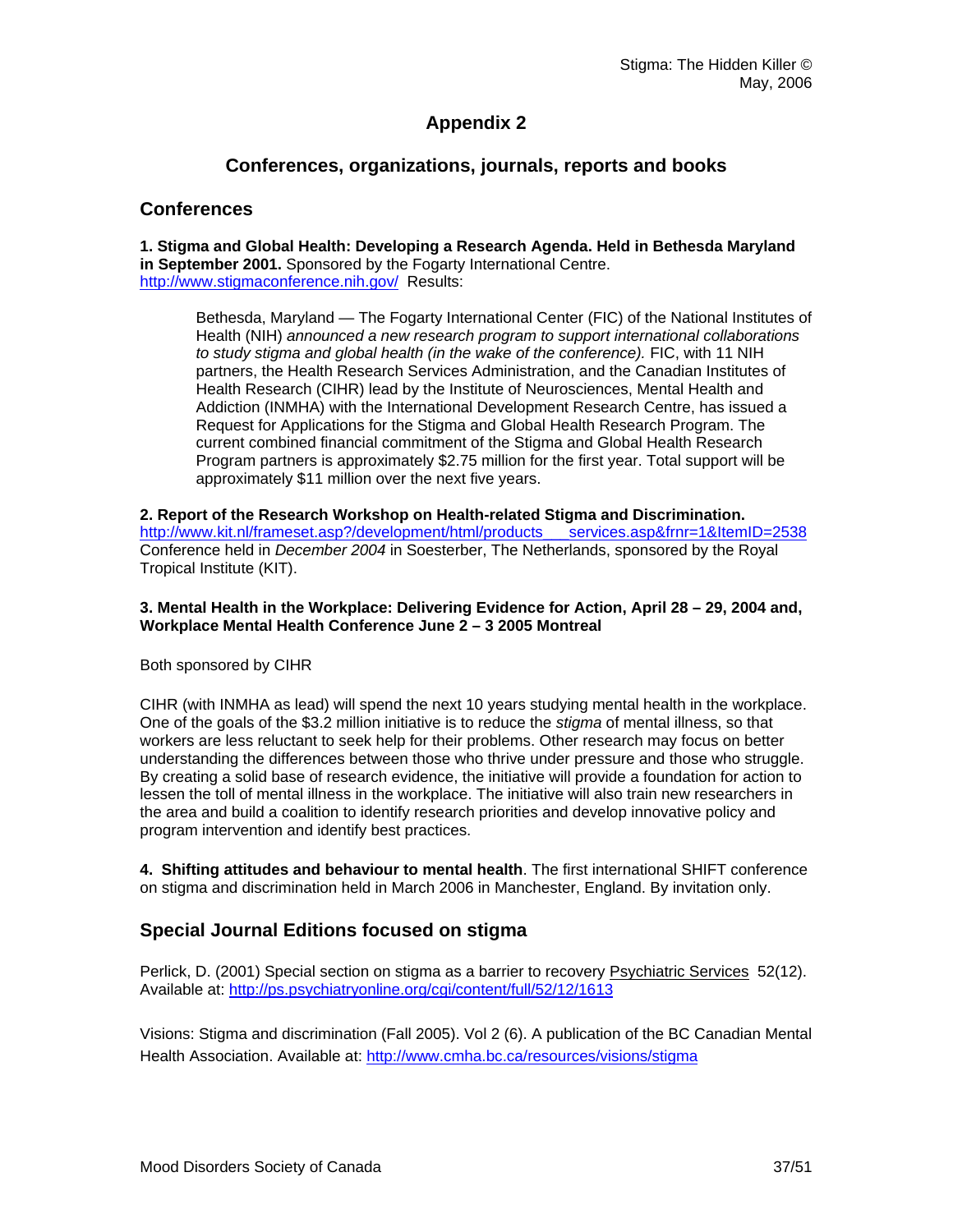Stigma and Global Health: Developing a Research Agenda The Lancet, Volume 367, Number 9509, 11 February 2006 Available at: <http://www.thelancet.com/journals> (registration is free)

The Health Repercussions of Stigma (2004). The Pfizer Journal. Available at: <http://www.thepfizerjournal.com/default.asp?a=journal&n=tpj37>

Pending: A special edition of Psychology, Health and Medicine on stigma (due in 2006).

### **Books**

Corrigan, P (ED) (2005). On the stigma of mental illness: Practical strategies for research and social change. Washington: American Psychological Association.

Corrigan, P. (2001). Don't call me nuts: Coping with stigma and mental illness. Tinley Park, Ill: Recovery Press.

Sayce, L. (2002). Psychiatric patient to citizen: Overcoming discrimination and social exclusion. Basingstoke, England: MacMillan.

Wahl, O. (1995). Media madness: Public images of mental illness., New Brunswick, NJ: Rutgers University Press.

Wahl, O. (1999). Telling is risky business: Mental health consumers confront stigma. New Brunswick, NJ: Rutgers University Press.

General texts:

Falk, G. (2001). Stigma: How we treat outsiders. Amherst, New York: Prometheus Books

Mason, T. Carlisle, C. Watkins, C. % Whitehead, E. (2001). Stigma and social exclusions in health care. London, England: Routledge

### **Groups focused on the issue of stigma**

Chicago Consortium for Stigma Research [www.stigmaresearch.org](http://www.stigmaresearch.org/) Patrick Corrigan, Director Centre for Psychiatric Rehabilitation, Evanston IL

International Consortium for Research and Action against Health-related Stigma Graham Scrambler, Professor of Medical Sociology, University College London, UK. Available at: [http://www.kit.nl/frameset.asp?/development/html/products\\_\\_\\_services.asp&frnr=1&ItemID=2538](http://www.kit.nl/frameset.asp?/development/html/products___services.asp&frnr=1&ItemID=2538)

### **Projects and reports**

Mind Over Matter: Improving media reporting of mental health (2006) <http://www.shift.org.uk/mindovermatter.html> published in the wake of an outcry in Britain when a newspaper headline reported "Bonkers Bruno Locked Up" – referring to the mental health problems of former heavyweight champion Frank Bruno.

Reducing stigma and discrimination: What works? (June, 2003) Showcasing examples of best practice of anti-discrimination projects in mental health. Conference report: Rethink / Institute of Psychiatry conference held in Birmingham, England. Available at: <http://www.iop.kcl.ac.uk/iopweb/departments/home/default.aspx?locator=461>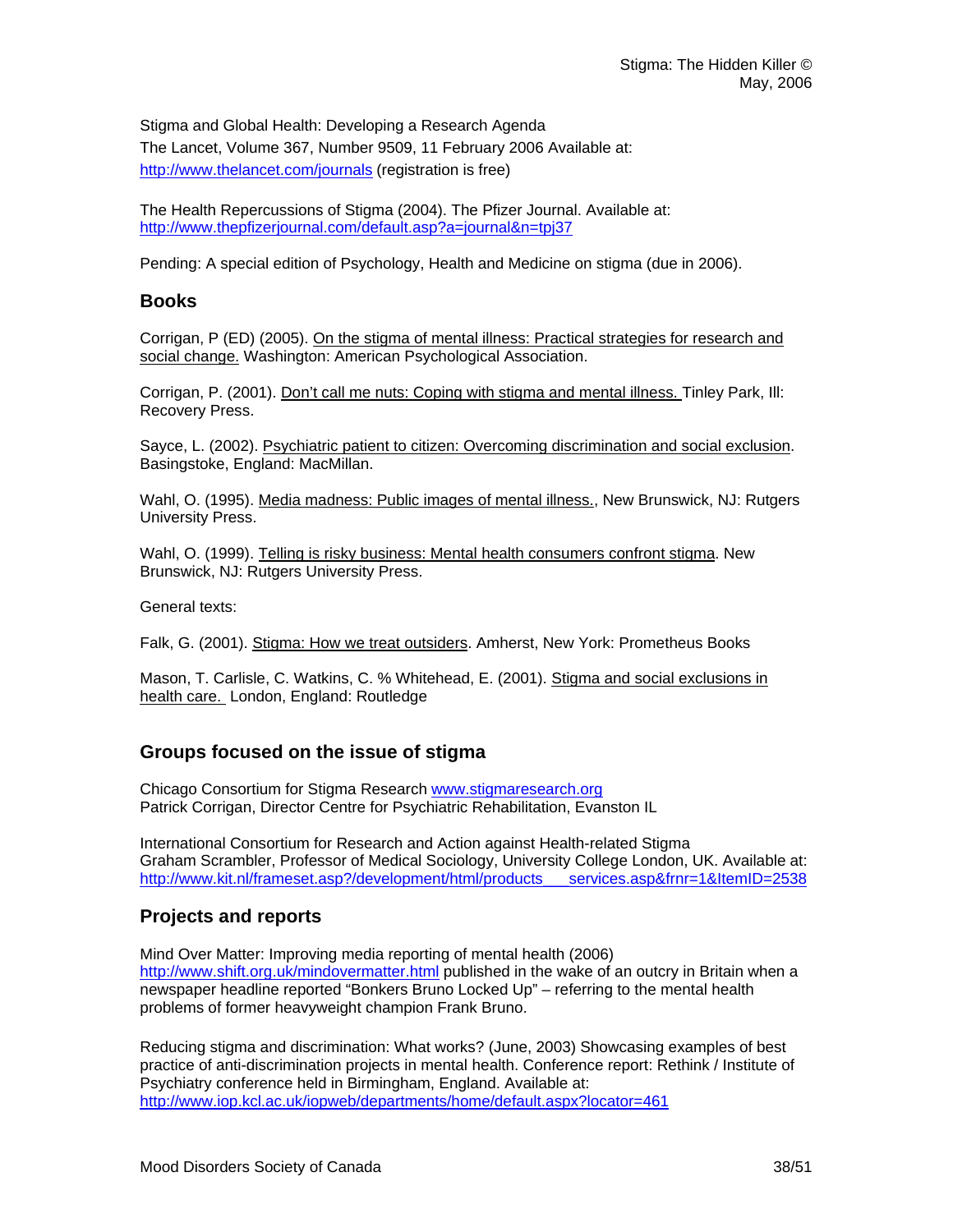From Here to Equality. Available at:<http://www.shift.org.uk/Aboutus>National Anti-stigma Strategy for the UK (June 2004).

### **Guides for media for fair reporting on mental illness**

Mindframe Media and Mental Health is an Australian project that is designed to ensure proper reporting of suicides. See:<http://www.mindframe-media.info/about/index.php>

Mindout for Mental Health (a UK anti-stigma project) publishes a quarterly newsletter called Mindshift and has developed a guide for journalists so they can be more balanced in their published reports on mental health and mental illness. Mindshift: A guide to open-minded media coverage of mental health. Available at: <http://mindout.clarity.uk.net/p/p03-media.asp>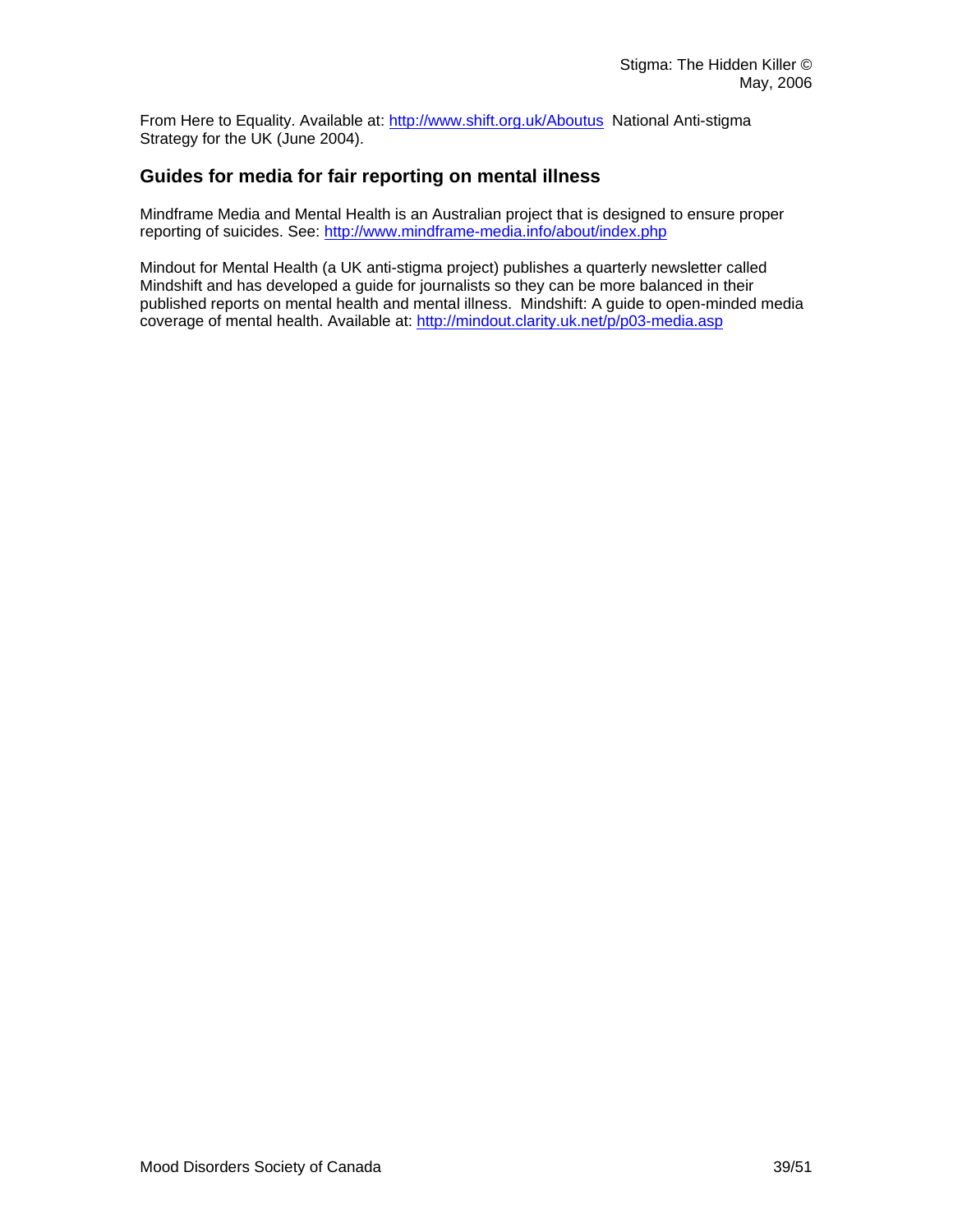# **Appendix 3**

### **Anti-stigma approaches that don't work**

#### **Messages:**

*Complaining:* If only people understood these problems better… *Blaming:* Your attitudes and actions hurt people with these problems… *Shaming:* If you were a good person, you'd be kind to people with these problems… *Lecturing:* Don't you know? This health condition is.. genetic, non-infectious, not their fault, a chemical imbalance… *Frightening:* This health problem could strike you or someone you love at any time… *Threatening:* Create services *now* or untreated people will be roaming the streets of your neighbourhoods.

#### **Methodologies:**

*Messages developed without the involvement of people who have "been there."* – These messages don't capture reality and miss the mark.

*Time-limited approaches* - often under funded and with limited reach.

*One-dimensional approaches* – for example, public service announcements with no other activities attached to them.

*Hoping for the best* – Creating a program or campaign with no thought to assessing its effectiveness.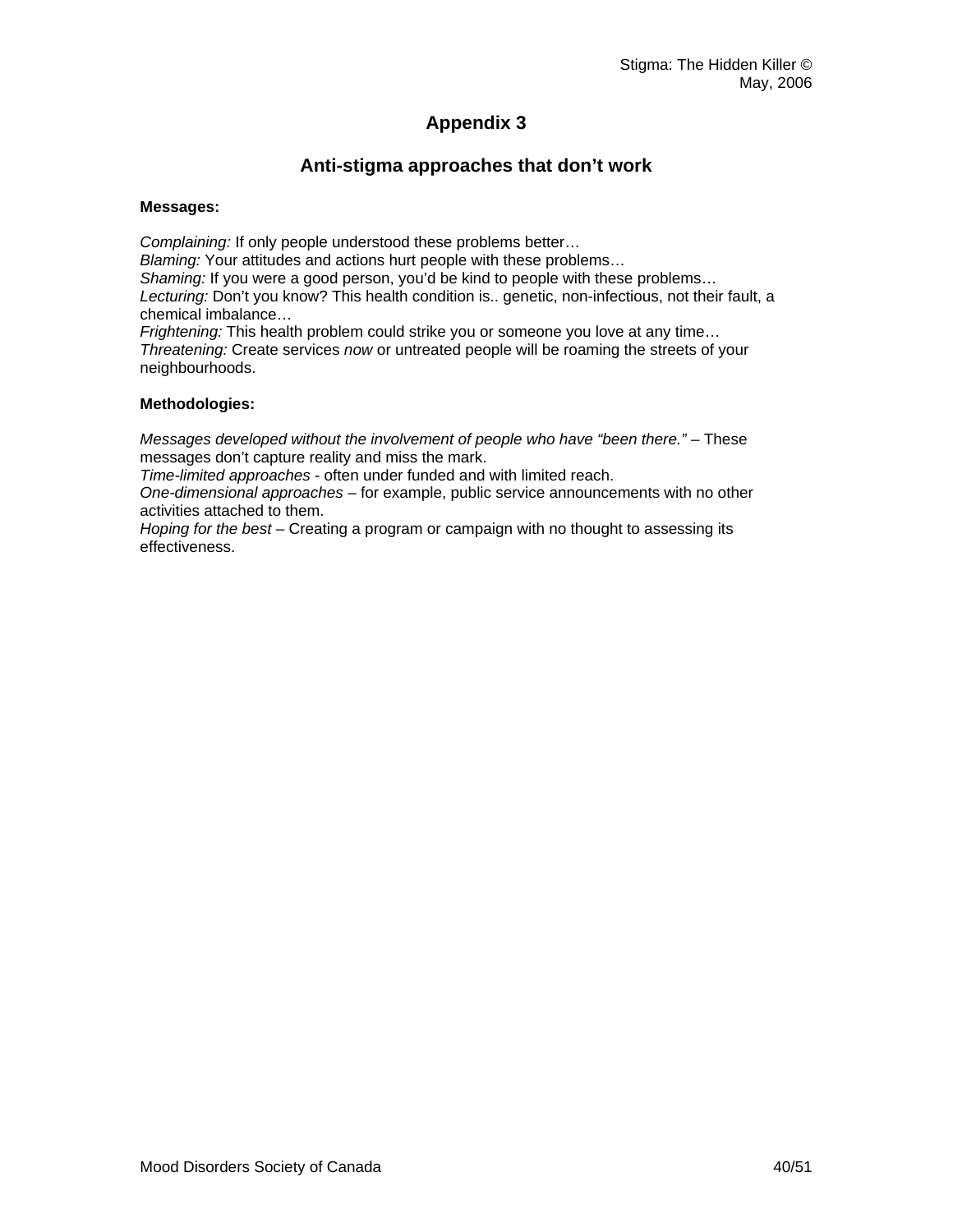### **Appendix 4**

### **Examples of anti-stigma campaigns/activities**

There are many localized campaigns in Canada and throughout the United Kingdom, Australia, New Zealand and the United States. The examples listed here are the more major campaigns, some of which are provincial and some which are national. Also reviewed are arts programs and film festivals that feature work by and about people with mental illness.

#### **World-wide Campaigns**

**Open the Doors, World Psychiatric Association** 

Focusing on the stigma associated with schizophrenia, this is a world-wide campaign that is expressed through local action groups in 20 countries. Each group has access to a training manual but must find funds for their campaign themselves. The specifics of these local campaigns can be viewed at: [http://www.openthedoors.com/english/01\\_05.html](http://www.openthedoors.com/english/01_05.html)

**World Mental Health Day** (October 10<sup>th</sup>, 2006) is used as a focus for anti-stigma activity

#### **Canada**

#### **There is help, there is hope (Center for Addiction and Mental Health - CAMH)**

A public awareness campaign for depression and alcohol problems that provides information about what symptoms to look for, how to get help and that recovery is possible.

#### **Talking About Mental illness (TAMI) (a joint project between CAMH, the Mood Disorders Association of Ontario, the Canadian Mental Health Association and other local agencies)**

Started in 1988 and originally called Beyond the Cuckoo's Nest, TAMI offers a community and teacher's guide to implement the program locally. It is aimed at high school students 15 years and older and involves people who have had mental health or addiction problems presenting to students.

#### **Courage to Come Back Awards (CAMH)**

A public education and fundraising gala evening where people who've overcome serious mental health or addiction problems are honoured

#### **Transforming Lives (CAMH)**

Public services announcements where prominent Canadians (Ron Ellis for example) talk openly about their mental health or addiction problems and how they overcame them.

#### **Imagine…. 2004 (The Canadian Psychiatric Research Foundation's national campaign)**

Originally called Project Breakthrough, this campaign involves a series of public service announcement and newspaper ads that state: "Heart disease. Just another excuse for lazy people not to work" or "Wheelchair access? Can't those people learn to help themselves?" with the line, "Imagine if we treated everyone like we treat the mentally ill." Evaluation available at: [www.thcu.ca](http://www.thcu.ca/infoandresources/publications/CaseStudy4.cprf.v1.02.pdf).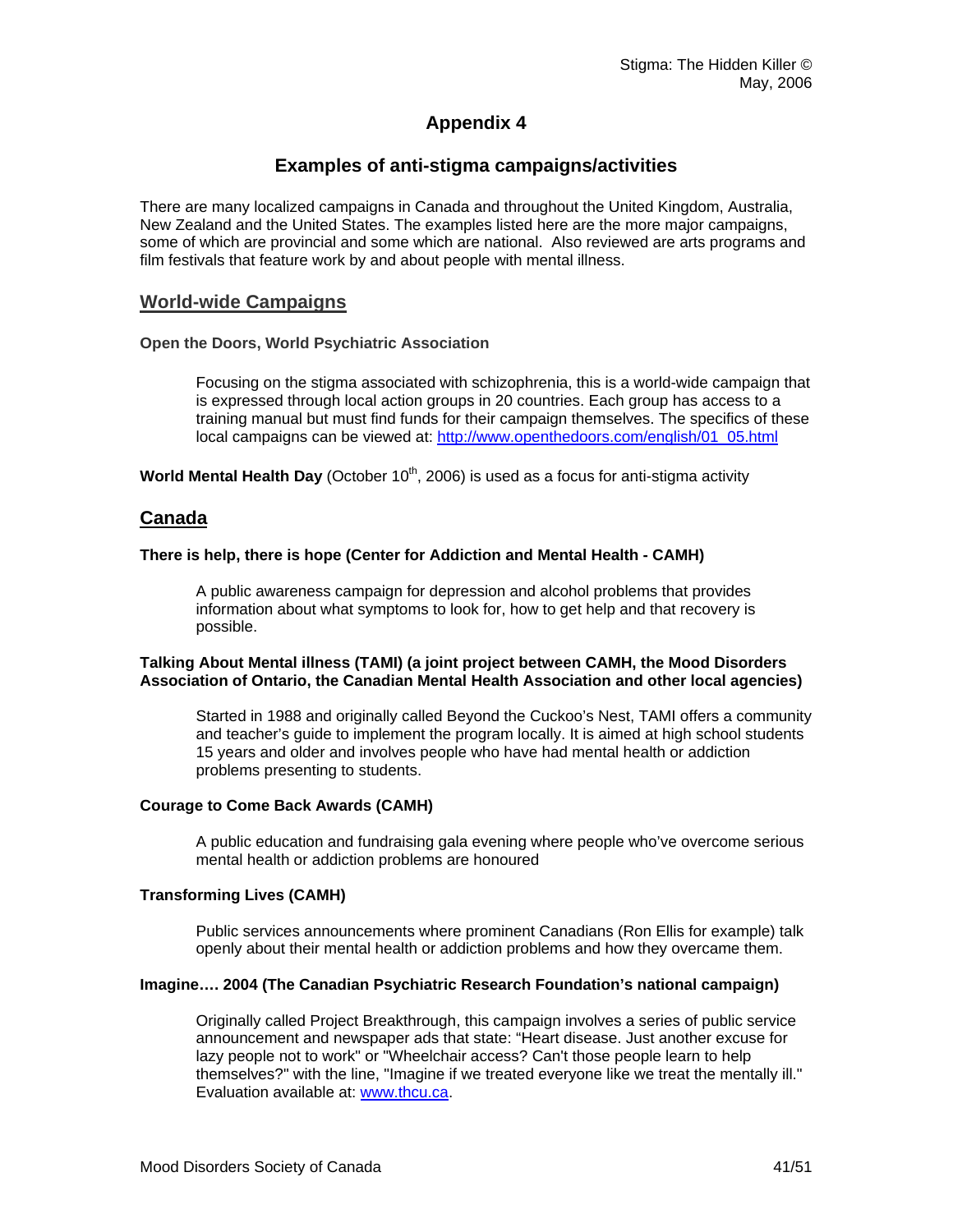#### **Depression pays a call (The Canadian Mental Health Association's national campaign)**

Public service announcements for television where depression is personified as a sinister man that comes to call on the unsuspecting (2004). CMHA also utilized Chantel Kreviazuk (singer from Winnipeg) as a spokesperson for a series of PSAs. Present antistigma and education campaigns focus on mind/body fitness with the message: "It's OK to look after your body. Just don't forget about your mind."

#### **We all belong (2000 – 2005)**

The Northeast Mental Health Public Education Campaign (\$1.5 million): Changing Community Attitudes about Mental Health and Mental Illness

A public education campaign about mental health reform in Ontario. This was a pilot project of the Northeast Mental Health Implementation Task Force, funded by the Ontario Ministry of Health and Long-Term Care and focused on northeastern Ontario.

[Running from April 2000 to March 2005, the campaign was intended to help northern](http://www.weallbelong.ca/)  [communities prepare for community-based mental health care and treatment by](http://www.weallbelong.ca/) [informing them of changes occurring within their regional mental health system and by](http://www.weallbelong.ca/)  [changing community attitudes about mental health and mental illness.](http://www.weallbelong.ca/) 

Formal description:

• The campaign mission was to assist with the implementation of mental health reform in Northeastern Ontario through the shaping of public attitudes, so that people with mental health problems have an improved sense of acceptance, purpose, and freedom in their communities.

The We All Belong campaign was a region-wide initiative with the following partners:

- Canadian Mental Health Association Northeastern Branches
- Canadian Mental Health Association Ontario
- Centre for Addiction and Mental Health
- Northeast Mental Health Centre
- North East Ontario Network
- Nipissing University
- Muskoka/Parry Sound Community Mental Health Services

#### **Mind Your Mind**

#### [www.mindyourmind.ca](http://www.mindyourmind.ca/)

This London, Ontario-based site is **aimed at youth** who are looking for information on mental health and ways of coping with stress. It offers young people resources both to get help and to give help. It provides information through art and film projects, stress busters and a newsletter called Lip Service.

It's most recent issue of Lip Service (March 2006) focuses on the tools to fight stigma. Available at: <http://www.mindyourmind.ca/info/lip-service.asp> The campaign has limited funding (Agape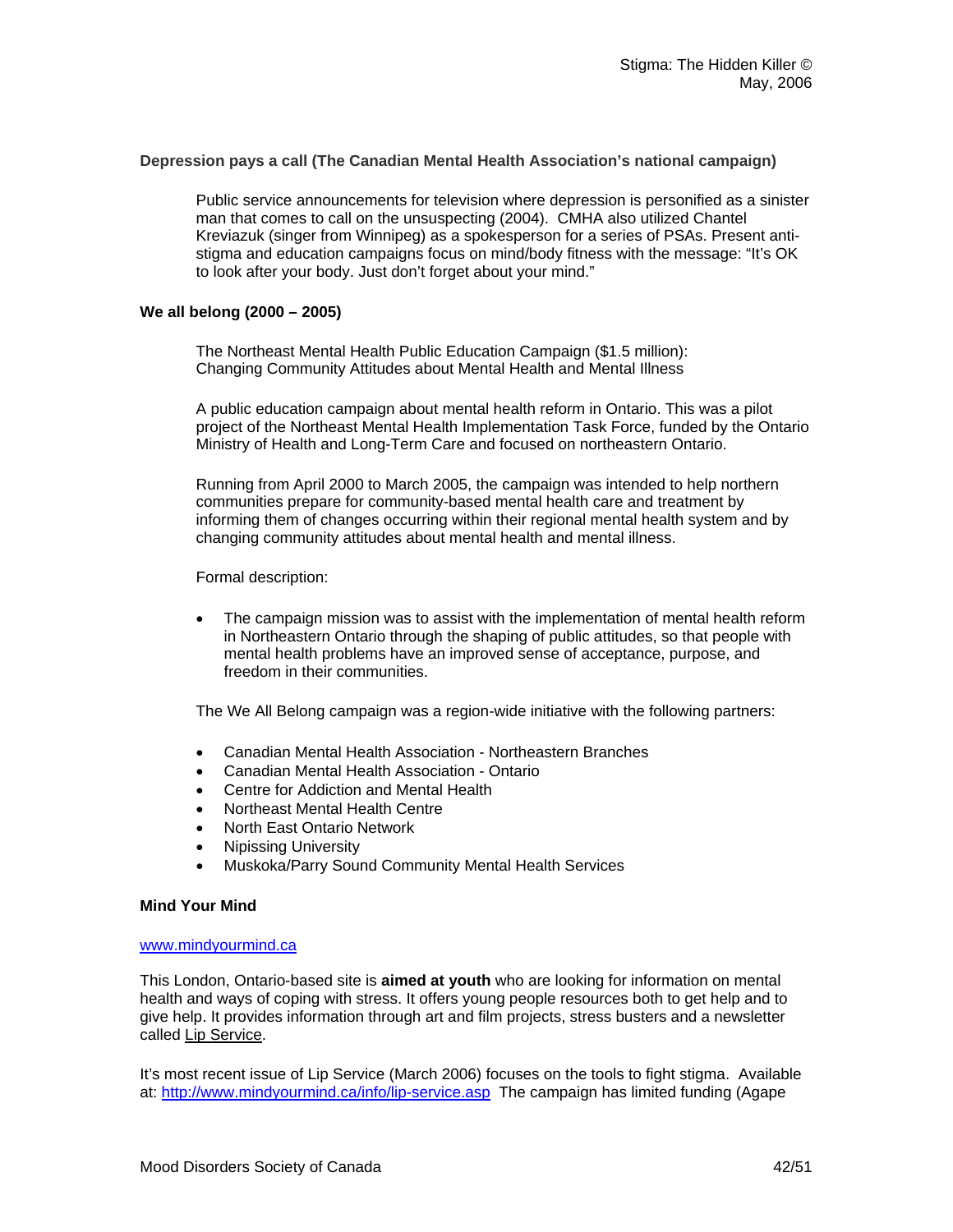Foundation of London) and is aimed at a **local** audience, but it is highly creative and completely in tune with youth culture and the media they use to communicate.

**Champions of Mental Health Awards Luncheon (October 4<sup>th</sup>, 2006) is sponsored by the** Canadian Alliance on Mental Illness and Mental Health (CAMIMH) and honours Canadians who have contributed to greater awareness and/or changes in public policy over the past year.

In addition, Mental Health Week (May 1 – 7<sup>th</sup> 2006 and Mental Illness Awareness Week (October  $1 - 7<sup>th</sup>$ ) are used a focuses for anti-stigma campaigns.

### **United Kingdom**

#### **Changing Minds (UK and Ireland) 1998 – 2003**

<http://www.rcpsych.ac.uk/campaigns/cminds/index.htm>

Sponsor: Royal College of Psychiatrists

Slogan: Stop, think, understand.

Description from website:

The Changing Minds campaign is trying, in a variety of ways, to encourage everyone to stop and think about their own attitudes and behaviour in relation to mental disorders. If we do stop and think, we will almost certainly understand more, and as a result become more tolerant of people with mental health problems.

The aims of the Changing Minds campaign are:

To increase public and professional understanding of different mental health problems, including:

- anxiety
- depression
- schizophrenia
- Alzheimer's disease and dementia
- alcohol and other drug misuse
- anorexia and bulimia

To reduce the stigma and discrimination against people suffering from these problems.

The areas the Campaign has been looking at are the public's perceptions of:

- dangerousness
- self-harm
- the outlook for people suffering with mental illness
- communication problems

The campaign involved educational leaflets, booklets and videos aimed at a variety of audiences.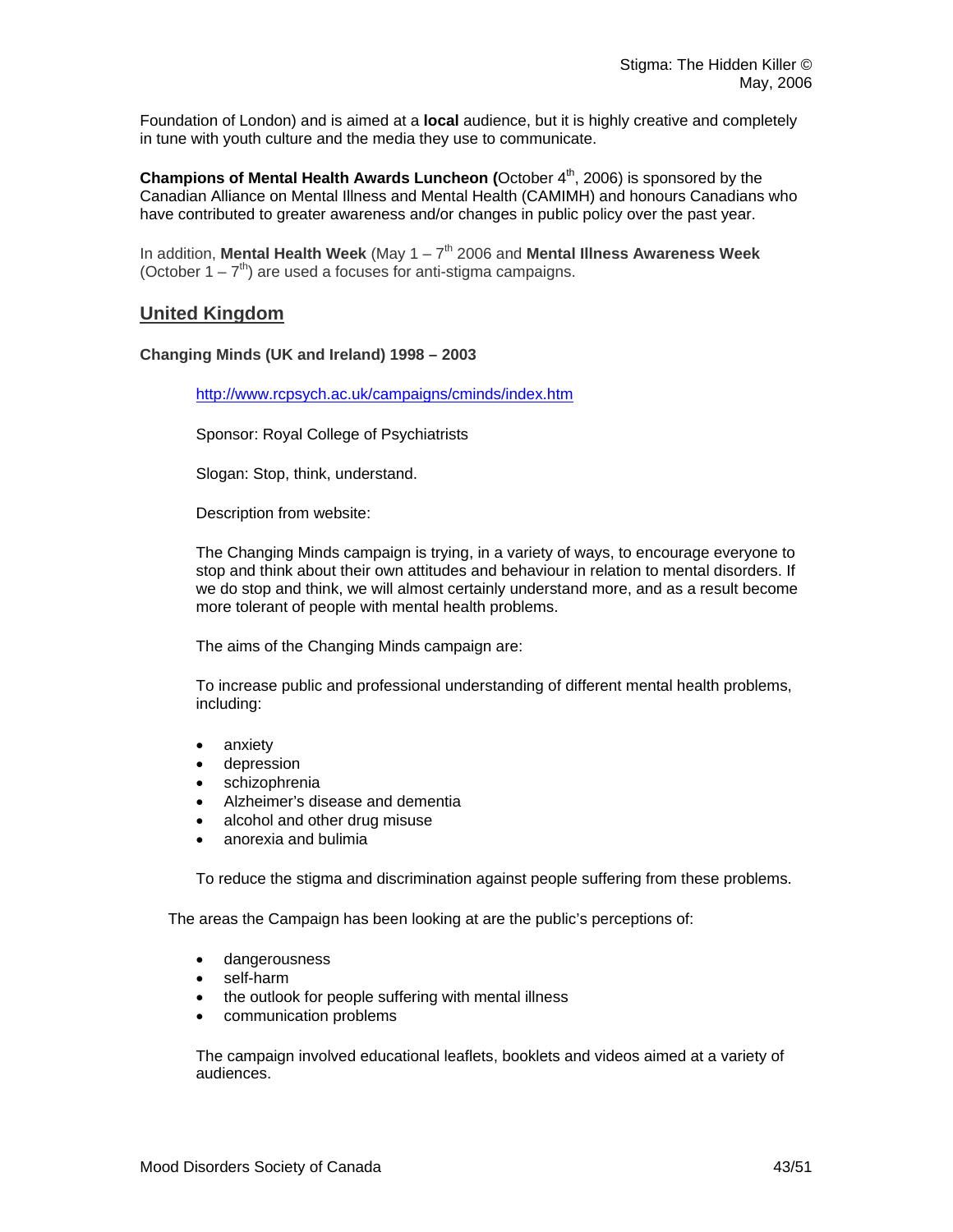#### **Every Family in the Land**

A comprehensive publication of the Royal Society of Medicine's Psychiatry Lecture Section. It is "proudly medical" in its core approach. It was the result of activities related to the Changing Minds Campaign. It is also available at [www.stigma.org](http://www.stigma.org/)

A baseline survey of 1700 people was taken in 1998 before the start of the campaign. Crisp, A. Gelder, M. Rix, S. Meltzer, H. & Rowlands, O. (2000). Stigmatization of people with mental illness. British Journal of Psychiatry. Vol 177, p.  $4 - 7$ . Available at: <http://bjp.rcpsych.org/cgi/content/full/177/1/4>

"Results: Respondents commonly perceived people with schizophrenia, alcoholism and drug addiction as unpredictable and dangerous. The two latter conditions were also viewed as self-inflicted. People with any of the seven disorders were perceived as hard to talk with. Opinions about effects of treatment and prognosis suggested reasonable knowledge. About half the respondents reported knowing someone with a mental illness.

#### **Stigma.org**

A website developed from the Defeat Depression campaign (a precursor of the above Changing Minds Campaign).

From website:

Stigma.org offers world-wide subscriptions to organizations, educational bodies, government institutions or any individuals who agree to collaborate according to the following principle

• That members shall contribute in whatever way they can to work to prevent discrimination and stigmatization against those people with physical and mental health problems.

The momentum and power of this campaign is based on its united strength of purpose and the inclusion of people it represents.

The site seems a repository for some of the materials from both the Defeating Depression and the Changing Minds Campaigns.

#### **MIND**

This is the mental health charity of England and Wales. It publishes Openmind, a biweekly newsletter. It also invites people to join ion its campaigns – often ad hoc in design, to respond to emerging issues. People become Members of Campaign Group and receive news on how they can get involved nationally or locally. It publishes and Campaign Skills booklet that helps people and groups mount their own campaigns on an issue of particular interest to them  $-$  i.e. campaigning and the law, how to work with MPs, how to evaluate your campaign etc.

Available at:<http://www.mind.org.uk/News+policy+and+campaigns/Campaigns/CAG.htm>

MIND sponsored a "Respect" campaign focused on the workplace in the 1990's but it has long since ended.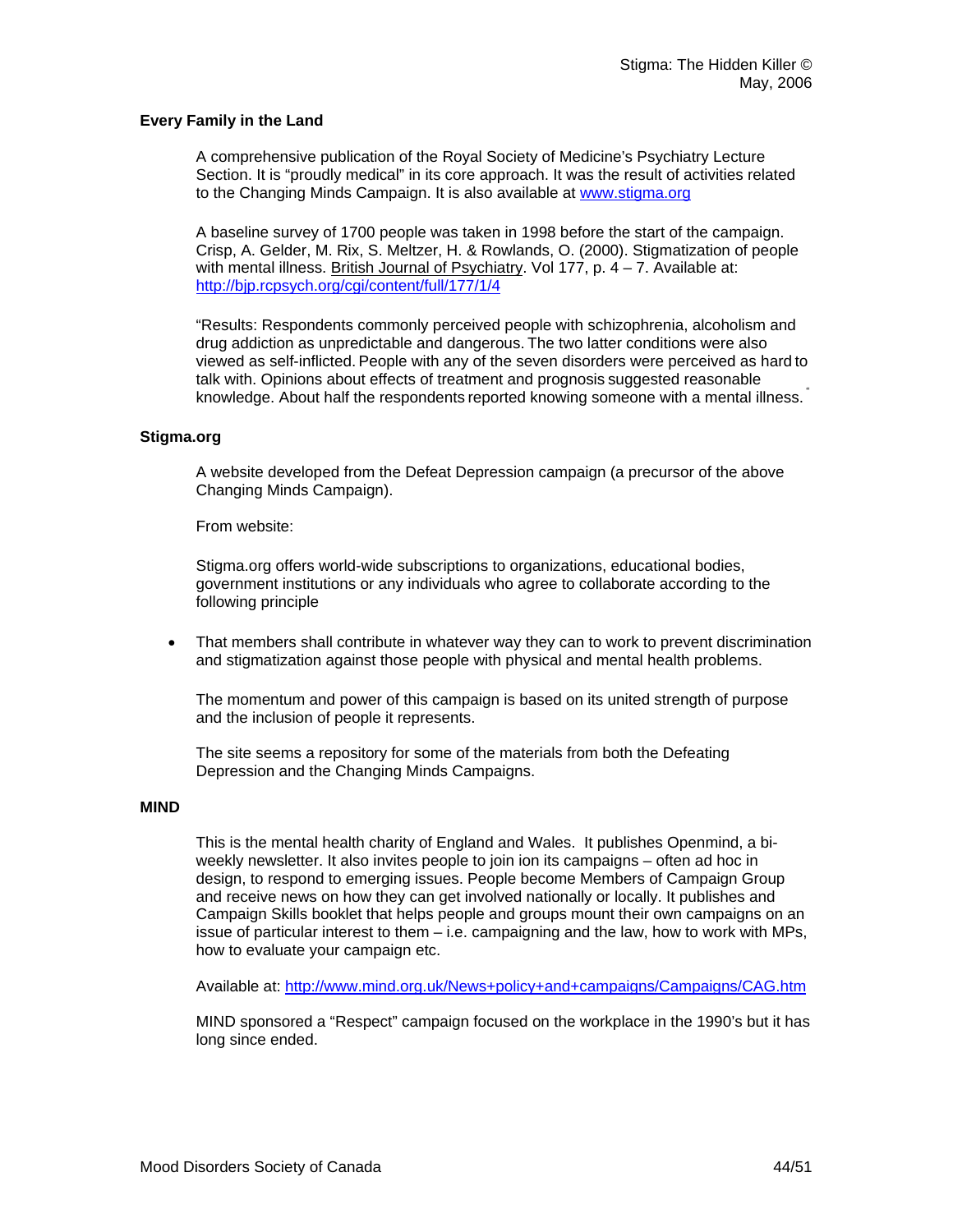#### **SHIFT**

Shift is a five year initiative (2004-2009) in England to tackle stigma and discrimination surrounding mental health issues. The aims of the campaign are set out in a plan called ["From Here to Equality"](http://kc.nimhe.org.uk/upload/FIVE YEAR STIGMA AND DISC PLAN.pdf). The goal is to create a society where people who have mental illness are treated equally. Shift builds on the *M*i*nd out for Mental Health* campaign, which ran from 2001 to April 2004. Shift is part of the [National Institute for Mental Health in](http://www.nimhe.org.uk/)  [England](http://www.nimhe.org.uk/) (NIMHE), a Government organization that is responsible for supporting positive change in mental health and mental health services.

Campaign components:

Media watch and advocacy. For example, Mind Over Matter: Improving media reporting of mental health. Available at: <http://www.shift.org.uk/mindovermatter.html>

There There Magazine. Available at:<http://www.shift.org.uk/therethere>

A campaign that looks at mental health in relation to sport – especially football.

Conferences: *Shifting attitudes and behaviour to mental health*. The first international SHIFT conference on stigma and discrimination held in *March 2006* in Manchester, England. By invitation only.

Helplines and support

Mental health and youth

#### **Rethink (UK)**

Rethink is the largest severe mental illness charity in the UK. As of 2nd July 2002 'Rethink' became the new operating name for the 'National Schizophrenia Fellowship'.

Dedicated to improving the lives of everyone affected by severe mental illness, whether they have a condition themselves, care for others who do, or are professionals or volunteers working in the mental health field.

With more than 30 years of experience, and over 1400 staff, Rethink provides a wide range of community services including employment projects, supported housing, day services, help lines, residential care, and respite centres..

Rethink's work is overseen by the Board of Trustees, of whom the majority are carers and users. Rethink Northern Ireland Office has their own local committee structure, and is responsible for their own management and governance.

Most of Rethink's funds come from statutory funders such as health authorities, but these are bolstered by sources including central government departments, the European Social Fund, trusts, companies and individuals. Rethink's income is currently over £41 million per year.

In all its work, Rethink is committed to promoting equality, choice, dignity, respect and access to care and support. More information available at: [http://www.rethink.org](http://www.rethink.org/)

#### **Mindout for Mental Health**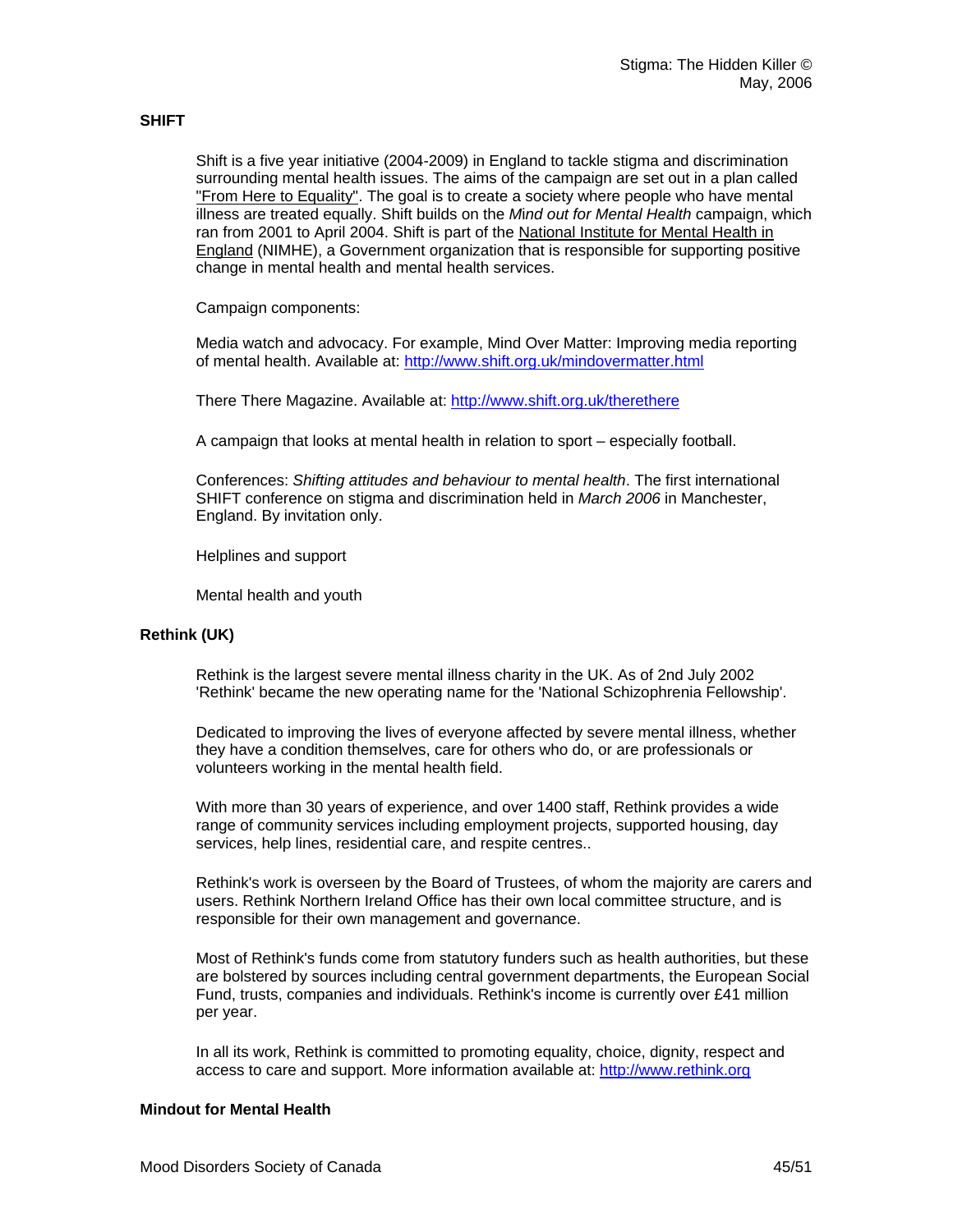Sponsored by the UK Department of Health, Mind out for Mental Health is an awareness and action campaign, working to bring about positive shifts in attitudes and behaviour surrounding mental health. In active partnership with organizations from a wide range of sectors, Mind out for Mental Health produces a range of communications materials and runs a series of workshops and events. See [www.mindout.clarity.uk.net](http://www.mindout.clarity.uk.net/) 

It produces pamphlets and resource document on mental health in the workplace, mental health and youth, and a guide for managers to deal with a worker who has a mental illness and a local campaign toolkit, among many other resources. It also has a media watch.

It publishes a quarterly newsletter called Mindshift and has developed a guide for journalists so they can be more balanced in their published reports on mental health and mental illness. Mindshift: A guide to open-minded media coverage of mental health. Available at:<http://mindout.clarity.uk.net/p/p03-media.asp>

#### **See me (Scotland)**

Begun in 2003, it is an anti-stigma campaign to stop the "stigma of mental ill health." It includes a media watch, and a section devoted to mental health in the workplace. On its site, See Me quotes the Scottish Press Complaints Commission's code of practice:

"The press should avoid prejudicial or pejorative reference to a person's race, colour, religion, sex or sexual orientation or to any physical or mental illness or disability."

Available at:<http://www.seemescotland.org.uk/links/index.php>

#### **Australia**

**Note**: In April 2006**,** The Australian government announced an investment of \$1.8 billion in new funds for mental health in that country. New programs will be created to increase community awareness of mental illness particularly in relation to the connection between drug abuse and subsequent mental health problems. Announcement available at: [http://www.aushealthcare.com.au/documents/news/6994/Howard%20050406.pdf](http://www.aushealthcare.com.au/documents/news/6994/Howard 050406.pdf)

#### **beyondblue**

Established in 2000, beyondblue is a national non-profit organizations focused on awareness and advocacy regarding depression and anxiety. Its programs involve community awareness and destigmatization campaigns such as television advertisements and community presentations, advocacy on behalf of and with people with mental illness and their families, prevention and early detection programs, training to improve understanding of depression and anxiety among primary care providers and increased investment in research and translation of findings into action. The organization is funded on a five-year basis and is approved through 2010. Measurement of its success involved monitoring media exposure and coverage of issues important to beyondblue. Anecdotally, there have been other surveys that have shown improved knowledge about depression and anxiety among the general population.

Available at: [www.beyondblue.org.au](http://www.beyondblue.org.au/) 

#### **Mindframe Australia**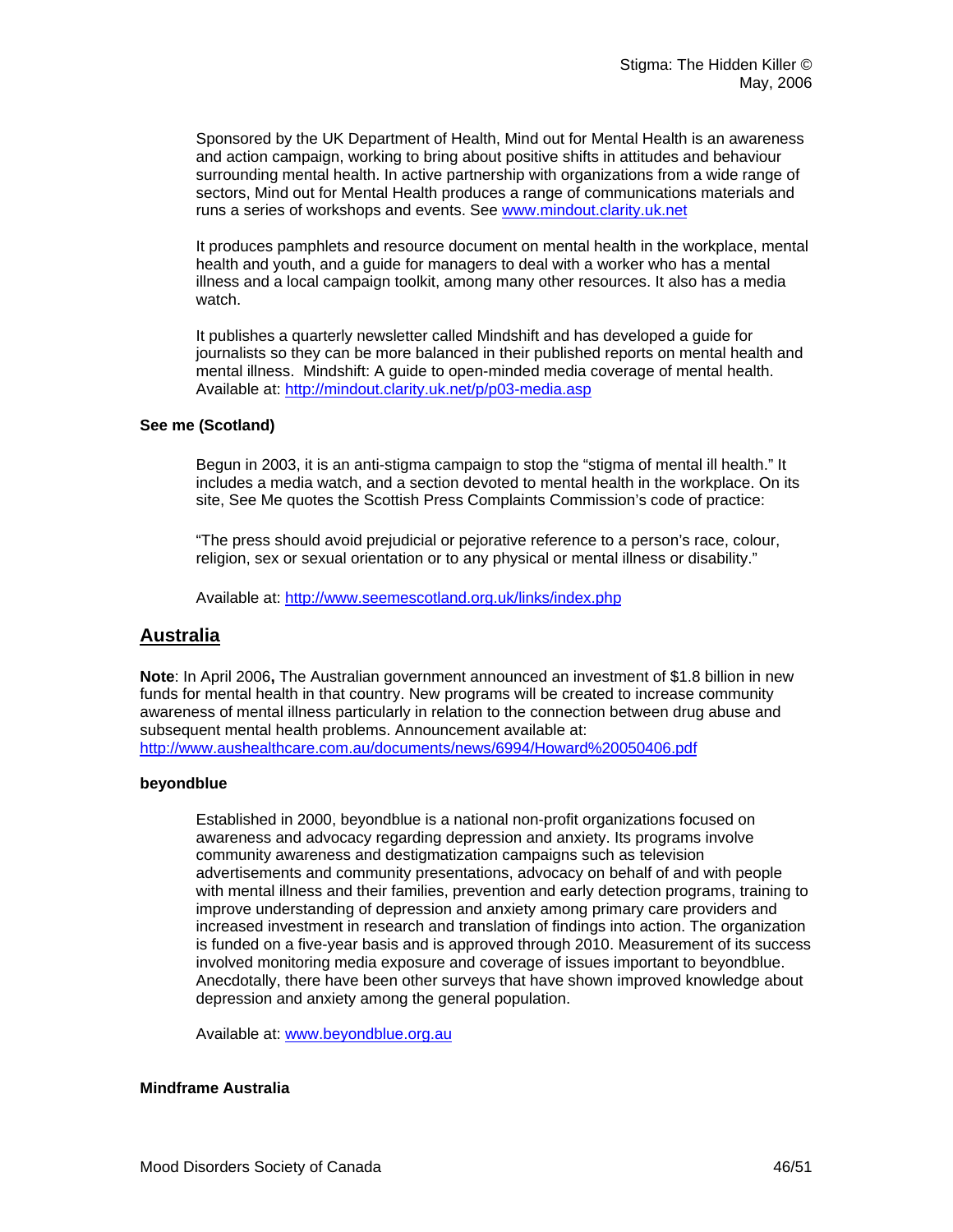The Mindframe-media website, based on the print resource "Reporting Suicide and Mental Illness," provides practical advice and information to support the work of media professionals by informing them about sensitive and appropriate reporting of suicide and mental illness. It also includes a media monitoring component. It is overseen by the National Media and Mental Health Group which was established in 2000 to provide advice about appropriate initiatives and methods to encourage the Australian media to report and portray suicide and mental illnesses in a way that is least likely to cause harm, induce copycat behaviour, or contribute to the stigma experienced by people who have a mental illness.

Available at:<http://www.mindframe-media.info/about/index.php>

#### **SANE Australia**

SANE Australia is an independent national charity working for a better life for people affected by mental illness through [campaigning, education and research.](http://www.sane.org/index.php?option=displaypage&Itemid=206&op=page) 

It is not-for-profit and depends on donations or grants.

SANE runs award winning anti-stigma campaigns, has a helpline and a media watch centre to point out stereotyping in reporting on mental illness. It also produces advocacy reports that monitor government investment in mental health services, for example, Dare to Care (2004), a report highly critical of the Australian mental health strategy.

See:<http://www.sane.org/index.php?option=displaypage&Itemid=259&op=page>

#### **New Zealand**

#### **Like Minds Like Mine**

Long term funding from the Ministry of Health

#### See: [www.likeminds.govt.nz](http://www.likeminds.govt.nz/)

The campaign developed its messages by working with consumers and family members and listening to their views. It has now been running for five years.

#### Components:

*Ad campaigns* for televisions and radio featuring prominent New Zealand citizens from all walks of life (called Famous People) talking about their experience of mental illness.

*Human Rights* initiative called Korowai Whaimana (the empowerment cloak) created to restore mana - balance). It involves a one-day workshop delivered by people with mental illness to people with mental illness to help them understand and exercise their rights under New Zealand's human rights legislation.

*Policy project*: It identifies federal, state and municipal polices and practices that may affect people with mental illness (employment, housing, insurance, services for families etc.) and seeks to alter them in ways that make real change.

*Rosalynn Carter Fellowships for Mental Health Journalism*: New Zealand has obtained two fellowships for their country's needs and they are awarded annually. The United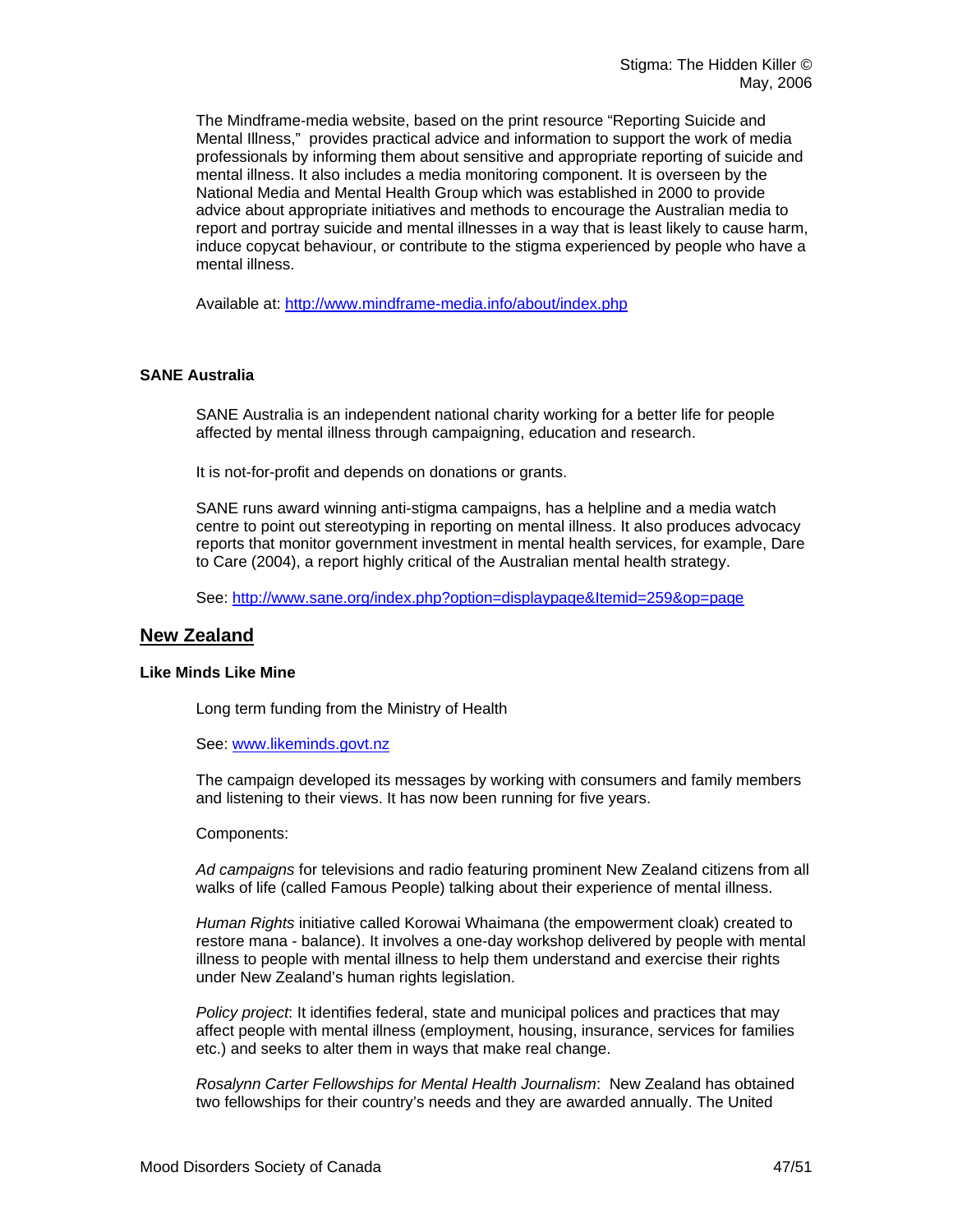States awards 6 and South Africa two annually. The fellowships are \$10,000 and awarded to journalists who want to study and report on a mental health issue in such a way as it reduces stigma.

*Discrimination survey:* A survey of 785 people with mental illness was conducted and the results were used to support the needed changes under the policy and practices project.

*Regional and local contracts:* Organizations and groups are invited to apply for funds to develop local programs that include education and training, creating a speakers bureau and sponsoring community events, all aimed at reducing stigma.

*Articles and reports:* All activities of the campaign are written up for publication in the media or in professional journals.

*Evaluation:* The project has been the subject of extensive evaluation from pre-testing to produce the most effective messages for the ad campaign, to evaluation of the effective of the ad campaign (308 people are surveyed after each run of the campaign and they report reduced experiences of stigma), and four national surveys of the general population that demonstrate a marked change in public attitudes towards people with mental illness after each ad campaign.

Awards: Silver Medal for Sustained Success in Advertising – Auckland, October 2005 – the criteria was that a campaign had to show success over three years or more. The campaign has been running for five years and this is its fourth award.

*Shows measurable results:* "Research as part of the Like Minds, Like Mine project shows that acceptance of people with mental illness increased between 1997 and 2004. Respondents' acceptance of someone with mental illness working for them increased from 61 percent to 75 percent. Respondents' willingness to accept someone with mental illness as a workmate increased from 69 percent to 80 percent.

### **United States**

#### **The State of Depression in America (2006)**

This is a report on the incidence levels of depression accompanied by a video narrated by Mike Wallace and others, including prominent spokespeople, researchers and people who've experienced mental illness. It was developed by the Depression and Bipolar Support Alliance and can be viewed at: <http://www.dbsalliance.org/stateofdepression1.html>

#### **Elimination of Barriers Initiative (EBI)** – sponsored by the ADS centre

President Bush's New Freedom Initiative calls for community and societal integration of persons with mental illnesses. With this in mind, CMHS (SAMHSA's Centre for Mental Health Services) developed the EBI to work with States and other stakeholders to reduce the stigma and discrimination associated with mental illness. Over a three-year period, the EBI will test campaign models and public education materials in eight pilot States: California, Florida, Massachusetts, North Carolina, Ohio, Pennsylvania, Texas, and Wisconsin. Pending a full evaluation, CMHS will distribute evidenced-based public education practices to States and communities nationwide. Some results regarding its effectiveness were recently published: Corrigan, P. & Gelb, B. (2006). Three programs that use mass approaches to challenge the stigma of mental illness. Psychiatric Services. Vol 57, p. 393 – 398.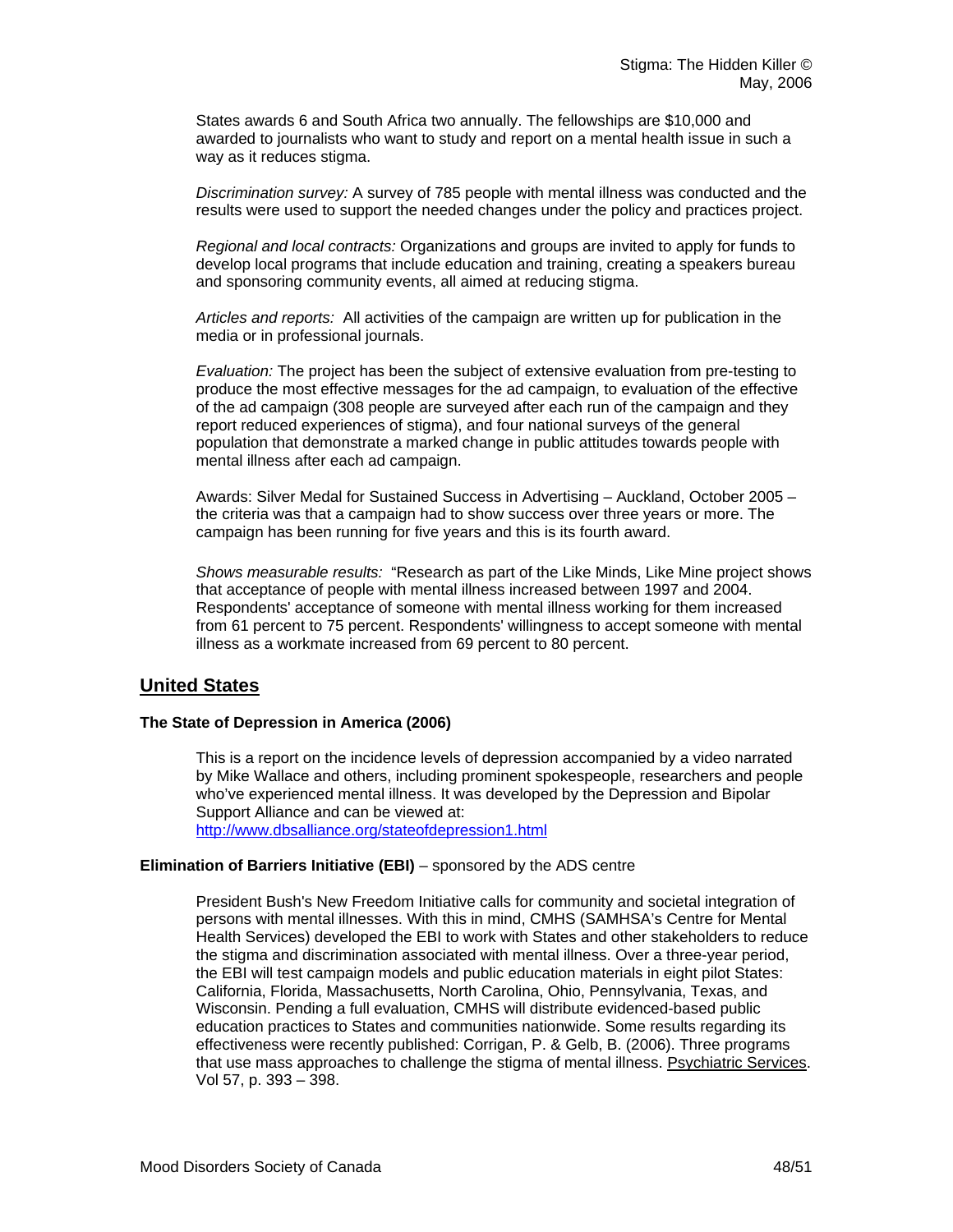See full description of the campaign at: http://www.stopstigma.samhsa.gov/ebi.htm#whatisebi

#### **ADS Centre**

SAMHSA's Resource Center to Address Discrimination and Stigma (ADS Center) provides practical assistance in designing and implementing anti-stigma and antidiscrimination initiatives by gathering and maintaining best practice information, policies, research, practices, and programs to counter stigma and discrimination; and actively disseminating anti-stigma/anti-discrimination information and practices to individuals, States and local communities, and public and private organizations.

1 800 540 0302

ADS Centre 11420 Rockville Pike Rockville, MD 20852 Email: [stopstigma@samhsa.hhs.gov](mailto:stopstigma@samhsa.hhs.gov) 

Available at:<http://www.stopstigma.samhsa.gov/index.html>

#### **Voice Awards**

The SAMHSA/CMHS Voice Awards were developed to acknowledge film, television, and radio writers and producers whose work has given a voice to people with mental health problems by portraying them in a dignified, respectful, and accurate manner. The Voice Awards also acknowledge the efforts of mental health advocates, departments of mental health, and other partners in eight States piloting the Elimination of Barriers Initiative (EBI). For more information about the Eliminations of Barriers Initiative and the 2005 SAMHSA/CMHS Voice Awards, see [http://www.allmentalhealth.samhsa.gov](http://www.allmentalhealth.samhsa.gov/).

#### **Taking Action Tour**

Staring March 1, 2006, it includes 49-city tour of multiple rock and country bands to publicized suicide prevention and the Paul Wellstone Bill to be re-introduced to congress arguing for the same benefits for people with mental illness as those who have a physical illness.

Paul Wellstone Equitable Treatment Act:

An act seeking to replace the 1996 parity act in the US (which is thought inadequate and which does not cover substance abuse. It has not yet been passed but there is a movement to have it re-introduced in Congress (last attempt – April 2003). Senator Paul Wellstone was from Minnesota and was killed, along with his family, in a plane crash in 2003. More information available at:

[http://www.counseling.org/Content/NavigationMenu/PUBLICPOLICY/WASHINGTONUPD](http://www.counseling.org/Content/NavigationMenu/PUBLICPOLICY/WASHINGTONUPDATEARCHIVESCTONLINE/WellstoneMentalHealt.htm) [ATEARCHIVESCTONLINE/WellstoneMentalHealt.htm](http://www.counseling.org/Content/NavigationMenu/PUBLICPOLICY/WASHINGTONUPDATEARCHIVESCTONLINE/WellstoneMentalHealt.htm) 

#### **StigmaBusters**

NAMI StigmaBusters is a group of dedicated advocates across the country and around the world who seek to fight the inaccurate, hurtful representations of mental illness. Whether these images are found in TV, film, print, or other media, StigmaBusters speak out and challenge stereotypes in an effort to educate society about the reality of mental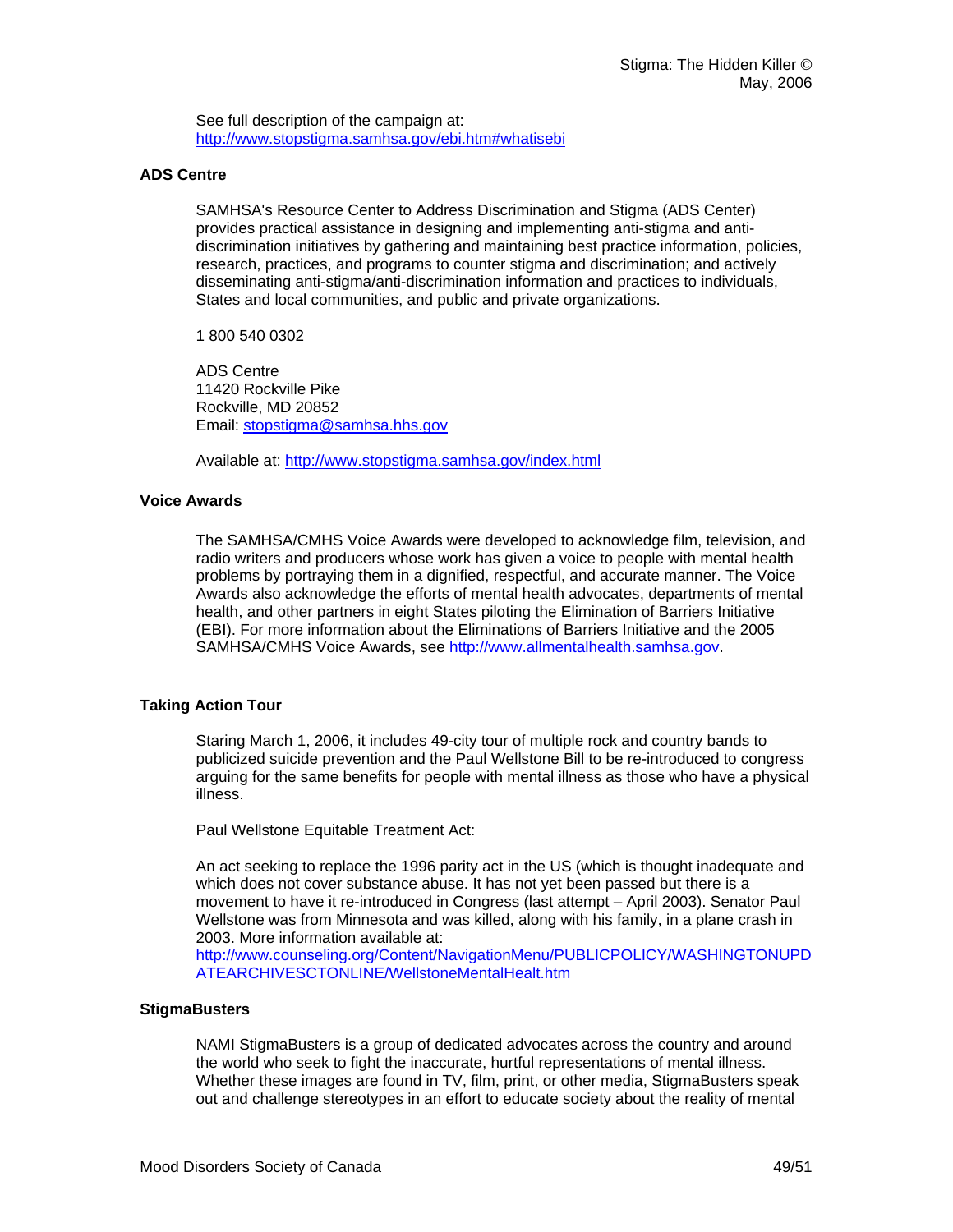illness and the courageous struggles faced by consumers and families every day. StigmaBusters' goal is to break down the barriers of ignorance, prejudice, or unfair discrimination by promoting education, understanding, and respect.

NAMI publishes "stigma alerts" and people who have joined up as a "stigmabuster" write, campaign, just generally make themselves heard regarding their displeasure (or congratulations) regarding media portrayals of people with mental illness. For example, they vilified Me, Myself and Irene (Jim Carrey) and endorsed a Beautiful Mind (Russell Crowe). A lot of their work is lower profile than these two prominent examples, however, StigmaBusters, rightly or wrongly, is credited with the cancellation of This is Wonderland, a CBC series that portrayed the mental health court at Old City Hall in Toronto (see Mental Health Notes March 30<sup>th</sup>, 2006. Available at: www.ontario.cmha.ca).

#### **In Our Own Voice**

NAMI also sponsors In Our Own Voice: Living with Mental Illness, a program that offers video and presentation materials which can be used by trained consumers and families to present on mental illness in their communities. NAMI offers training sessions for consumer and family presenters.

#### **The arts**

#### **Mad about the Arts, Ottawa**

Mad About the Arts is a coalition of Ottawa-based mental health agencies, consumers, arts organizations and interested community members. It organizes or sponsors art and cultural events with the aim of increasing public awareness about mental health issues and promoting sensitivity, acceptance and support for those who experience mental health problems.

Stigma Busters Productions is a non-profit enterprise dedicated to promoting mental health and reducing the stigma of mental illness through the arts. It was launched by Linda O'Neil, a long-time mental health activist and volunteer, in 2004.

Contact: Francine Page 613 737 7791 x124 [fpage@cmhaottawa.ca](mailto:fpage@cmhaottawa.ca)

#### **Mindscapes**

This juried art exhibit celebrates the talent of visual artists who live with a mental illness or an addiction. It was held in 2003 and 2004 at the National Art Gallery in Ottawa and was co-sponsored by the Canadian Mental health Association, the Institute of Neurosciences, Mental health and Addiction and Les Impatients. There are plans to remount the show in Quebec City in the fall of 1006. See http://www.cmha.ca/bins/content\_page.asp?cid=6-647

#### **Workman Theatre (CAMH)**

Plays, poetry, visual art, music and performance art staged at the Queen Street site of CAMH. Also the host of the annual Rendezvous with Madness film festival.